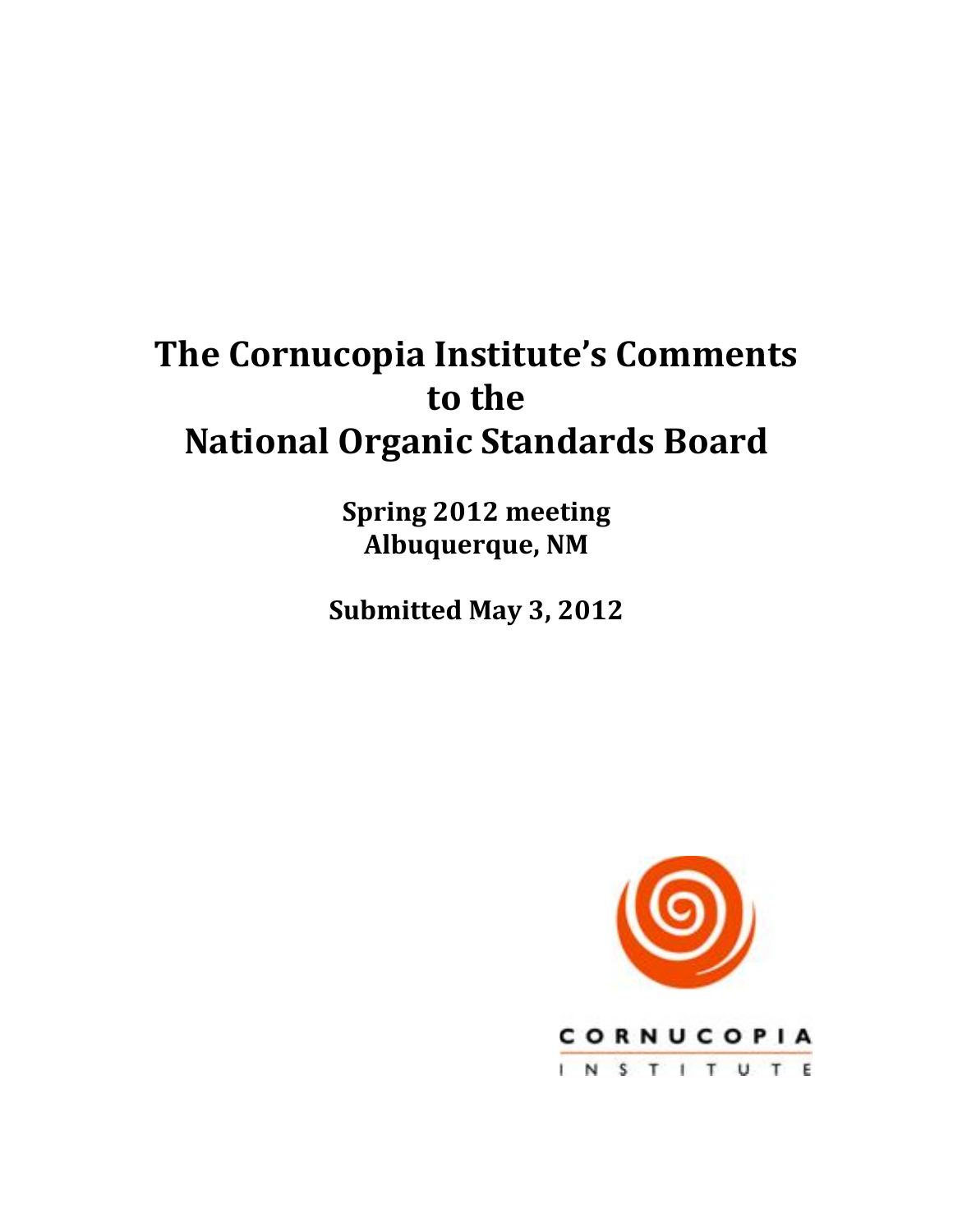## **Table!of!Contents**

#### **INTRODUCTION** ... page 6

#### **HANDLING!COMMITTEE**

#### Agar Agar ... page 8

**Reject** proposed move from  $205.605(a)$  to  $205.605(b)$  – synthetic agar agar should be prohibited. **Support** relisting of non-synthetic agar agar with the following annotation: "from *Gelidium* species only, processed without alkaline treatment."

#### Carrageenan ... page 12

**Reject relisting of carrageenan on the National List, and <b>reject** any proposed annotation. Degraded and undegraded carrageenan are shown in peer-reviewed published studies to be linked to a variety of serious adverse human health impacts.

Industry data shows that no food-grade carrageenan can claim to be free from carcinogenic degraded carrageenan.

#### Cellulose ... page 15

Cornucopia cannot support the relisting of cellulose on  $205.605(b)$  without a new Technical Review that bridges the 11-year gap between 2001, when the original TR was performed, and the present day.

The initial TR opposed the listing of microcrystalline cellulose, a highly processed synthetic ingredient.

#### Choline ... page 18

**Reject** both petitions for addition to the National List, since there is no need for synthetic choline in foods – the organic alternative is organic food.

Choline is listed in FDA's infant formula regulations and will be allowed in organic infant formula. An organic alternative for infant formula is certified organic lecithin.

The TR points out concerns about the use of ethylene oxide, synthetic solvents, the possible presence of the carcinogenic 1,4-dioxane, and other toxic contaminants.

#### **Gibberellic!Acid!…!page!23**

**Reject** the petition based on the fact that post-harvest use of gibberellic acid serves the function of a preservative, which is prohibited in organics.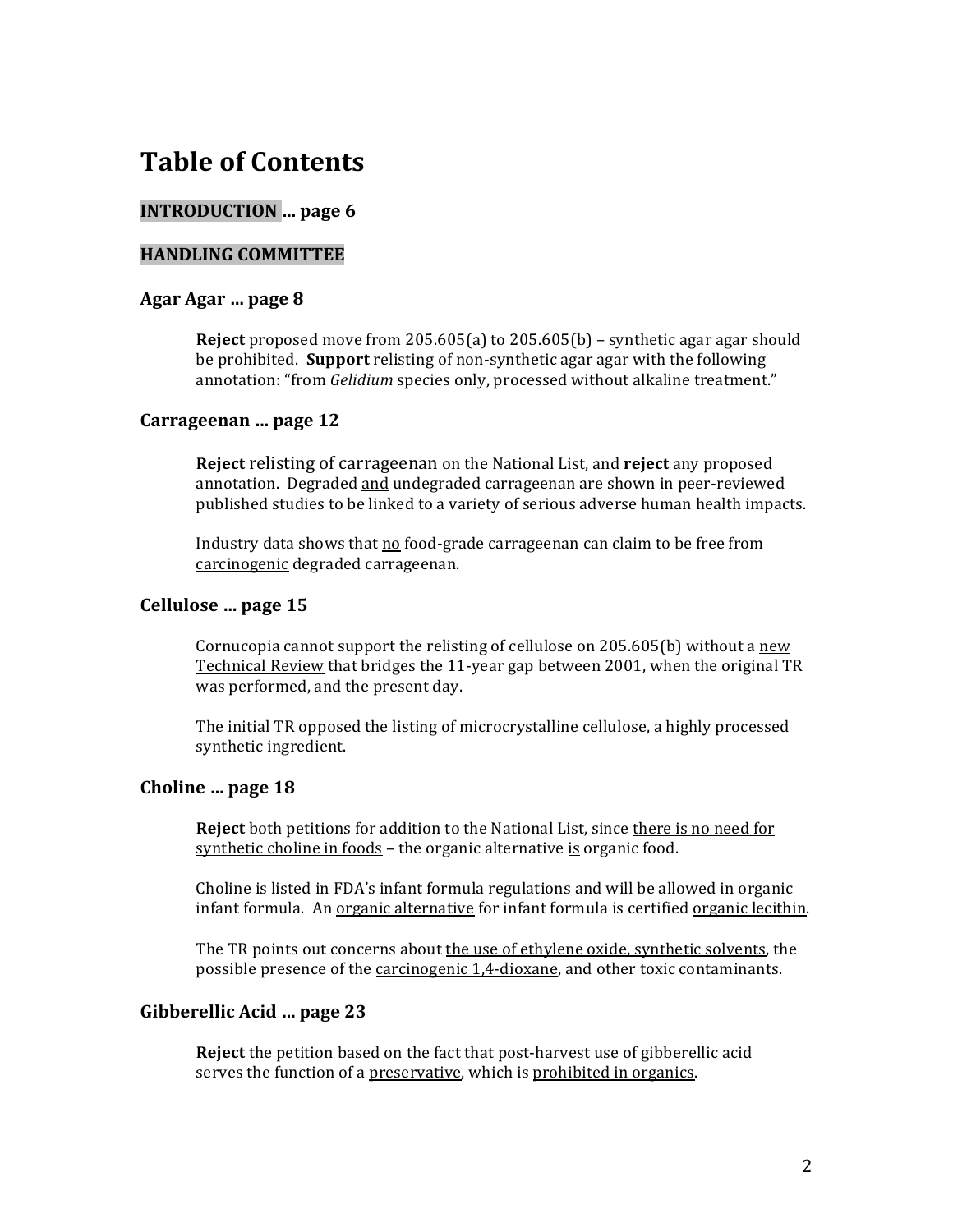#### Inositol ... page 24

**Reject** the petition based on the fact that synthetic inositol is not needed. The organic alternative to synthetic inositol is organic food. Inositol is listed in FDA's infant formula regulations and will be allowed in organic infant formula.

#### **LIVESTOCK!COMMITTEE**

#### Dairy Body Scoring - Picture Sheet ... page 30

We are concerned that, unlike hard benchmarks, body scoring will be subjective and subject to interpretation by inadequately trained certification officials.

#### Dairy Body Scoring - Tally Sheet ... page 32

We urge the Livestock Committee to consider adding other measures such as culled cow rates, levels of milk production, veterinary visits and veterinary interventions, and calf mortality rates.

#### Guidance Document – Poultry ... page 33

We suggest that the livestock committee focus on meaningful and enforceable regulation rather unenforceable guidance documents.

Standards must be strengthened for poultry genetics, catching and crating, transport, ammonia levels, artificial lighting, and other production practices.

#### GMO vaccines ... page 37

GMO vaccines should be allowed only in *bona fide* emergencies, and only when no conventional alternative is available. Language in the proposed rule should be further strengthened to ensure strong safeguards are in place to prevent misuse.

#### **MATERIALS!COMMITTEE**

#### **Solvents and Extractants ... page 40**

Cornucopia believes that the use of volatile synthetic solvents should be prohibited for all ingredients in certified organic foods, including those on the National List.

#### **Research Needs ... page 45**

We support the Materials Committee's proposal for Research Priorities Framework.

#### **Significant Residues and Classification of Materials ... page 46**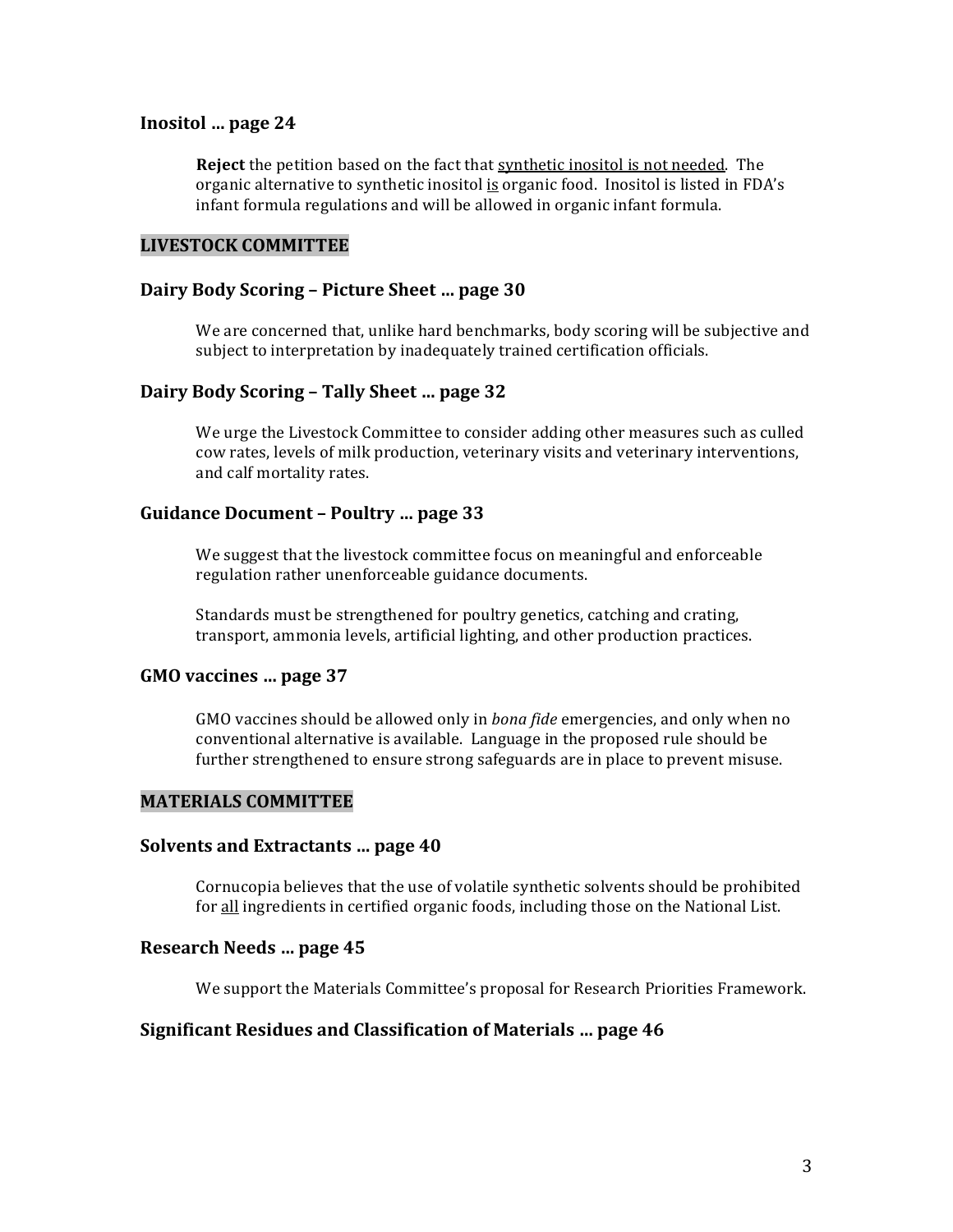Any residue of a synthetic in the final material or environment is significant and should trigger review. We support the Material Committee's proposed definition of "significant."

#### **CROPS!COMMITTEE**

#### List 3 Inerts ... page 49

The Cornucopia Institute supports the Crops Committee's proposal to review List 3 inerts. These chemicals should never have been listed without the proper review that is required by OFPA, and the NOSB should move forward with their review.

#### **AD!HOC!GMO!COMMITTEE**

#### Letter to Secretary Vilsack ... page 50

Cornucopia applauds the members of the Ad Hoc GMO Committee for taking the initiative to communicate to Secretary Vilsack the organic community's concerns with GMO contamination of organic crops and foods. We urge the Board to approve the letter and summarily send it to Secretary Vilsack.

#### POLICY DEVELOPMENT COMMITTEE

#### **Conflict of interest ... page 51**

Cornucopia supports the proposal, and respectfully asks that the Board consider taking this opportunity to add conflict of interest policies for TR consultants, public commenters and committee proposals as well.

#### Public Comment Procedures ... page 54

We recognize that some restrictions might be necessary, but a formula should be devised to maximize public participation. We do not support the 3-minute restriction without other modifications that would enhance public participation.

#### Public Communications ... page 57

We support the proposed additions to the policy manual. The ability of the NOSB to communicate with the Secretary on issues that are important to the organic community, such as GMO contamination, should be a "no-brainer."

#### **CERTIFICATION, ACCREDITATION AND COMPLIANCE COMMITTEE**

#### **100%!organic!and!sanitizers!…!page!59**

Meticulous sanitation should be the hallmark of all production systems (conventional and organic). Within the restrictions of OFPA and the federal organic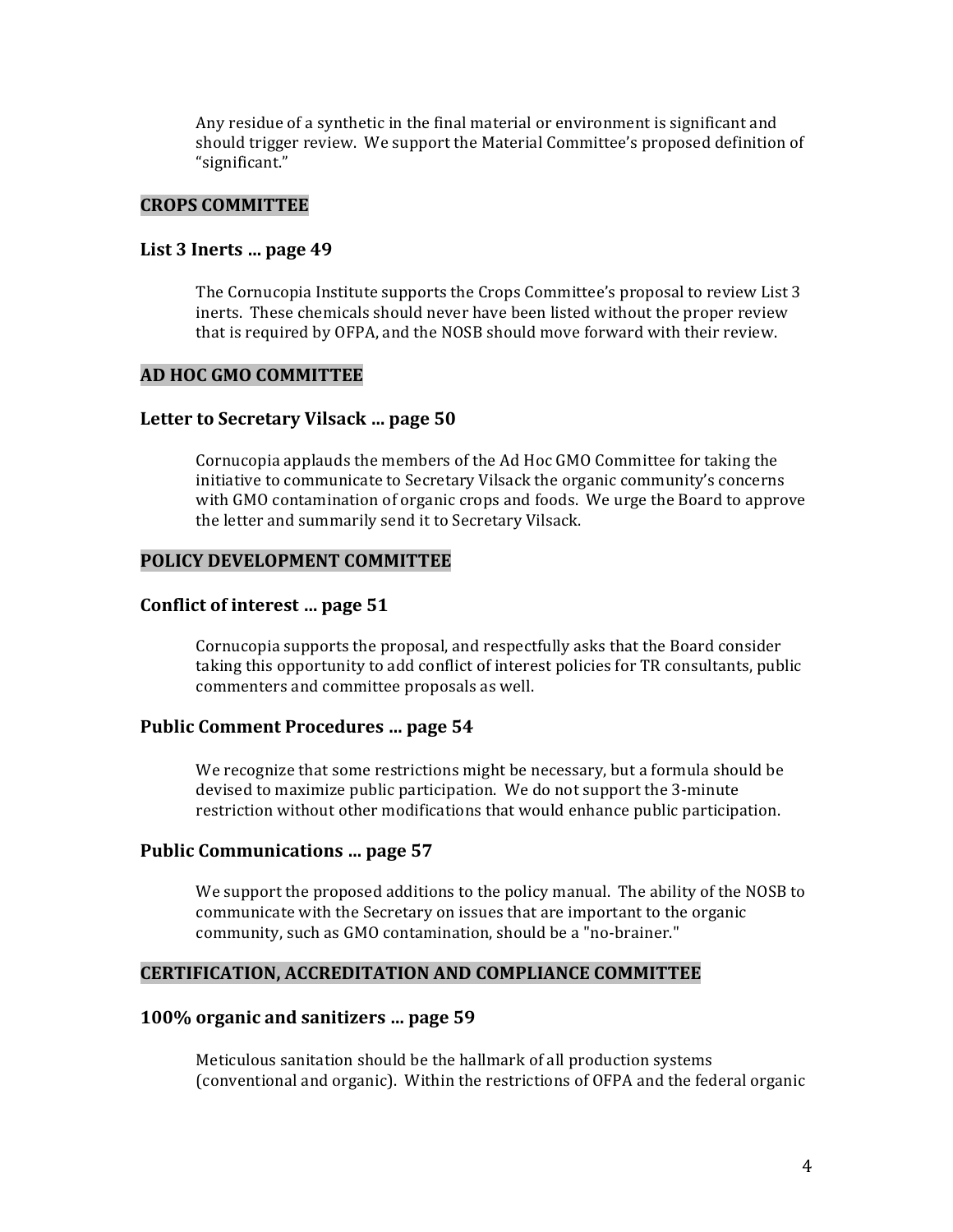regulations, the use of sanitizers should not disqualify food products from 100% organic labeling.

### **ADDITIONAL!ISSUES**

#### Request for new Technical Reviews at sunset... page 61

Cornucopia respectfully requests a new TR be performed for every material that is up for sunset review, and that the Handling Committee's proposal be based on information in the current TR.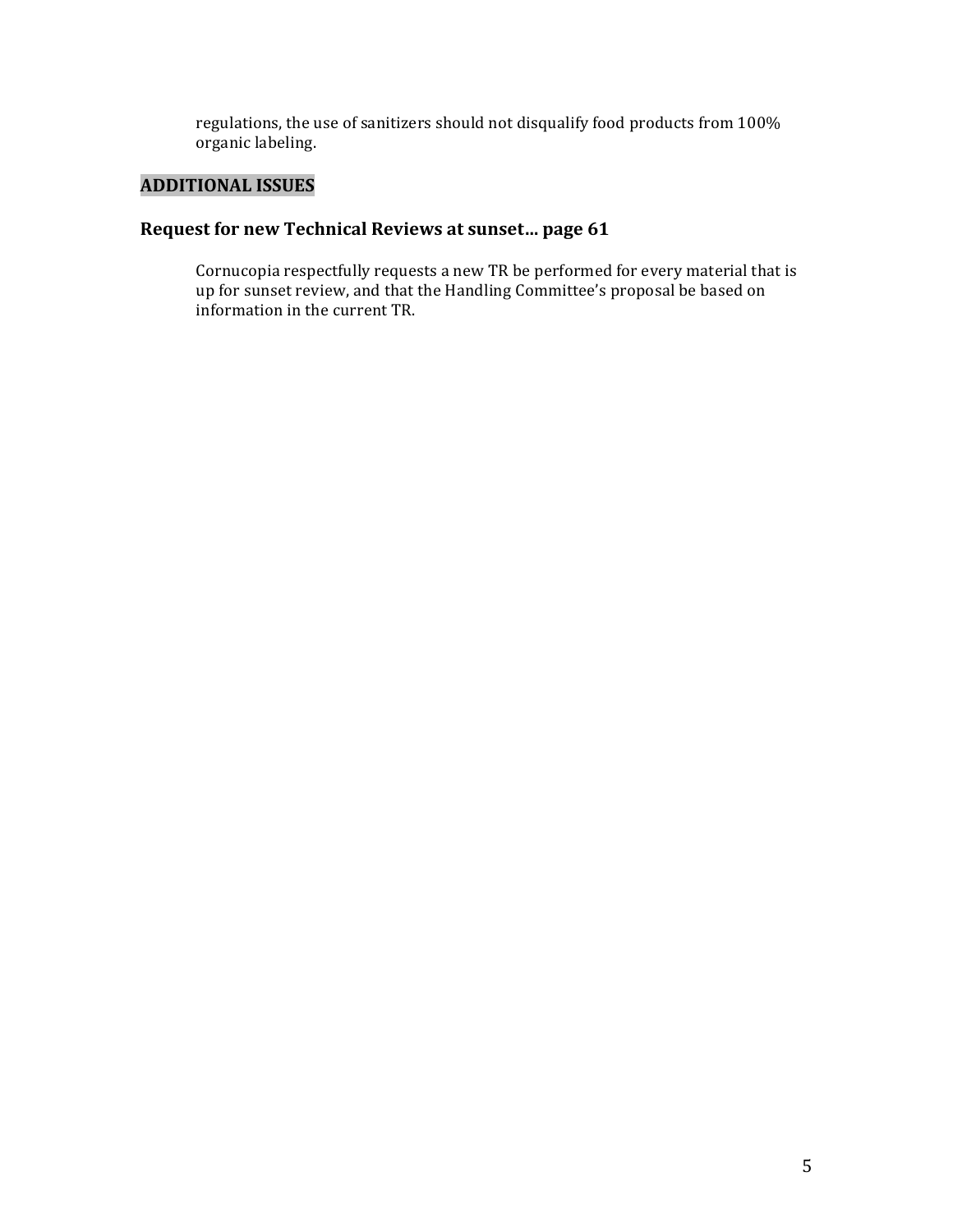## **INTRODUCTION**

The Cornucopia Institute is a  $501(c)(3)$  public interest charity. The Cornucopia Institute is engaged in educational activities supporting the ecological principles and economic wisdom underlying sustainable and organic agriculture.

Through research and investigations on agricultural and food issues, The Cornucopia Institute provides needed information to family farms, consumers, and stakeholders involved in the good food movement and the media.

We are proud to represent 7,000-7,500 paying members, the majority of whom are certified organic farmers (and at least 80,000-100,000 others who are interested in organic issues that we communicate with every month).

Now in our ninth year, we did not initially envision our role, in interfacing with the National Organic Standards Board, to encompass material reviews. We had operated under the false assumption that community-minded Board members, reviewing independently produced and impartial Technical Reviews, as required by law, were protecting the interest of organic stakeholders.

We do not sell materials seeking approval or sunset reauthorization, and we do not sell organic products that utilize any ingredients that might be petitioned.

With a history of agribusiness involvement in both the analysis of petitioned materials, and the decision-making at the NOSB level, current members will benefit from Cornucopia's independent perspective, assessing the health and environmental downsides of any material presented for their review. We have no financial interest in the approval of any of the materials proposed for use in organic foods.

The Cornucopia Institute does not support a blanket prohibition on synthetics in organic farming and food production—but we adamantly believe that a thorough and appropriate review process needs to take place first, and that all materials should conform with OFPA and the organic standards:

Sec. 2118 [7 USC 6517] (c)(1) **EXEMPTION FOR PROHIBITED SUBSTANCES IN ORGANIC PRODUCTION AND HANDLING OPERATIONS - The National** List **may** provide for the use of substances in an organic farming or handling operation that are otherwise prohibited under this title only if –

(A) the Secretary determines, in consultation with the Secretary of Health and Human Services and the Administration of the Environmental Protection Agency, that the use of such substances—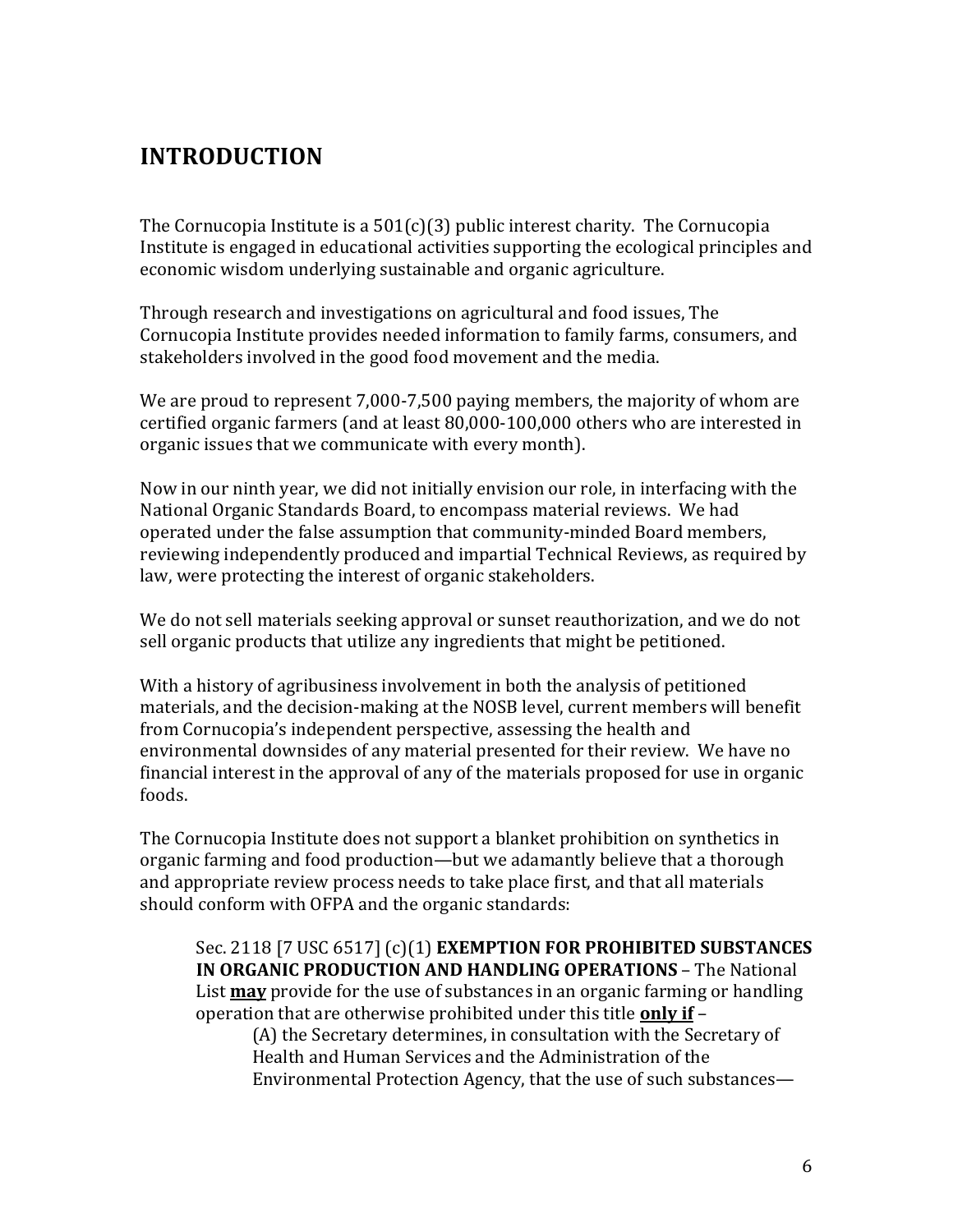#### (i) would not be harmful to human health or the **environment**;

7 CFR 205.600(b) In addition to the criteria set forth in the Act, any synthetic substance used as a processing aid or adjuvant will be evaluated against the following criteria:

(2) the substance's manufacture, use and disposal **do not have adverse effects on the environment** and are done in a manner compatible with organic handling;

 $(3)$  the nutritional quality of the food is maintained when the substance is used, and the substance, itself, or its breakdown products **do not have an adverse effect on human health** as defined by applicable Federal regulations. (emphasis added)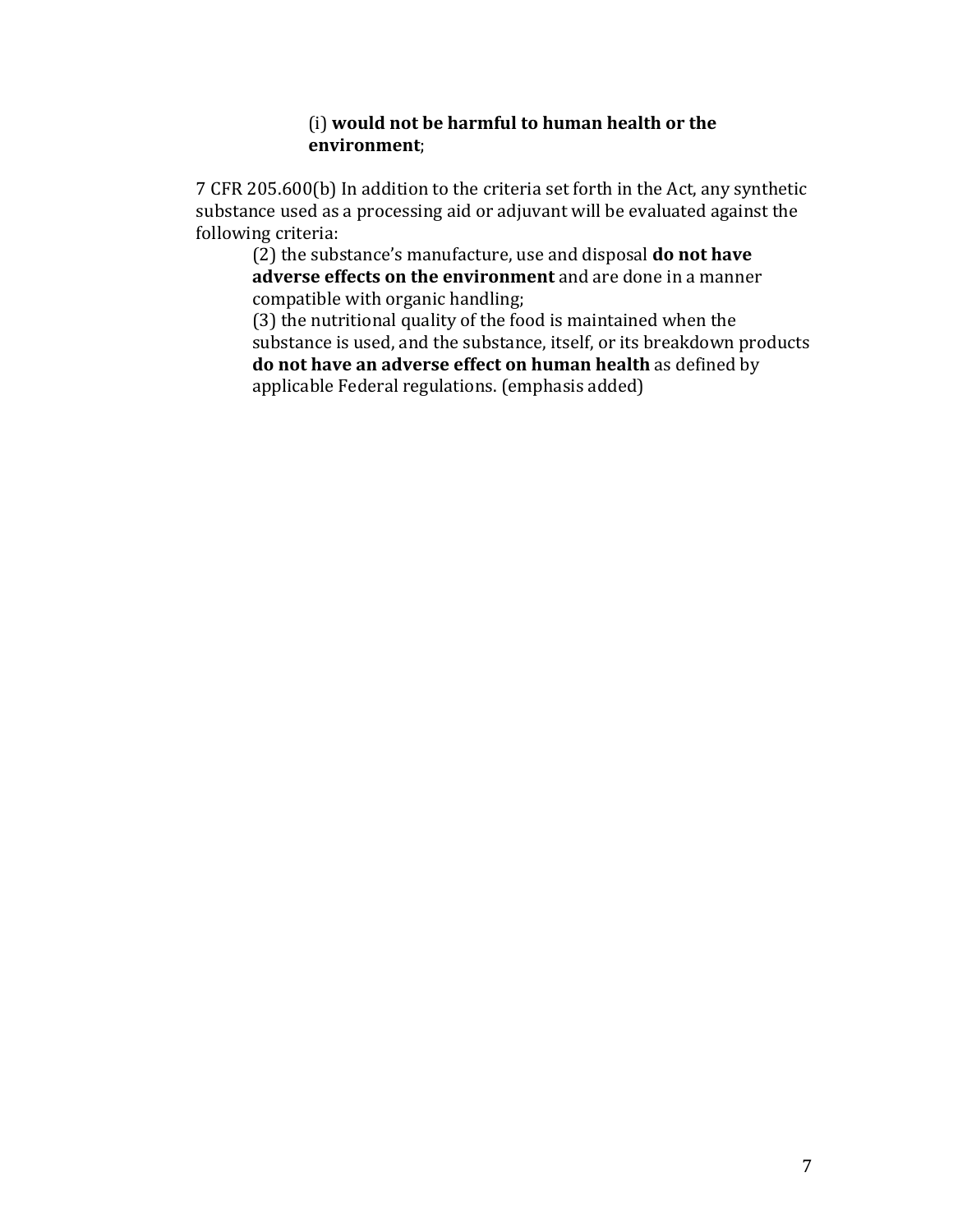# **HANDLING!COMMITTEE**

## **AGAR!AGAR**

### **EXECUTIVE SUMMARY**

**REJECT** the proposal to move agar agar from 205.605(a) nonsynthetics to 205.605(b) synthetics. We **do not support** the listing of synthetic agar agar, from *Gracilaria* species, which undergoes alkaline pre-treatment.

**SUPPORT** relisting of agar agar on 205.605(a) non-synthetics, with the following annotation: "from *Gelidium* species only, processed without alkaline treatment."

 $\triangleright$  *Gelidium* species is the original species used for agar agar production. Another species, *Gracilaria*, must be treated with alkali to be a commercially viable alternative to *Gelidium. Gracilaria* processing requires more fresh water, and creates alkali wastewater.

### **AGAR!AGAR**

Cornucopia supports the relisting of agar agar on  $205.605(a)$  non-synthetics allowed, with the annotation, "from *Gelidium* species only, processed without alkaline treatment."

We oppose the Handling Committee's proposal to move agar agar from  $205.605(a)$ to  $205.605(b)$  because synthetic agar agar is incompatible with principles of organic production and handling, for reasons outlined below.

It appears that non-synthetic agar agar from *Gelidium* species is readily available, and we have identified at least one U.S. supplier of non-synthetic agar agar from *Gelidium*.

### **Background: Synthetic v. Non-synthetic Agar Agar**

According to the TR, two different species of red seaweed are generally used to produce agar agar: *Gelidium* and *Gracilaria. Gelidium* was the original species used for agar agar production, until shortages during World War II led to the discovery of *Gracilaria* as a suitable alternative to *Gelidium* (Imeson 2009).

However, *Gracilaria* is only suitable as an alternative to *Gelidium* if it is treated with alkali, which causes a chemical change that leads to increased gel strength (Imeson 2009, McHugh 2003, TR 174).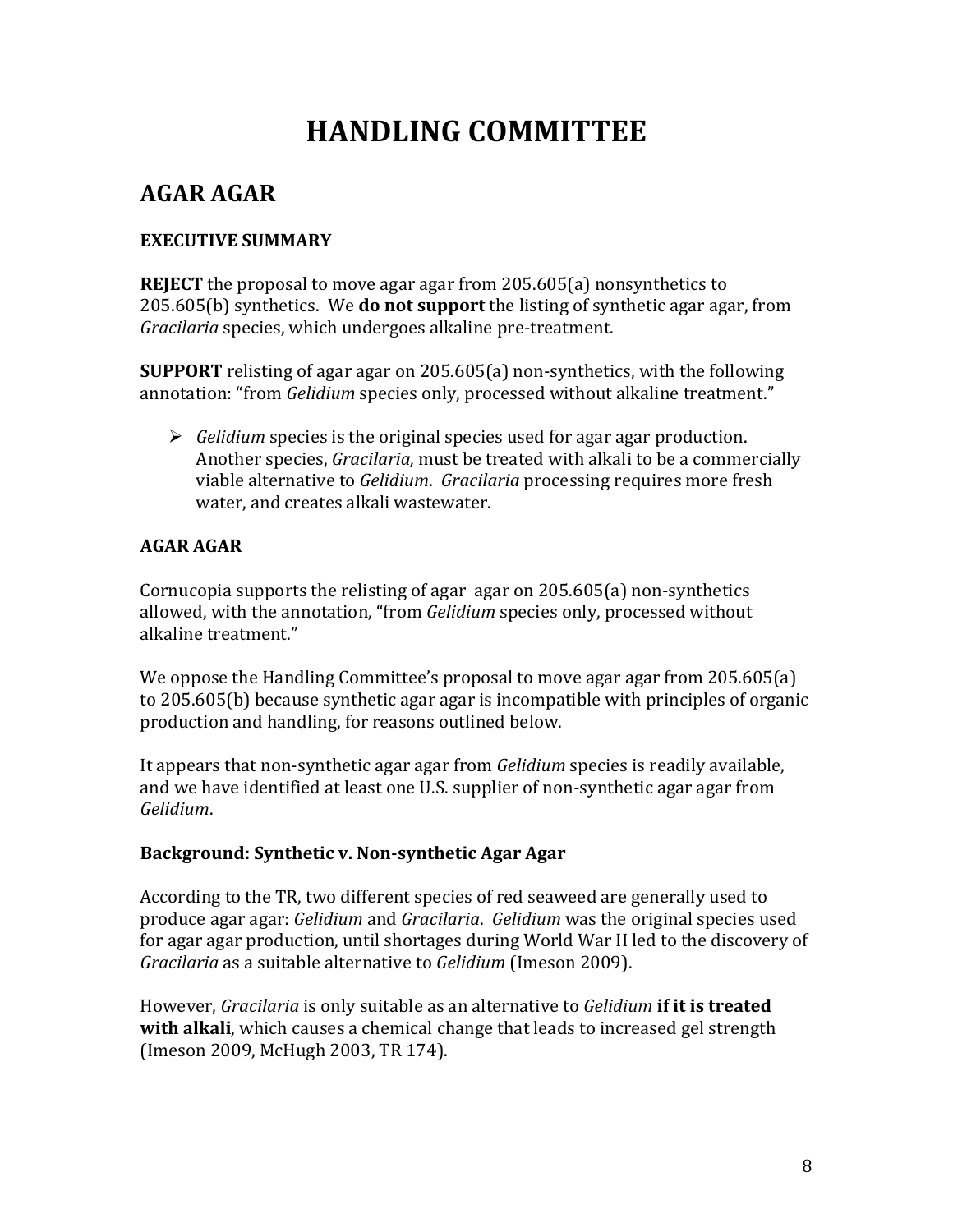According to McHugh 2003, "this alkaline pre-treatment causes a chemical change in the agar from *Gracilaria*, resulting in an agar with an increased gel strength. Without this alkaline pre-treatment, most *Gracilaria* species yield an agar with a gel strength that is too low for commercial use."

The TR misleadingly states that "*Graciliara* [sic] species are usually subjected to alkaline pretreatment (heated in a sodium hydroxide solution)," when in fact commercially viable agar from *Gracilaria must* be treated with alkali before extraction.

This is an important distinction, which bears repeating because it is crucial in understanding the reason for our proposed annotation: Agar agar from *Gelidium* is not treated with alkali, and therefore does not undergo chemical change, while agar agar from *Gracilaria* requires alkaline pre-treatment and chemical change to be useful for commercial applications.

The Handling Committee may have misunderstood the TR, which misleadingly suggests that the only agar agar that is not chemically modified is "natural" agar in strip form, and that it only accounts for 1.5% of the world's supply. While it may be true that agar strips are produced on a small scale in China, Japan and the Republic of Korea, it is not accurate to suggest that the only form of non-synthetic agar agar is this "natural" strip agar.

When checking McHugh 2003 and Imeson 2009, the two main sources for the TR, it becomes clear that agar agar from *Gelidium* is available in food-grade powdered form. In fact, Imeson states that "the highest strength gel agar is generally obtained from *Gelidium* seaweeds" (Imeson 2009, page 32). The Handling Committee appears to have misunderstood the TR's estimate of supplies of "natural" agar agar in strip form as an estimate of non-synthetic powdered agar agar from *Gelidium*.

A quick Internet search for commercial supplies of agar agar from *Gelidium* in the U.S. yields at least one supplier: TIC Gums. TIC Gums produces two agar agar products it claims are "certified organic," and one TICorganic® Agar Agar 150-C FCC/NF is specifically listed as being from *Gelidium* species.

#### **Suggested!annotation**

Cornucopia supports the relisting of agar agar on  $\S205.605(a)$  Non-synthetics allowed, and opposes the proposal to list agar agar on  $205.605(b)$ . Only nonsynthetic agar agar should be allowed in organics.

To clarify this, we urge the NOSB to adopt the following annotation for agar agar: "from *Gelidium* species only, processed without alkaline treatment."

#### **Justification for suggested annotation**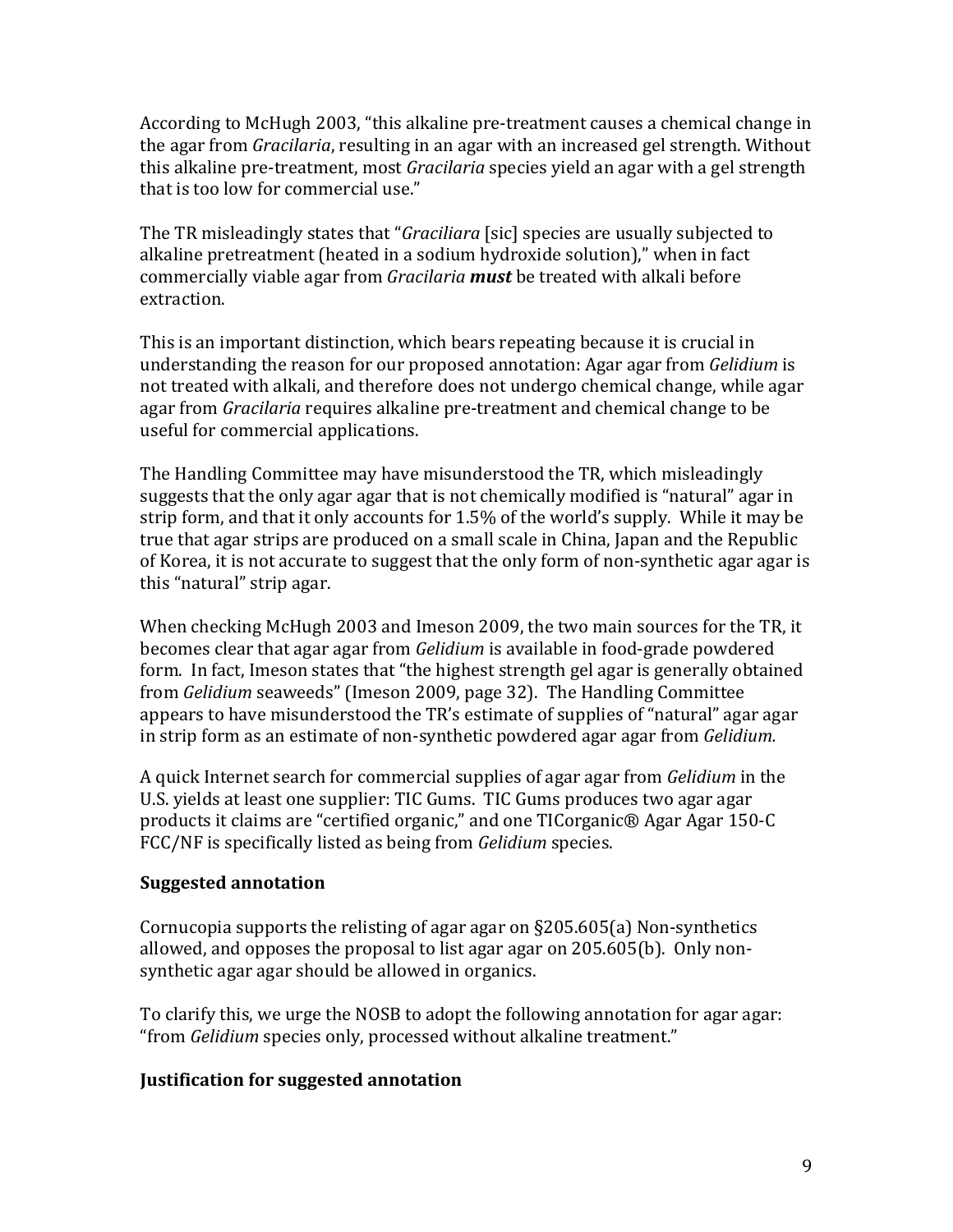Because it is not treated with alkali, agar agar from *Gelidium* does not undergo chemical change and is therefore considered a non-synthetic (TR 216). The Organic Foods Production Act of 1990 (sec. 2111(a)(1)) and organic consumers have a clear preference for avoiding synthetics in the food supply.

The main environmental concerns pointed out in the TR include overharvesting (TR) 299-300) and alkaline wastewater (TR 315-316). It appears that both concerns would be alleviated by restricting the use in organics to *Gelidium* agar.

Since only *Gracilaria* requires alkali pre-treatment, the concern with alkaline wastewater applies only to *Gracilaria* and not to *Gelidium*. And the TR mentions concerns with overharvesting only in regard to *Gracilaria*:

"Buschmann et al. (2008) report that overexploitation of many wild *Gracilaria* strands has resulted in the destruction of some of the larger genetic reserves for the species." (TR 299-300)

Indeed, the University of Hawaii's Botany Department's database notes:

"*Gracilaria coronopifolia*, like other *Gracilaria* species, is a hardy subtidal red algae that attaches to limestone or occasionally on basalt substrates. This species is one of the 10 most common intertidal algae in the Hawaiian islands. It is widely distributed and was fairly common, but **due to its popularity as an edible algae, has been seriously overharvested.** The invasive alien *G. salicornia* is now dominant in many regions typical of the native habitat for *G. coronopifolia."* (emphasis added)<sup>1</sup>

Another environmental concern that was not pointed out in the TR is the high consumption of fresh water, and accompanying creation of wastewater. According to McHugh 2003, non-synthetic agar from *Gelidium* requires less water:

"A large and reliable freshwater supply is a requirement for an agar factory. **Water consumption is high and the processing of** *Gracilaria* **requires more than for Gelidium**. Higher water consumption also means larger quantities for waste disposal, so recycling of water is becoming more necessary, depending on the location of the factory." (emphasis added) (McHugh, 2003)

McHugh also points out that there are many gaps in the understanding of how agar agar is produced, especially the conditions of the alkaline treatment. This lack of clarity and transparency is another reason to prohibit agar agar that has undergone alkaline treatment. McHugh notes:

!!!!!!!!!!!!!!!!!!!!!!!!!!!!!!!!!!!!!!!!!!!!!!!!!!!!!!! 1

http://www.hawaii.edu/reefalgae/invasive\_algae/rhodo/gracilaria\_coronopifolia.h tm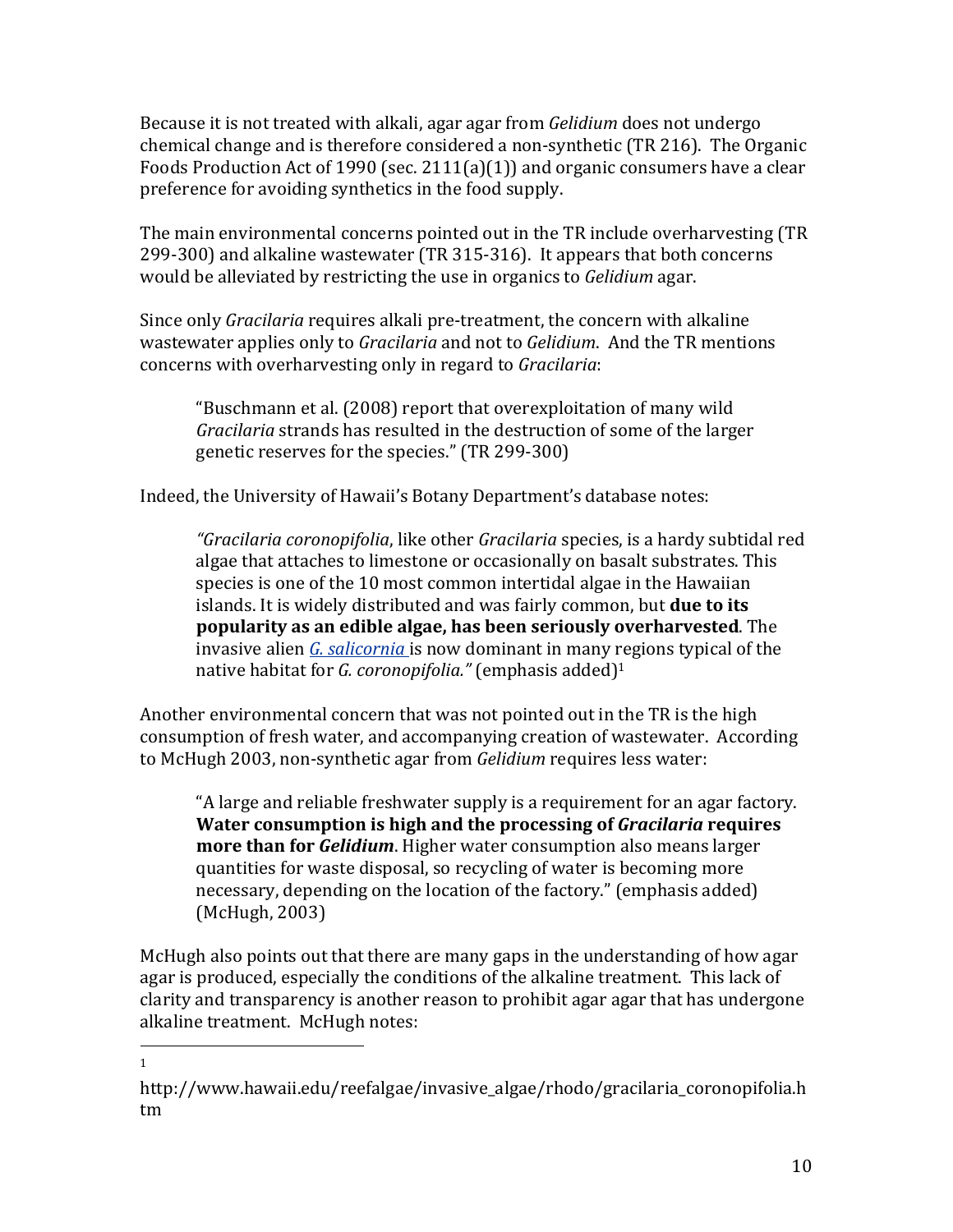"Detailed information on the commercial extraction process is not easily available. There are several short publications on the results from laboratory-scale extractions, but **commercial agar producers are** generally secretive about the details of their processes. Armisen and Galatas (1987) is one of the few publications that gives some details, but there are still many gaps, **particularly in the conditions of the alkali treatment** and the subsequent hot water extraction; nevertheless, it is the best starting point." (emphasis added)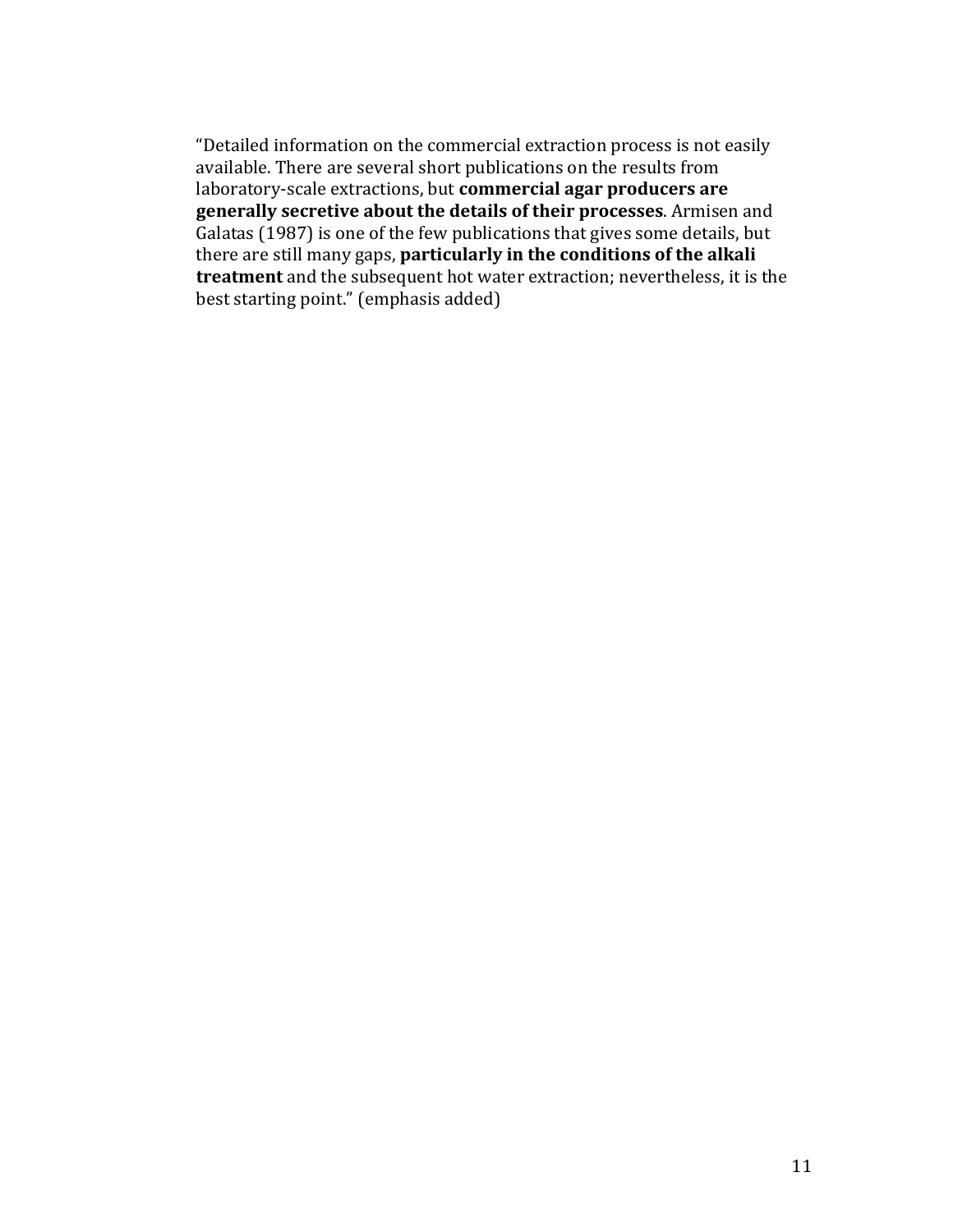## **CARRAGEENAN**

#### **EXECUTIVE SUMMARY**

**REJECT** relisting of carrageenan on the National List, and **reject any proposed annotation**, for the following reasons:

- $\triangleright$  Scientists have warned for decades that carrageenan in foods is **harmful to human health**, because of a preponderance of scientific evidence linking carrageenan to **gastrointestinal inflammation and colon cancer**.
- **EXE** Degraded carrageenan is listed as a "**possible human carcinogen**" by the WHO's International Agency for Research on Cancer.
- Industry data from 2005 show that the industry has no reliable way of testing levels of degraded carrageenan in their products. **All tested samples** of food-grade carrageenan contained varying levels of potentially **carcinogenic!degraded!carrageenan.**
- $\triangleright$  Research indicates food-grade carrageenan breaks down in the digestive tract, and becomes degraded in the human body.

#### **CARRAGEENAN**

Based on current scientific research, carrageenan is not a safe ingredient in food and should be removed from the National List.

The scientific community has recognized for decades that degraded carrageenan is harmful to human health. The carrageenan industry will therefore likely suggest an annotation, prohibiting only degraded carrageenan from organic foods. Degraded carrageenan has low molecular weight, and has been recognized since the 1960s as causing gastrointestinal inflammation. Degraded carrageenan has been listed since 1983 as a "possible human carcinogen" by the WHO's International Agency for Research on Cancer.

An annotation of this nature would have been appropriate in the mid-1990s, when this material was originally reviewed, because data did not vet exist to counter the claim that food-grade carrageenan can be entirely free of degraded carrageenan. In the mid-1990s, therefore, it would have been reasonable to assume that degraded carrageenan could be isolated in the marketplace, and prohibited in organics—but the Technical Advisory Panel (TAP) reviewers did not suggest any annotation.

But industry data from 2005 (submitted as an attachment) has revealed that varying levels of degraded carrageenan contaminate all food-grade carrageenan. Moreover, studies have shown harmful health effects of food-grade carrageenan,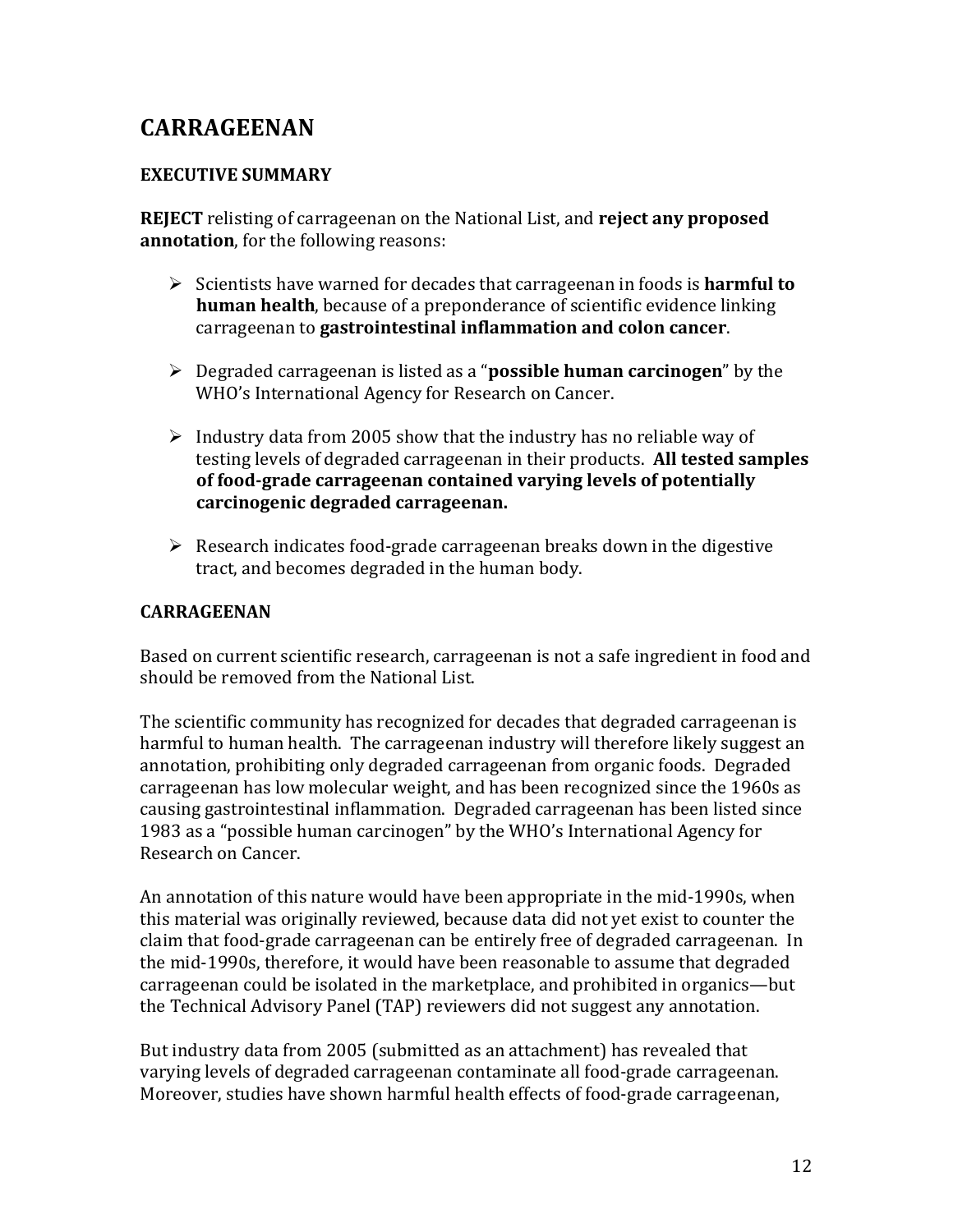and scientists suggest that carrageenan in fact degrades in the human digestive system.

The option of an annotation would therefore be virtually meaningless and should be rejected, since industry data show clearly that **no food-grade carrageenan can claim to be safe and free from degraded carrageenan.** 

It is important to note that the European Commission's Scientific Committee on Food determined in 2003 that food-grade carrageenan should contain less than 5% degraded carrageenan, since carrageenan is listed as a "possible human carcinogen" by the WHO's International Agency for Research on Cancer. In response, Marinalg, the trade group for carrageenan manufacturers, set out to determine if they could meet this requirement. They concluded they could not reliably determine the levels of degraded carrageenan in their products.

**Results from the 2005 Marinalg Working Group's tests (page 2, Figure 1 –** submitted as an attachment) clearly show that degraded carrageenan, a substance that is known to cause colon inflammation and is classified by the WHO's International Agency for Research on Cancer as a "possible human" carcinogen," was present in all samples of food-grade carrageenan. Therefore, all carrageenan should be prohibited from foods, especially organic foods.

This information was publicly available before the last sunset review. If a Technical Review had been requested by the NOSB, which it was not, and if it was independently produced and judiciously executed, the Board would have been able to weigh these concerns five years ago.

The current Technical Review on carrageenan points out negative human health and environmental impacts. In an attempt at balance, the TR mistakenly lists a study by Tobacman and Walters (line 582) as contradicting findings of gastrointestinal tract inflammation. This study does not address inflammation and should therefore not have been listed as contradicting findings of human health concerns.

The only study included in the TR that contradicts findings of gastrointestinal tract inflammation is authored by ML Weiner, who, at the time of the study, was employed by FMC Corporation, one of the major producers of carrageenan.

In this attempt at "balance," the anonymous authors of the TR fail to point out that the vast preponderance of peer-reviewed, published scientific literature on this matter clearly indicates a threat to human health.

Please find attached our full review of the scientific literature and our analysis of carrageenan's safety.

Based on scientific research and industry data, the inclusion of carrageenan on the National List is illegal, since it violates the Organic Foods Production Act of 1990,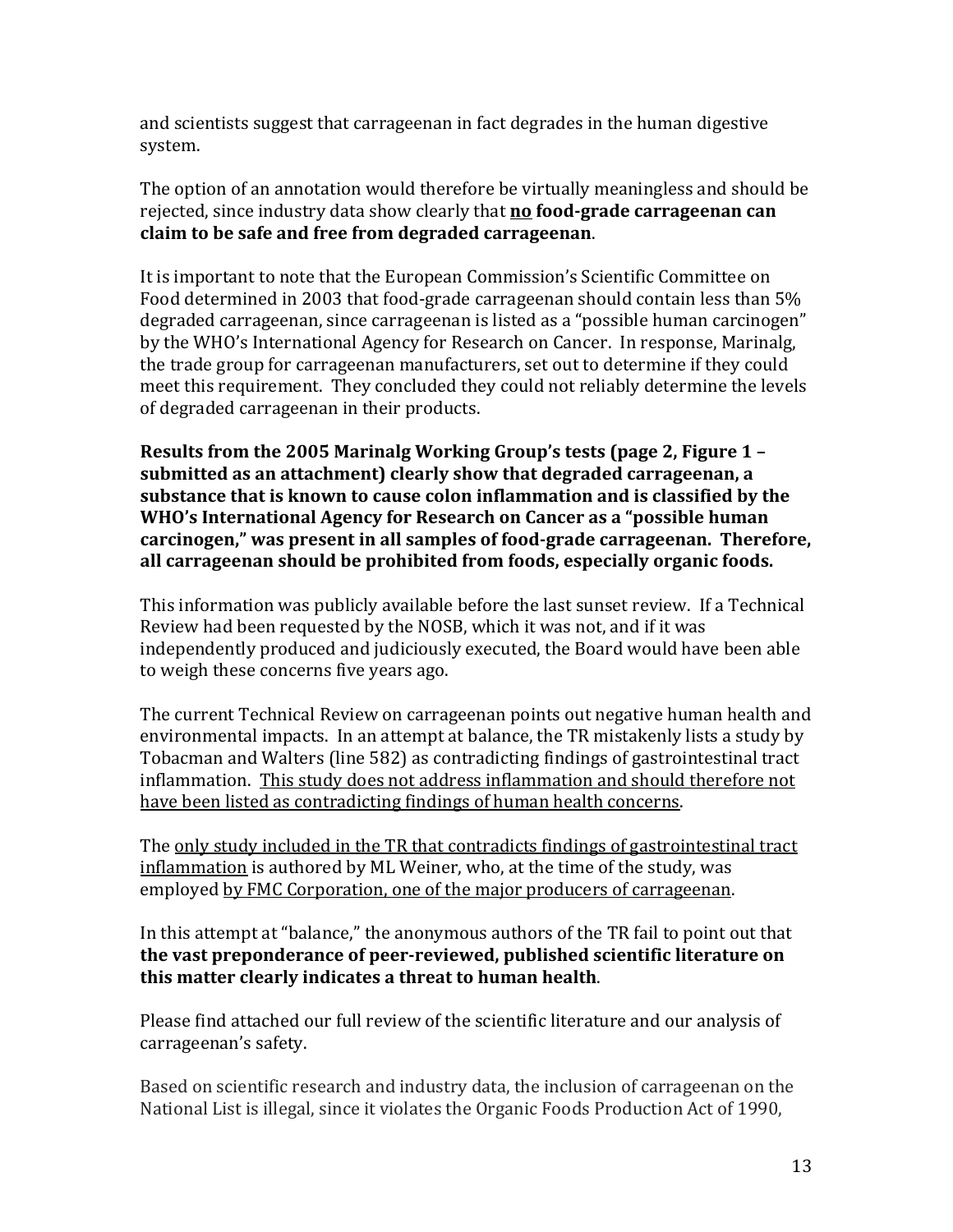Sec.  $2118(c)(1)(A)(i)$  - "the National List may provide for the use of substances only if ... the use of such substances would not be harmful to human health or the environment."

Carrageenan fails the following criterion in the organic standards: 7 CFR  $205.600(b)(3)$  - "The nutritional quality of the food is maintained when the substance is used, and the substance, itself, **or its breakdown products** do not have an adverse effect on human health as defined by applicable Federal regulations."

Please note that the standards include the phrase "or its breakdown products." Research shows that food-grade carrageenan is broken down in the gastrointestinal tract to degraded carrageenan, a "possible human carcinogen." Food-grade carrageenan should therefore be removed from the National List based on 7 CFR 205.600(b)(3).

It is now clear that the NOSB approval process of carrageenan in the mid-1990s, including the review by a Technical Advisory Panel, was seriously flawed. The three TAP reviewers failed to raise known concerns about carrageenan, despite a number of published peer-reviewed articles in and letters to scientific journals pointing out health concerns. **Scientists have published letters in journals such as** *The Lancet* as early as 1980 pointing out human health concerns with food-grade **carrageenan**.!!

Please also note that a petition is pending with the FDA to remove carrageenan's GRAS (Generally Recognized As Safe) status. The FDA never performed a review of carrageenan's safety, since the ingredient's GRAS approval was "grandfathered in."

Organic foods should be held to a higher standard of safety. The FDA has not acted to remove carrageenan from foods, and the Board must show consumers that the **organic industry is serious about providing a safe alternative to the conventional food supply**. We urge the Board to remove all carrageenan from the National List, and reject any attempts by carrageenan manufacturers and theircustomers to keep carrageenan on the list with a meaningless annotation.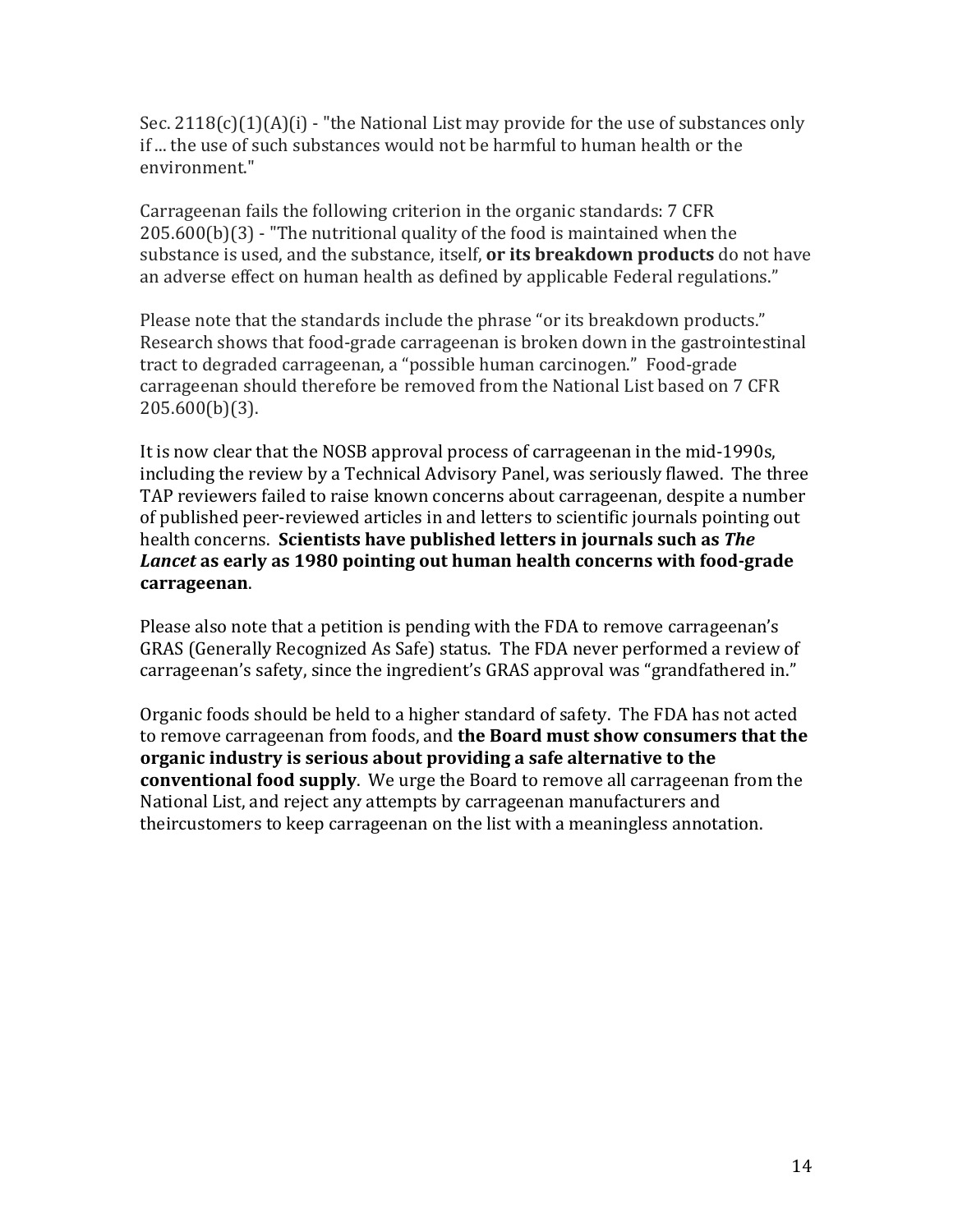## **CELLULOSE**

### **EXECUTIVE SUMMARY**

Cornucopia cannot support the relisting of cellulose on 205.605(b) without a new Technical Review that bridges the 11-year gap between 2001, when the original TR was performed, and the present day.

- $\triangleright$  The original Technical Review, performed by **OMRI** in 2001, found **microcrystalline cellulose** to be a "highly processed material not **compatible with organic handling systems,"** and the reviewers unanimously suggested that microcrystalline cellulose be **prohibited** in 95% organic foods.
- $\triangleright$  The 2001 TR pointed out **environmental concerns** with the production of microcrystalline cellulose: "acid wastes due to the use of hydrochloric and other acids" (Hanna, 2001).
- $\triangleright$  The 2001 TR also pointed out that cellulose is **prohibited in IFOAM, Codex, EU and Canadian organic standards.**

### **CELLULOSE!**

Cornucopia cannot support the relisting of cellulose on  $205.605(b)$  without a new Technical Review that bridges the 11-year gap between 2001, when the original TR was performed, and the present day.

It is unclear what information was used by the Handling Committee when it made the following statement in its proposal: "There is no new information contradicting the original recommendation which was the basis for the previous NOSB decisions to list and again re-list this material."

Without a current Technical Review, how did the Handling Committee (HC) come to the conclusion that there is "no new information"? If members of the HC performed their own technical and scientific review, a more comprehensive summary of their findings, including references of publications and documents that were reviewed, should be included in their proposal.

If the NOSB were to vote on cellulose at the meeting in Albuquerque, the following must be added to the annotation: "microcrystalline cellulose is prohibited."

It appears that the original Technical Review, performed by OMRI in 2001, concluded the following about microcrystalline cellulose, which was part of the petition: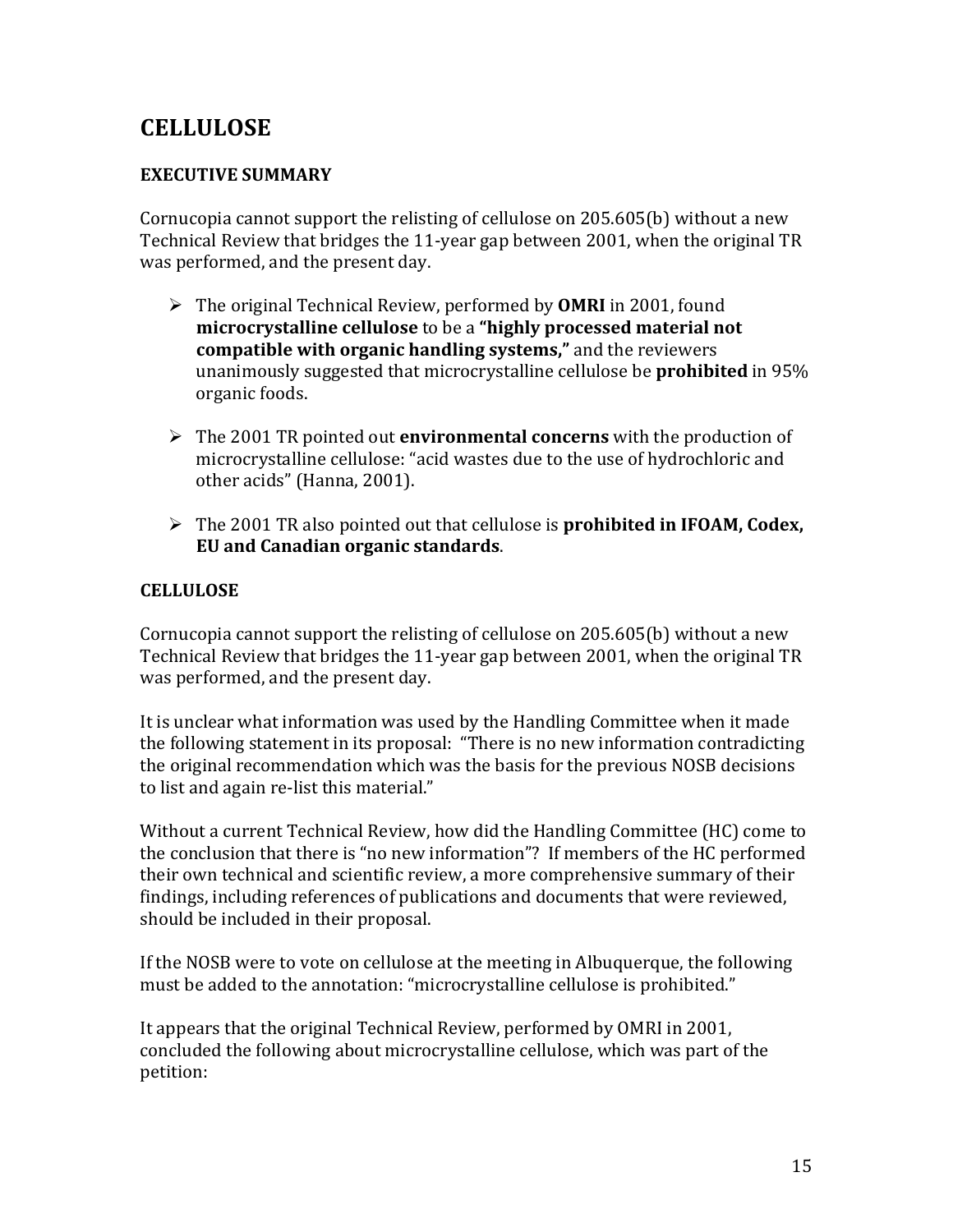"All reviewers considered microcrystalline cellulose to be a highly processed material not compatible with organic handling systems (TR 22)."

As a result, the 2001 TR's reviewers unanimously suggested that microcrystalline cellulose be prohibited in 95% organic foods (TR 59). However, the current listing for cellulose on 205.605(b) does not appear to prohibit microcrystalline cellulose, as the TR suggested.

According to the minutes of the 2001 NOSB meeting, the Board voted for the current annotation: "for use in regenerative casings, as an anti-caking agent (non-chlorine bleached) and filtering aid." Microcrystalline cellulose can be made without bleaching (Hanna 1998) and is used as an anti-caking agent, and is therefore not prohibited by the current annotation.

It appears that the Handling Committee used the 2001 TR as justification for its proposal to relist cellulose with the current annotation. And yet the 2001 TR's conclusions, which propose to prohibit microcrystalline cellulose, and the current listing, which allows microcrystalline cellulose, are incompatible.

If a current TR were available, it would likely echo the environmental concerns with microcrystalline cellulose that were noted in the 2001 TR:

"Conventional production of microcrystalline cellulose results in production of acid wastes due to the use of hydrochloric and other acids (Hanna, 2001)."

The  $2001$ , the TR (line  $273$ ) also points out that cellulose is prohibited in the following international organic standards:

CODEX – Not listed. Microcrystalline cellulose was proposed by a member country prior to the May 2001 meeting, but was not adopted.

EU 2092/91 – Not listed.

IFOAM - Not listed. (IFOAM IBS 2000)

Canada – (1999). Not listed in Appendix C, Permitted Substances for Processing.

International - Uses of anti-caking agents in cheese products appears to be prohibited in Belgium, Canada, Denmark, Finland, France, Italy, Japan, Netherlands, Norway, Portugal, Spain, Sweden, Switzerland, UK, and West Germany (Branen, 1990).

In summary, the three reviewers in the 2001 TR unanimously concluded that microcrystalline cellulose should be prohibited, and pointed out that alternatives exist to microcrystalline cellulose (silicon dioxide, for example). Their concerns and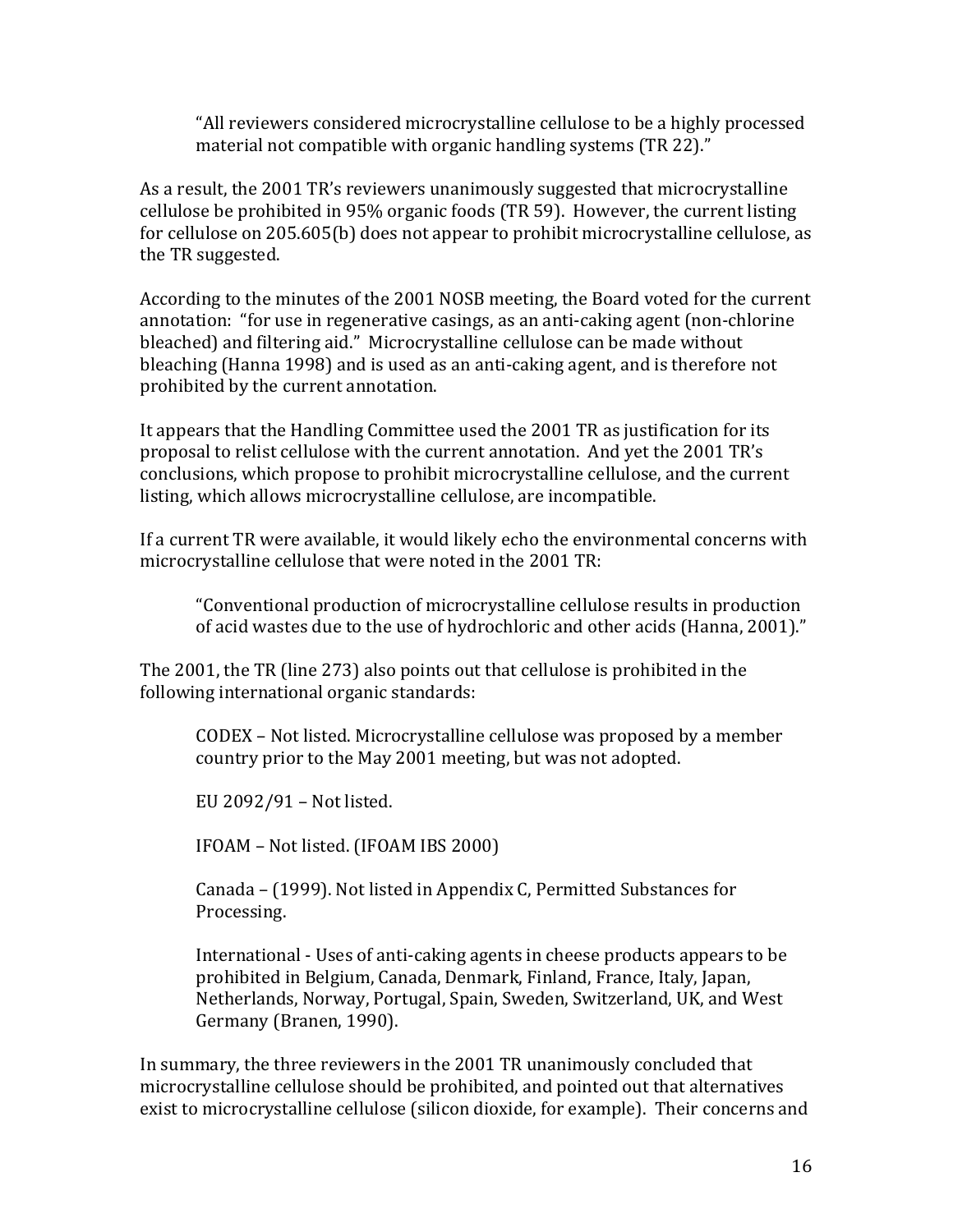proposal appear to have been ignored by the Board in 2001, and appear to be ignored by the current Handling Committee which proposes to relist cellulose without an annotation change.

The sunset vote for cellulose should be delayed until a new Technical Review has been completed, and its concerns are taken seriously. Concerns that were noted in the original TR, such as the prohibition of microcrystalline cellulose, are likely to be noted in the new TR and should be taken seriously by the Board.

Most importantly, a new TR is the only way to find out whether new information exists regarding the material's compatibility with principles of organic production and handling.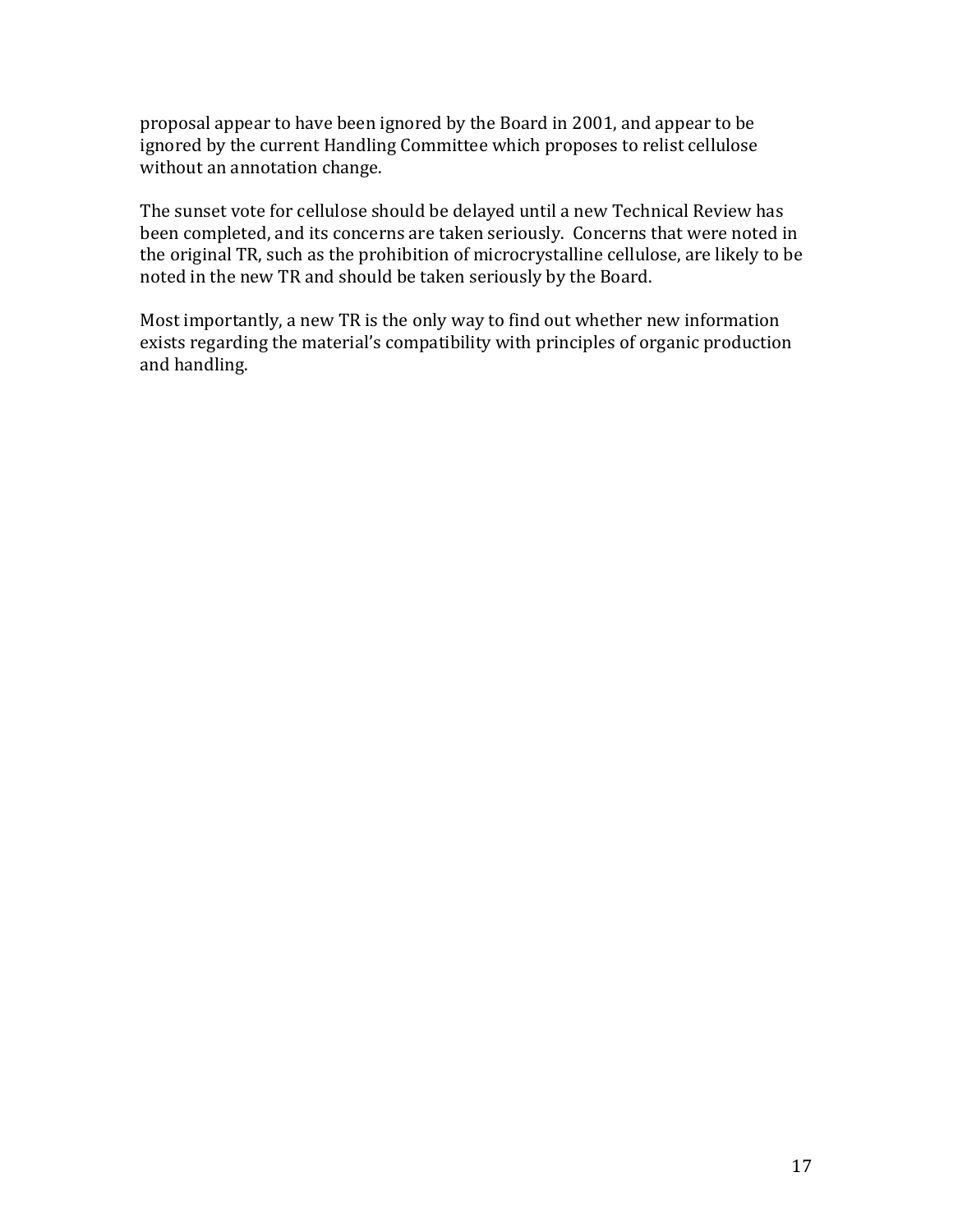## **CHOLINE**

### **EXECUTIVE SUMMARY**

**REJECT** both petitions for adding synthetic choline to the National List. Just as synthetic fertilizers (synthetic soil nutrients) are prohibited in organic farming, synthetic nutrients should be prohibited from being added directly to organic foods.

- $\triangleright$  Synthetic choline is **not essential** for organic handling, since choline occurs naturally in food. Good sources of choline include peanuts, tofu, chicken, beef, eggs, broccoli, spinach, navy beans, fish, etc.
- **EXECUTE:** Certified organic lecithin is an organic alternative source of choline approved for use in infant formula.
- $\triangleright$  The TR points out concerns with the use of **ethylene oxide** (TR 324) and **synthetic solvents** (Balchem petition, page 9), the possible presence of the **carcinogenic 1,4-dioxane** (TR 439) and other **toxic contaminants** (TR) 515).
- $\triangleright$  The TR points out that **people suffering from depression should avoid choline supplementation**. Organic food should be a healthy and safe option for the 21 million Americans suffering from depression.

### **CHOLINE**

In 1943, Sir Albert Howard, one of the founding fathers of the organic movement, wrote that "the approach to the problems of farming must be made from the field, not from the laboratory."

When soil fertility suffers, organic farmers turn to natural sources of nutrients, rather than to synthetic fertilizers. Shouldn't the same principle apply to organic food? Chemical companies and their customers are now petitioning the NOSB to allow synthetic nutrients to be added directly to organic human foods. **For every one of these synthetic nutrients, there is an organic alternative: naturally nutrient-dense organic food.** 

Cornucopia will analyze and submit comments on each petitioned synthetic nutrient, and we will point out the irony of many of these petitions in each of our formal comments.

One of the foundational principles of the organic movement is the rejection of synthetic nutrients for the soil, and the preference for naturally occurring nutrients. Moreover, the Organic Foods Production Act allows synthetic ingredients in organic foods only when the use of the substance "is necessary to the production or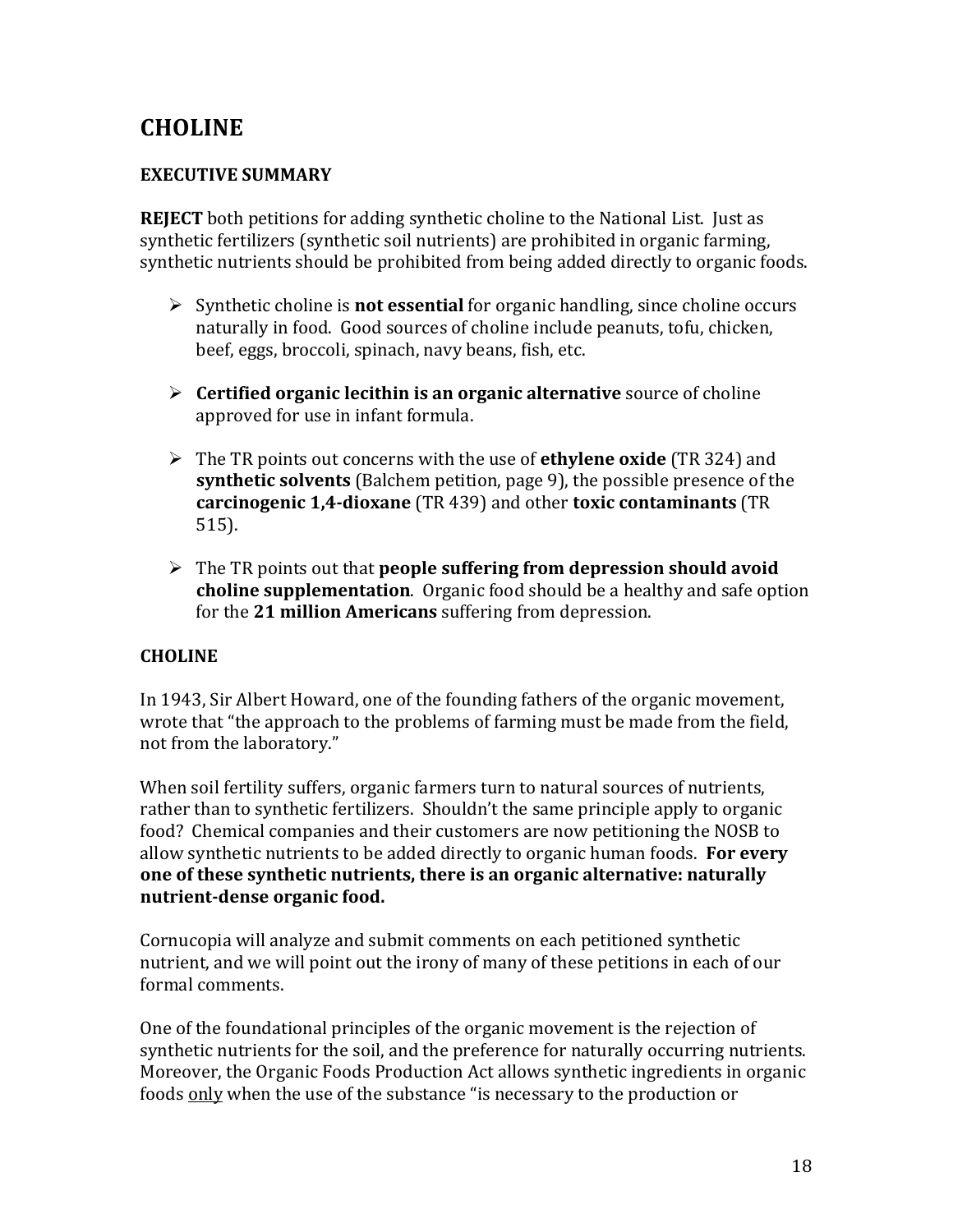handling of the agricultural product because of the unavailability of wholly natural substitute products." No synthetic nutrient should ever be considered "necessary to the production" of organic foods because for every synthetic nutrient, there is a "wholly natural substitute product": food.

Choline serves as a perfect example. Some baby food manufacturers add synthetic choline to baby foods. First, it is entirely possible to produce organic baby food without this synthetic ingredient. Second, what would be a "wholly natural" substitute" for synthetic choline to boost levels of this nutrient? As the TR points out, "An alternative to direct supplementation with synthetic choline would be **supplementation of the diet with foods high in choline"** (TR 528-529).

According to data from the USDA<sup>2</sup> and Zeisel et al. 2003, foods that are good sources of choline (at least 20 mg of total choline per 100 grams of food) and that can be served to babies include broccoli, tofu, navy beans, wheat bread, wheat crackers, cooked spinach, yellow corn and peas. Toasted wheat germ, which contains very high levels of choline (152 mg per 100 g), and raw oat bran (58 mg per 100 g) can be added to baby cereal to boost choline content.

For toddlers, children and adults, foods with high choline content that can be added to the diet include peanut butter, fish, eggs, beef and chicken.

Even for infant formula, natural sources of choline are available. Soy lecithin, for example, is now available in organic form and contains high levels of choline. According to Magil Zeisel and Wurtman (1981), a study that is cited in the TR, "lecithin raises blood choline concentrations far more effectively than equimolar doses of choline chloride." The study found that "both soy and egg lecithins raised serum and brain choline and brain acetylcholine to the same level, whether they are ingested only once or frequently over a 3-week period." Synthetic sources of choline in infant formula may therefore not be necessary, as organic substitutes (e.g.,  $\epsilon$ organic lecithin) exist.

It is also worth noting that choline is not considered an essential nutrient according to numerous expert bodies and government agencies. As noted in the TR (92-93), "The European Society for Pediatric Gastroenterology and Nutrition and the American Academy of Pediatrics Committee on Nutrition have no specific recommendations for infant and child choline intake (Thureen and Hay, 2006)." The TR (114) also notes that "Choline addition to milk-based infant formulas is permitted but **not required** by FDA (21 CFR 107.100)."

Moreover, **no other organic standard in the world allows synthetic choline.** According to the TR, choline is not listed as a permitted substance in Canadian, EU, Japanese, FAO/WHO Codex and IFOAM standards (TR 274-315).

<sup>!!!!!!!!!!!!!!!!!!!!!!!!!!!!!!!!!!!!!!!!!!!!!!!!!!!!!!!</sup> <sup>2</sup> http://www.nal.usda.gov/fnic/foodcomp/Data/Choline/Choln02.pdf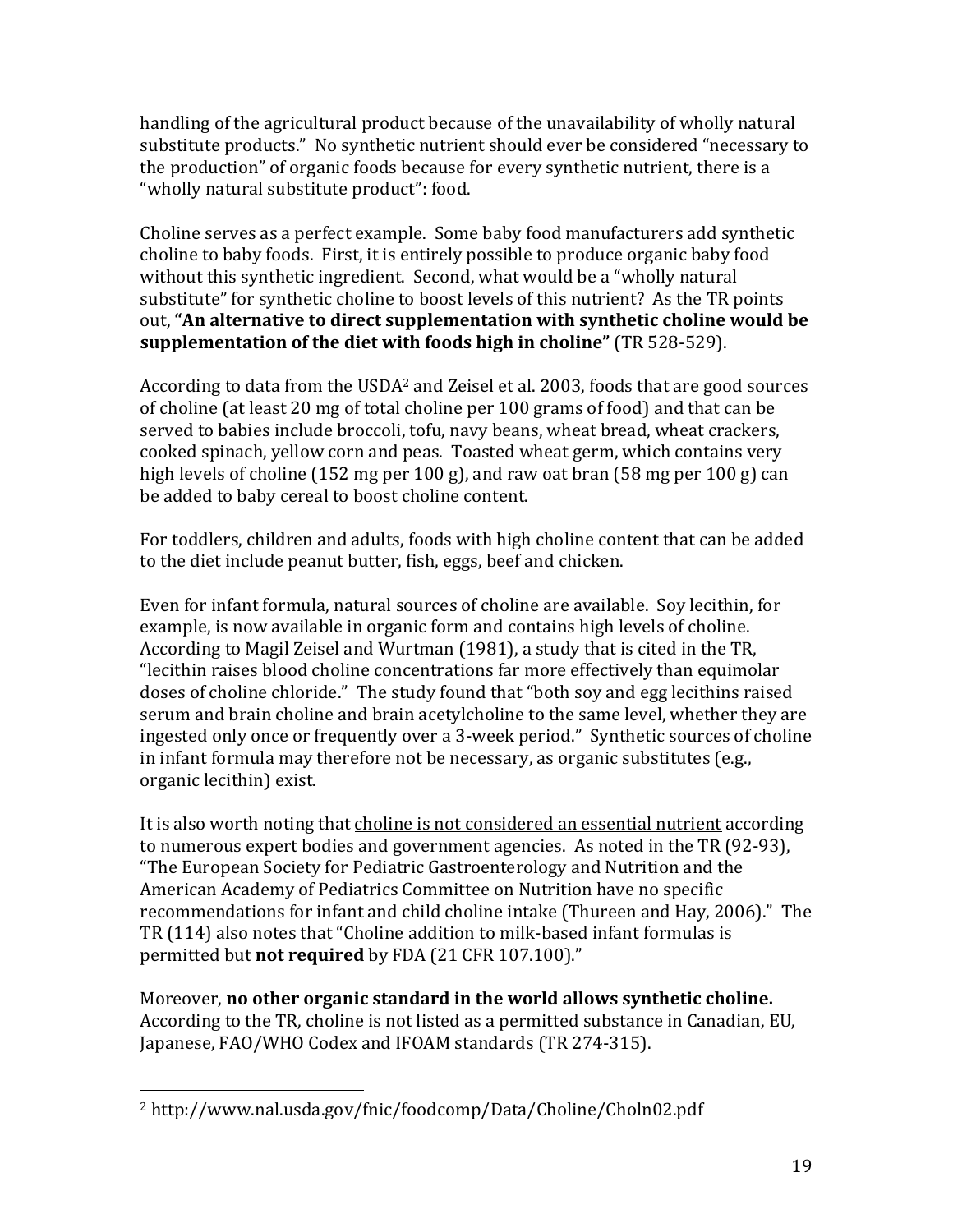The reasons mentioned above should be sufficient to reject the petitions for synthetic choline. In addition to these reasons, human health and environmental concerns with synthetic choline exist and should serve as further justification for a rejection of the petitions.

## **Solvents**

The Balchem petition (page 9) mentions the use of solvents, but does not specify which solvents are used:

"The choline salts are first chemically synthesized in water (or other solvent) using pure chemical feedstocks, including amine-based compounds, and acids. The resultant solutions are then filtered to remove extraneous matter. This step is followed by removal of solvent, and a final drying step, yielding a powder-granular product. A conditioning aid may be added to facilitate powder flow. Material then goes through quality checks, is packaged, and released for shipment."

The Board should find out which solvents are used and whether adverse environmental impacts exist from the use of solvents. Synthetic solvents are incompatible with organic production.

## Lack of **GRAS** Status

As the Handling Committee has currently proposed, a form and use of choline that **does not even have GRAS status with the FDA** would be allowed in "made with organic" foods. As noted in the TR, "the use of choline chloride as a partial salt replacement and flavor enhancer of sodium chloride in processed foods is not covered under 21 CFR 182.8252 (i.e., not affirmed as GRAS)" (TR 117). Yet the Handling Committee does not acknowledge this in its proposal and does not propose an annotation, which is the very least the Handling Committee should have done.

The FDA's GRAS system has been heavily criticized by Congress' Governmental Accountability Office<sup>3</sup> for its severe weaknesses and subsequent failure to protect consumers, and should therefore be considered an inadequate regulatory standard of safety. In other words, for a substance to have GRAS status is rather meaningless. To NOT have GRAS status is a serious red flag and under no circumstances should any material without GRAS status be permitted in organic or "made with organic" foods.

We question whether the members of the Handling Committee were aware of the fact that one of the uses of choline that it would allow in "made with organic" foods does not have GRAS status. The fact that the Handling Committee would propose to

<sup>!!!!!!!!!!!!!!!!!!!!!!!!!!!!!!!!!!!!!!!!!!!!!!!!!!!!!!!</sup> <sup>3</sup> http://www.gao.gov/products/GAO>10>246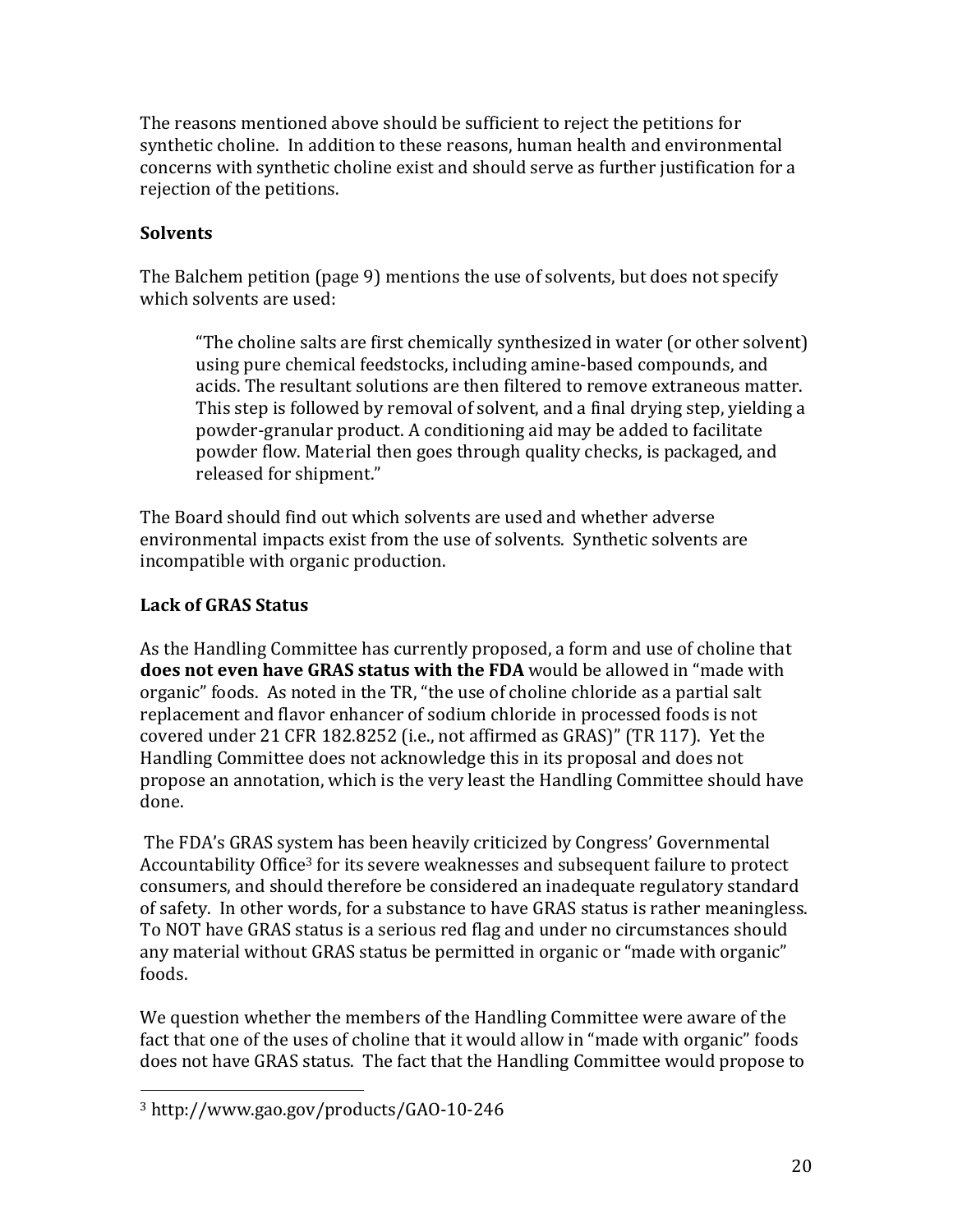allow a non-GRAS use of choline in "made with organic" foods leads us to question how committee members are evaluating materials.

## **Ethylene Oxide**

According to the TR, the "possibly carcinogenic" substance 1,4-dioxane may be present in choline salts due to the use of ethylene oxide in the manufacturing process (TR 440-441). Even if the industry assures consumers that levels of  $1.4$ dioxane are below 10 ppm (TR 436), 1,4-dioxane is a "possible carcinogen" and **organic consumers rightfully expect their foods to be free of** *any level* **of** avoidable carcinogens (especially for infant formula and baby foods).

The TR also points out that "The manufacture of choline salts may result in the release of trimethylamine and/or ethylene oxide to the environment (HSDB, 2009a)" (TR 476).

## **Human!Health!Effects**

Some of the potential effects on human health that were identified in the TR (508-511) were the result of very high doses that are unlikely to occur from supplementation in foods. However, one study mentioned in the TR (512-515) is worth noting here:

"Finally, some evidence indicates that choline bitartrate administered via the diet may induce urolithiasis (stones in the urinary tract) in rats and dogs. However, authors reported that the toxicity may not have been caused by choline, but rather synthetic tartaric acid or a toxic contaminant present at trace levels in the choline bitartrate (Newland et al., 2005; Klurfeld, 2002)."

### The TR's casual dismissal of the potential human health effects of synthetic choline is disturbing.

These studies suggesting adverse effects are a reminder that we are not dealing with choline as a natural component in organic foods, but a chemical that is added to food and therefore comes with a whole host of unanswered questions about its safety. These studies suggest that "synthetic tartaric acid or a toxic contaminant present at trace levels in the choline bitatrate" may be present in synthetic choline and cause harm to organic consumers. Bear in mind that choline bitartrate is the form used in infant formula (TR 412).

### Moreover, the **TR (518-519) mentions that some segments of the population** should not consume foods supplemented with choline:

Patients with trimethylaminuria (fish odor syndrome), renal disease, liver disease, depression, and Parkinson's disease may be more susceptible to the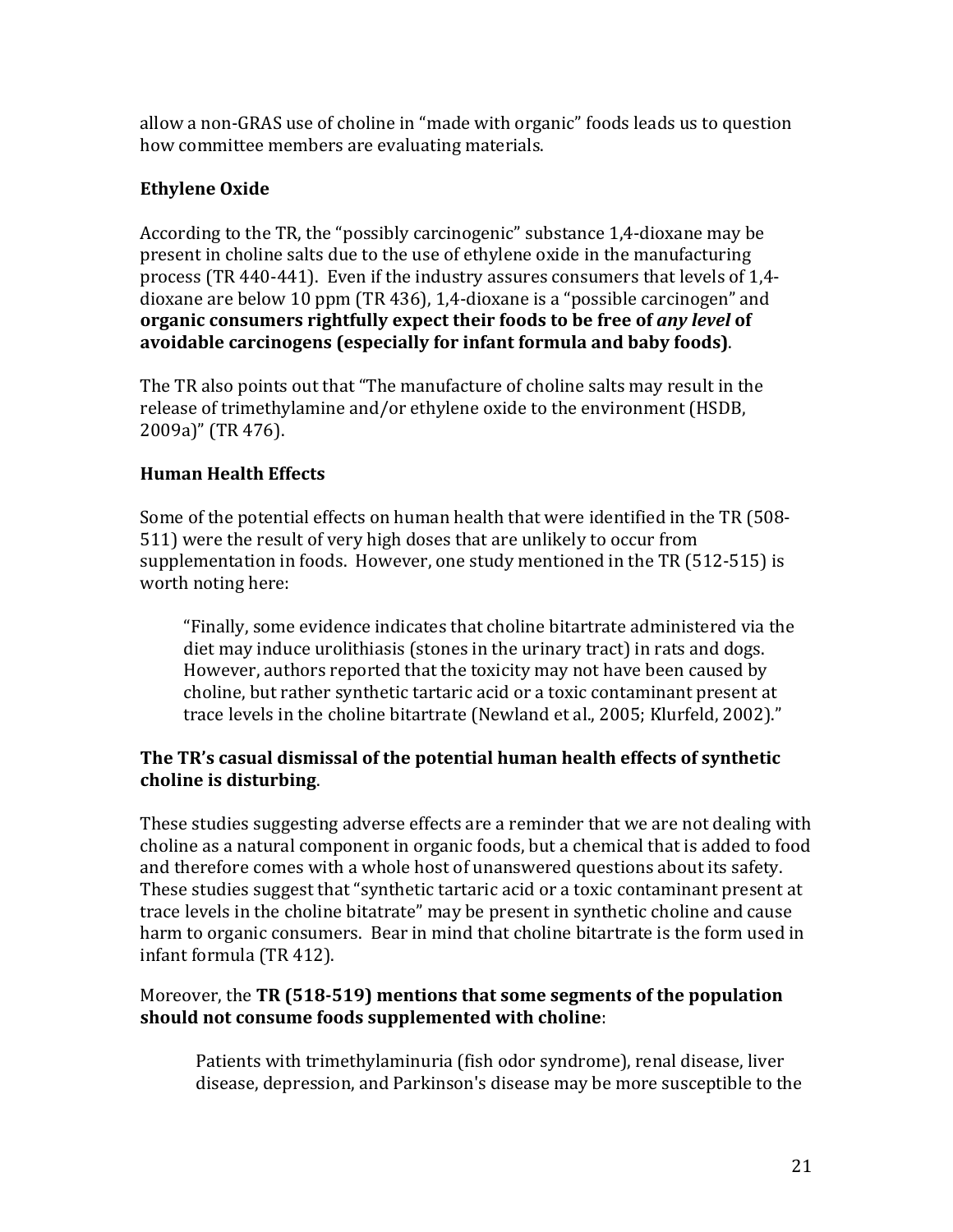adverse effects of choline; thus, choline supplementation is usually not recommended for these populations (IOM, 1998).

While the level of Americans suffering from trimethylaminuria (fish odor syndrome) is probably low, 21 million Americans suffer from depression and would therefore be "more susceptible to the adverse effects of choline."

#### **Summary**

The Board should reject the Balchem and IFC petitions for choline to be added to the National List. There is no need for synthetic choline, since it occurs naturally in food (what nutrient doesn't?).

Good sources of choline include peanuts, tofu, chicken, beef, eggs, broccoli, spinach, navy beans, and fish.

No other organic standard in the world allows synthetic choline; it is not listed as a permitted substance in Canadian, EU, Japanese, FAO/WHO Codex and IFOAM standards (TR 274-315).

Given concerns about the use of ethylene oxide (TR 324) and synthetic solvents (Balchem petition, page 9), the possible presence of the carcinogenic 1,4-dioxane (TR 439) and other toxic contaminants (TR 515), and recommendations for 21 million Americans suffering from depression to avoid choline supplementation (TR 519), we urge the Board to reject the petitions for synthetic choline.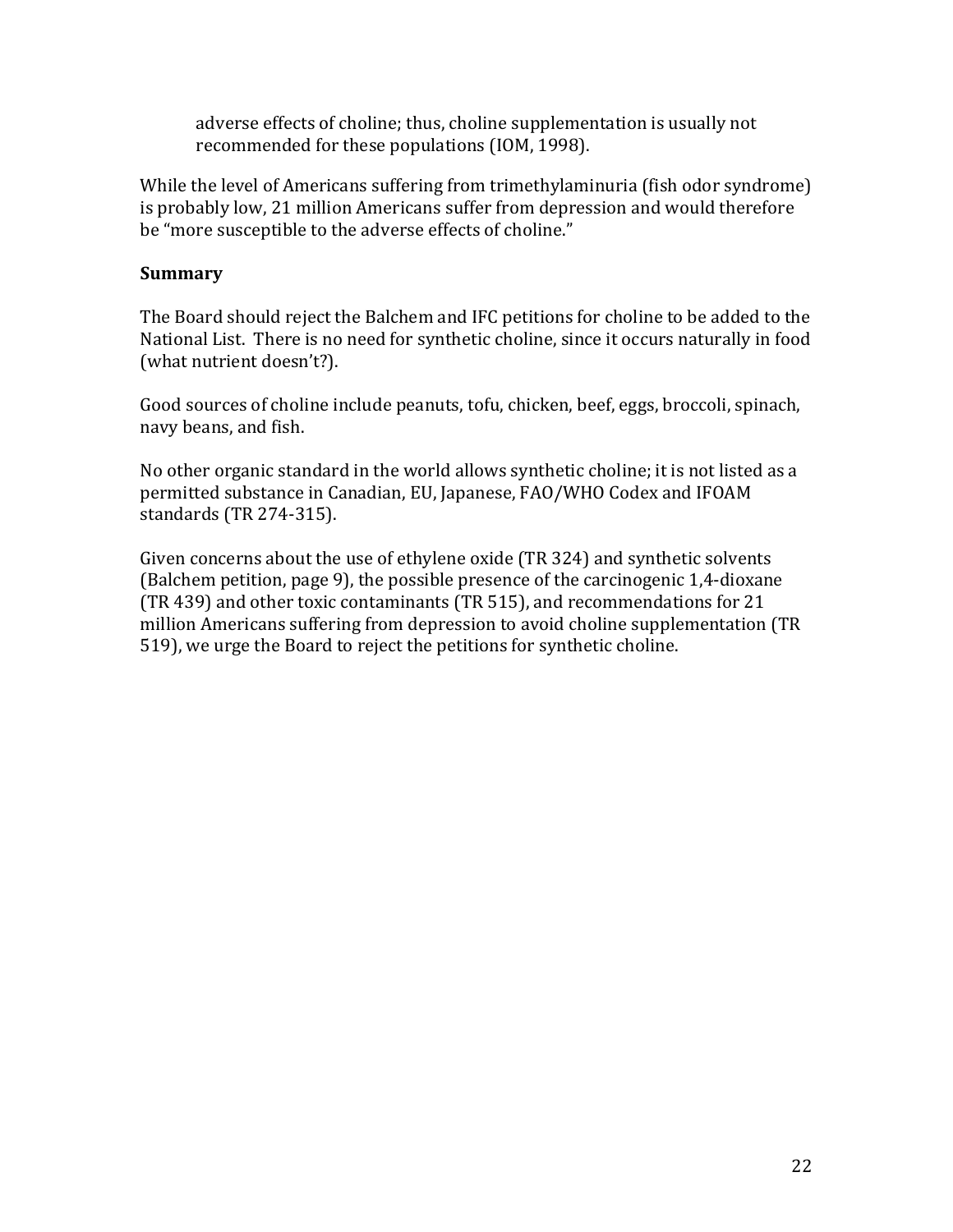## **GIBBERELLIC!ACID**

### **EXECUTIVE SUMMARY**

**REJECT** because gibberellic acid is applied post-harvest primarily to act as a **preservative**. Organic standards prohibit the addition of materials to the National List if their primary purpose is to act as a preservative (7 CFR 205.605(b)(4)).

### **GIBBERELLIC!ACID**

The Cornucopia Institute urges the Board to reject the Valent Biosciences Corporation petition for adding gibberellic acid to the National List.

According to the TR, "gibberellic acid can be applied post-harvest to control fruit ripening and maintain quality through packaging, long-distance shipping, and shelflife" (TR 100-101). In other words, gibberellic acid is applied post-harvest primarily to act as a preservative.

The Handling Committee proposed an annotation to restrict the use of gibberellic acid to post-harvest use on bananas only. The TR says the following about use on bananas: "Similarly, when used on bananas, gibberellic acid will delay fruit softening and color development, allowing for longer shipment time (i.e., further shipment distances) before bananas are considered "ripe" (TR 103-104). The TR also notes that the petitioner specifies its use on post-harvest bananas would be to "delay ripening."

Federal organic standards prohibit the use of synthetic materials if their primary use is as a preservative (7 CFR 205.600(b)(4)). Phrases such as "delay fruit ripening" and "allowing for longer shipment time" are ways of describing the purposes of a *preservative*.

When addressing the question of whether the petitioned material's primary use is as a preservative, the TR states: "Used in this way, gibberellic acid acts as a preservative of raw agricultural commodities post-harvest, and not as a preservative in processed food" (TR 415). It seems to us that the standards do not distinguish between the prohibition of preservatives in processed foods and preservatives of raw agricultural commodities, so it is unclear why the TR answers in this way. The standards prohibit substances whose primary function is as a **preservative from the National List,** and do not distinguish between preservatives for processed foods and raw agricultural commodities.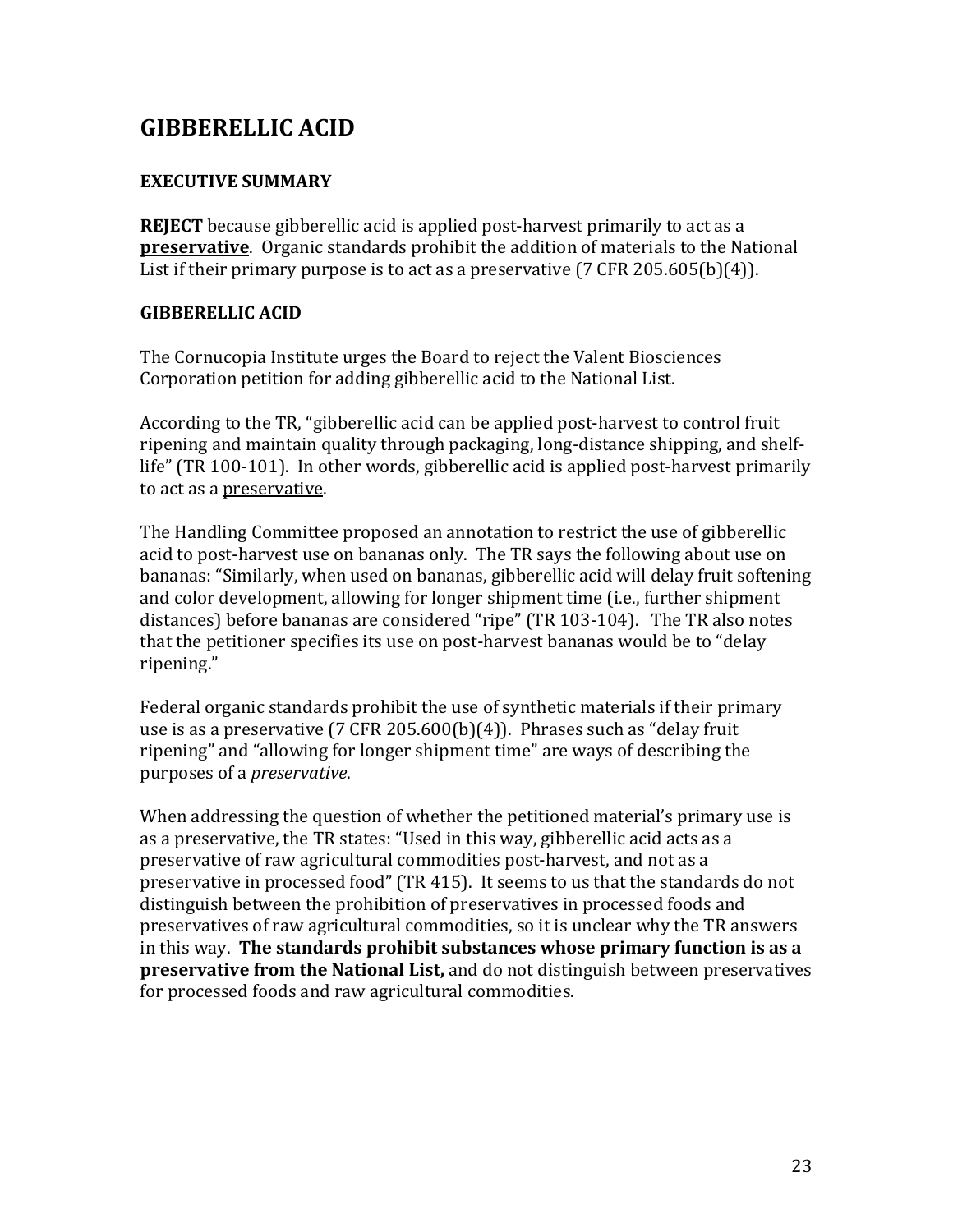## **INOSITOL!**

#### **EXECUTIVE SUMMARY**

**REJECT** the petition to add synthetic inositol to the National List.

- $\triangleright$  Synthetic inositol is **not essential** to organic handling. Inositol is a nutrient that **occurs naturally in food**, making organic food an organic alternative to synthetic inositol supplementation.
- $\triangleright$  Inositol does not appear necessary in infant formula, and the TR points out that even newborns with an inositol deficiency maintain proper function.
- Inositol **occurs naturally in milk-based infant formula**. Inositol is listed in FDA's infant formula regulations (21 CFR 107.100) and will therefore be allowed (for soy-based formula only) when the NOP finalizes the proposed change to "nutrient vitamin and minerals" annotation.

#### **INOSITOL**

For all petitioned synthetic nutrients, like inositol, the debate must take into consideration one of the most important foundational principles of the organic movement and industry: the preference for real nutrients, as they occur in nature, over synthetic ones created in laboratories and manufactured in factories.

This preference for real nutrients over synthetic nutrients is so ingrained in the organic community that the USDA organic standards reject all petrochemical fertilizers and all but a handful of synthetic ones, and for good reason. Instead, organic farmers feed the soil using nutrients as they occur naturally – in compost, composted manure, cover crops, and other methods including a biologically diverse ecosystem in the soil.

Today, chemical companies that manufacture synthetic nutrients not for the soil, but for direct addition to human foods, are petitioning their products with the NOSB. Consistent with the organic community's rejection of synthetic nutrients for the soil, the NOSB should reject petitions for synthetic nutrients for infant formula and other human foods.

Inositol is a nutrient that occurs naturally in foods, but can also be recreated synthetically for direct addition to human foods. This is analogous to nutrients that occur naturally in "food for the soil" but can also be created synthetically and added to synthetic fertilizer. According to the TR, the petitioned material is synthetic: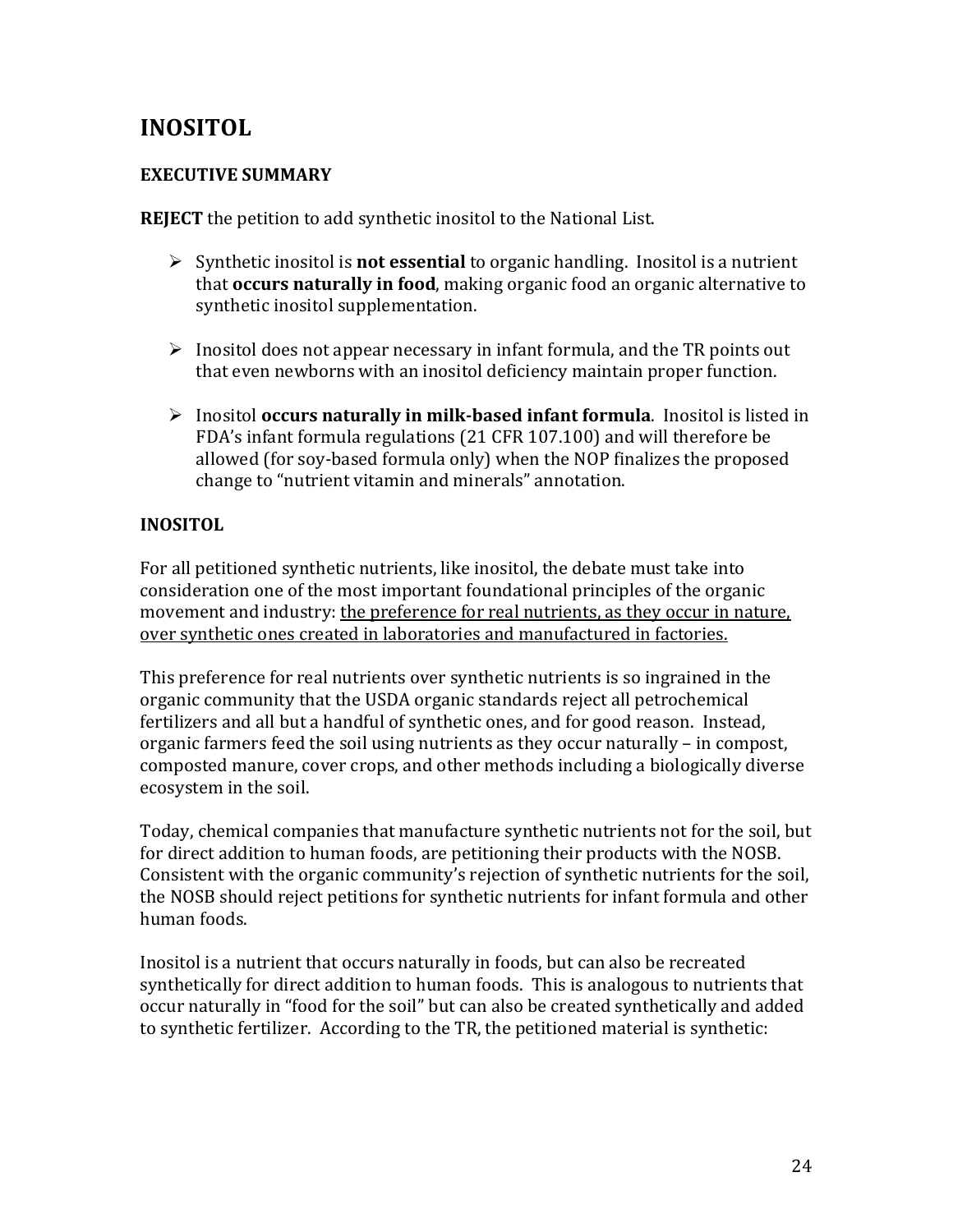"Nonsynthetic production methods are not available for use on a commercial scale. Inositol is synthetic because it is industrially manufactured using chemical processes, namely acid reactions and hydrolysis (TR 319-323)."

#### **Agricultural!Products—Other!than!Infant!Formula**

In the case of inositol, the TR is abundantly clear that there is no need for this synthetic nutrient in any food other than soy-based (non-dairy) infant formula:

It is estimated that Americans consume 1,000 milligrams of inositol daily in their diet (Kirschmann, 2007).

This dietary intake is supplemental to the endogenous inositol that is naturally biosynthesized by human cells. Inositol is biosynthesized by cells in many different tissues, including the brain, testis, liver, and especially the kidneys (Carver, 2006).

It is commonly found in tissues within the skeletal system, reproductive system, heart, and nerve systems, including large amounts in spinal cord nerves, cerebral spinal fluid, and the brain (Kirschmann, 2007). See "Action of the Substance" for information about the biomolecular role of inositol in the human body.

#### **Dietary uptake and endogenous biosynthesis are sufficient to meet the** body's inositol requirements (Navarra, 2004), and an inositol deficiency syndrome has not been identified (NLM 2011a).

No information was found to indicate that inositol is added to processed foods other than infant formulas for dietary purposes. (emphasis added, TR  $61 - 70$ 

The petition requested that inositol be added to the National List for the purpose of adding it to infant formula. Even in the petition, no mention was made of adding inositol to any foods other than infant formula. Yet the Handling Committee has suggested that it be allowed in "made with organic" foods.

We see absolutely no justification for allowing this synthetic nutrient in "made with" organic" foods, especially since no entity has requested this.

### **Infant!Formula**

We oppose the addition of inositol to the National List for the purpose of adding it to organic infant formula, for the simple reason that there is no need.

According to the TR, research suggests that inositol is not necessary in infant formula: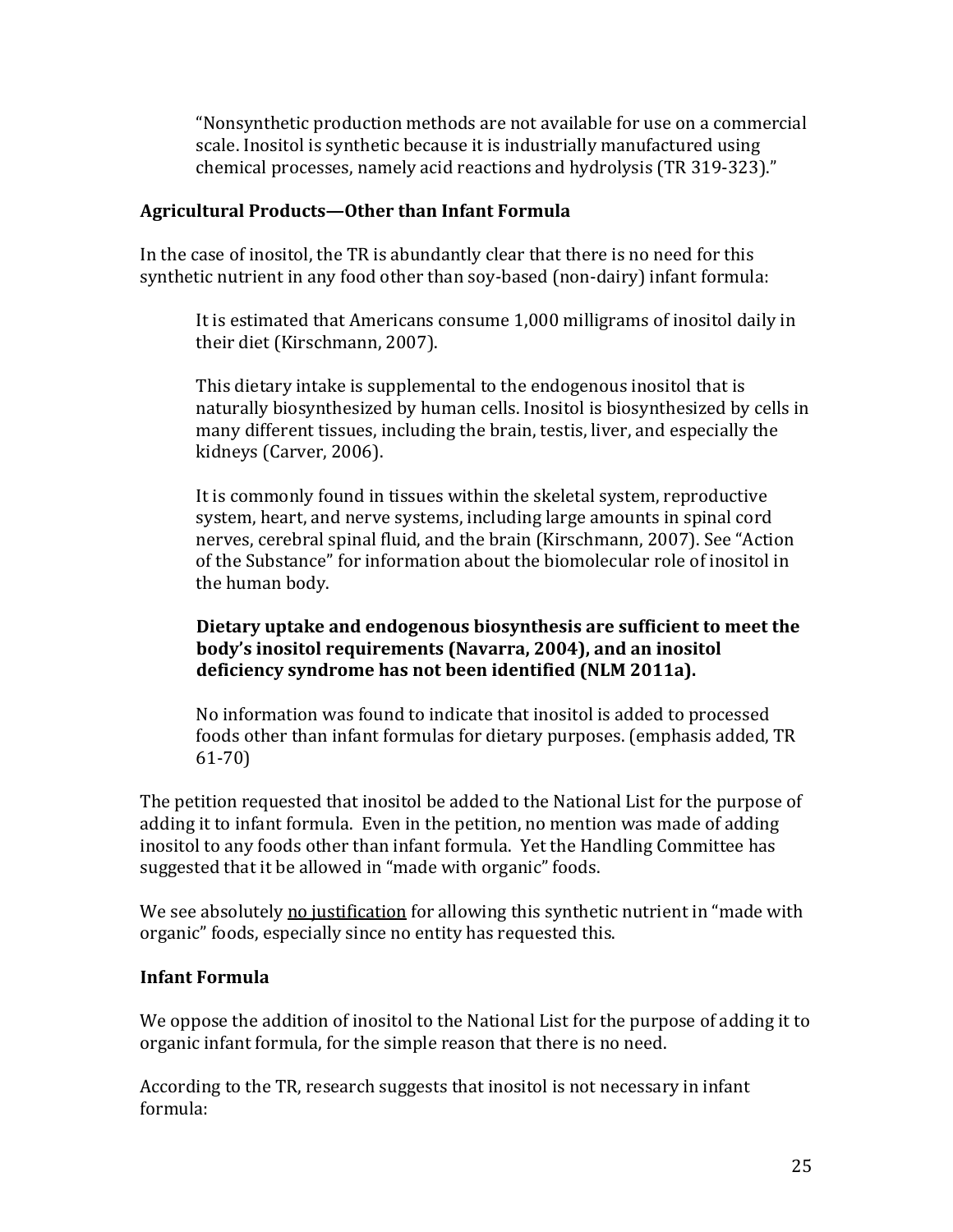The role of dietary inositol in infant development is unclear (Carver, 2006), and therefore its action when used as an ingredient in infant formula is uncertain.!

Inositol has been known to prevent fat accumulation in the liver and intestines, and control triacyglycerol and esterified cholesterol levels; however, neonatal animals fed inositol-depleted diets did not experience effects indicative of fat accumulation in the liver or intestines, suggesting that newborns can maintain proper cellular function despite dietary inositol **deficiency** (Carver, 2006). (emphasis added, TR 133-137)

The same conclusion is included in a review document included in the petition itself, which cites a study that rats on a completely inositol-free diet show no impairment in growth, fatty liver infiltration, or impairment of central nervous system myelination (see LSRO review).

Yet, since inositol is a nutrient in human milk, expert bodies and government standards worldwide recommend that it be added to non-milk-based infant formula, at a minimum level of 4 mg per 100 kcal. This minimum level is required in the U.S., EU, Canada, Codex, and nearly every other international standard.

Milk-based infant formula contains levels well above this minimum, since inositol is found naturally in cow's milk. The TR notes levels of  $10 \text{ mg}/100$  kcal in milk-based formula (TR 451). The petition includes the following from the LSRO report: "Conventional liquid formula preparations have been shown to contain between 35" and 70 mg free inositol/100 kcal." These levels are well above the  $4 \text{ mg}/100 \text{ kcal}$ required by the FDA.

The International Formula Council (an industry trade group) is concerned that the NOP will not allow inositol in products where it is required by the FDA (non-milkbased formula), and cites this as a reason in its petition for listing inositol on the National List:

"The Infant Formula Act of 1980 amended the Federal Food Drug and Cosmetic Act to require the addition of inositol to certain infant formulas [note: the IFC is referring to non-milk-based formula]. The current NOP position would prohibit inositol addition to an organic infant formula. Adding inositol to the National List would avoid this dilemma."

Note that this was written prior to the proposed rule change by NOP to amend the annotation for "nutrient vitamins and minerals," which renders this justification moot. With the proposed rule change, any infant formula requiring inositol, or any other nutrient, by the FDA would be permitted to add it according to the organic standards. **There is no longer a need for a separate petition**.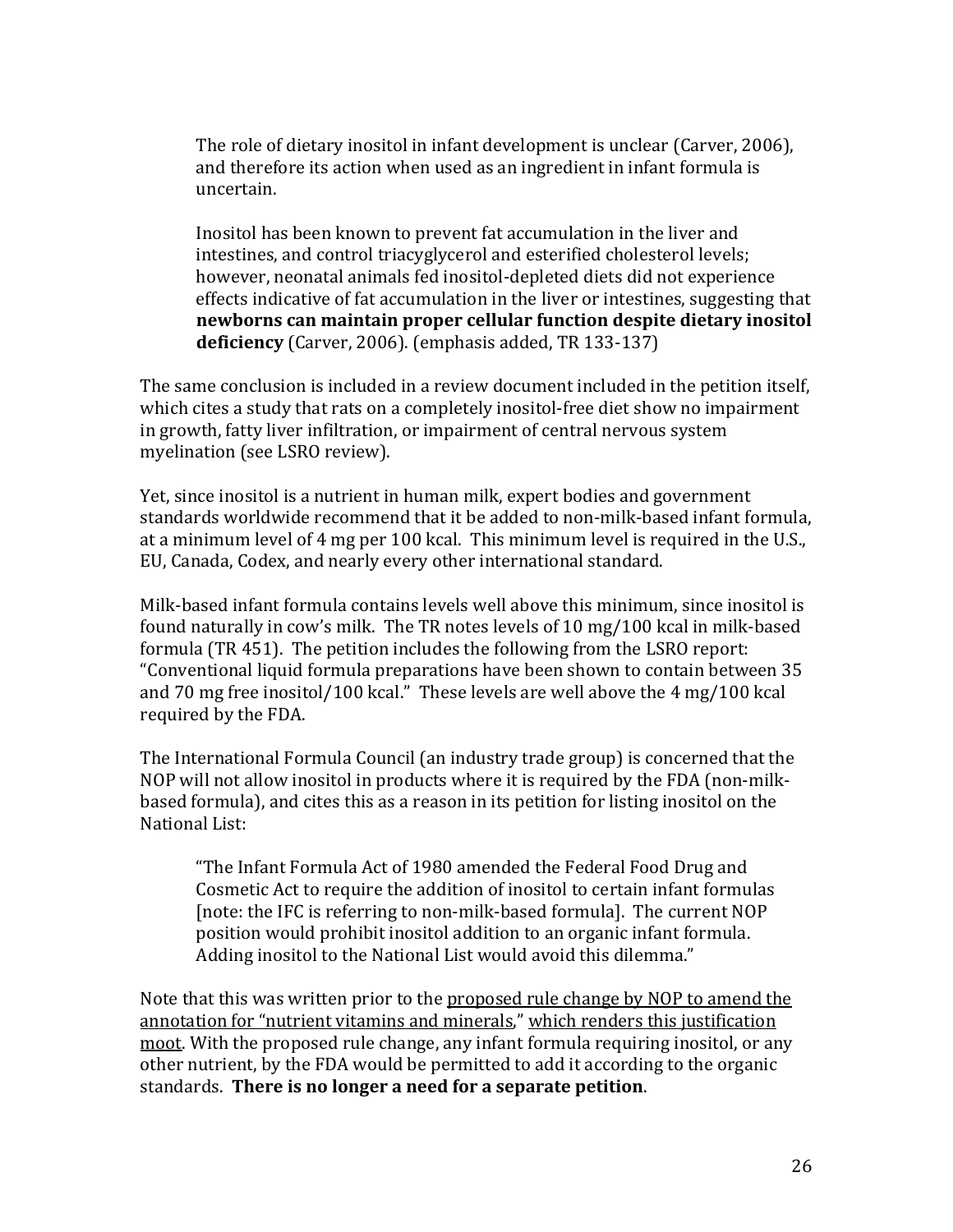The TR agrees with this point:

The NOP recently published a proposed rule that would amend the National List cross-reference to the FDA regulation 21 CFR 104.20, and specify that inositol is allowed in non-milk based infant formulas as required by 21 CFR 107.100 (USDA, 2012) (TR 188-190)

Just to be clear, the TR repeated this point:

To clarify this situation, the NOP published a proposed rule in January 2012 (77 FR 1980) that would amend 7 CFR 205.605(b) as follows:

*''Vitamins,and,minerals.,For,food—vitamins,and,minerals,identified,as, essential,in,21,CFR,101.9.,For infant,formula—vitamins,and,minerals,as, required,by,21,CFR,107.100,or,107.10.'',*

If promulgated as a final rule, this amendment would clarify that inositol is allowed in organic-labeled non-milk based infant formulas, because it is required by 21 CFR 107.100. (TR 217-224)

It should be abundantly clear from the TR that there is no need to include inositol individually on the National List.

It also bears noting that the use of inositol in non-milk-based organic formula, where it is required by the FDA, would make the use of inositol in U.S. organic products consistent with other standards, including those with which the U.S. has equivalency agreements.

As noted in the TR (230-232), "the IFOAM Norms state that, 'Minerals (including trace elements), vitamins and similar isolated ingredients shall not be used unless their use is legally required or where severe dietary or nutritional deficiency can be demonstrated' (IFOAM, 2006)."

The same is true of FAO/WHO Codex, where "vitamins, minerals, essential fatty and amino acids and other nitrogen compounds are permitted for use as food additives in organic processed foods only when their use is legally required in the food products in which they are incorporated" (TR 236-238). The same is true for the EU, Canada, East African Organic Product Standard, Pacific Organic Standard and Japanese standards.

Just to be very clear: it is unnecessary to add inositol to the National List separately. as it will fall under the requirement of the "nutrient vitamins and minerals" annotation.

### **Safety!**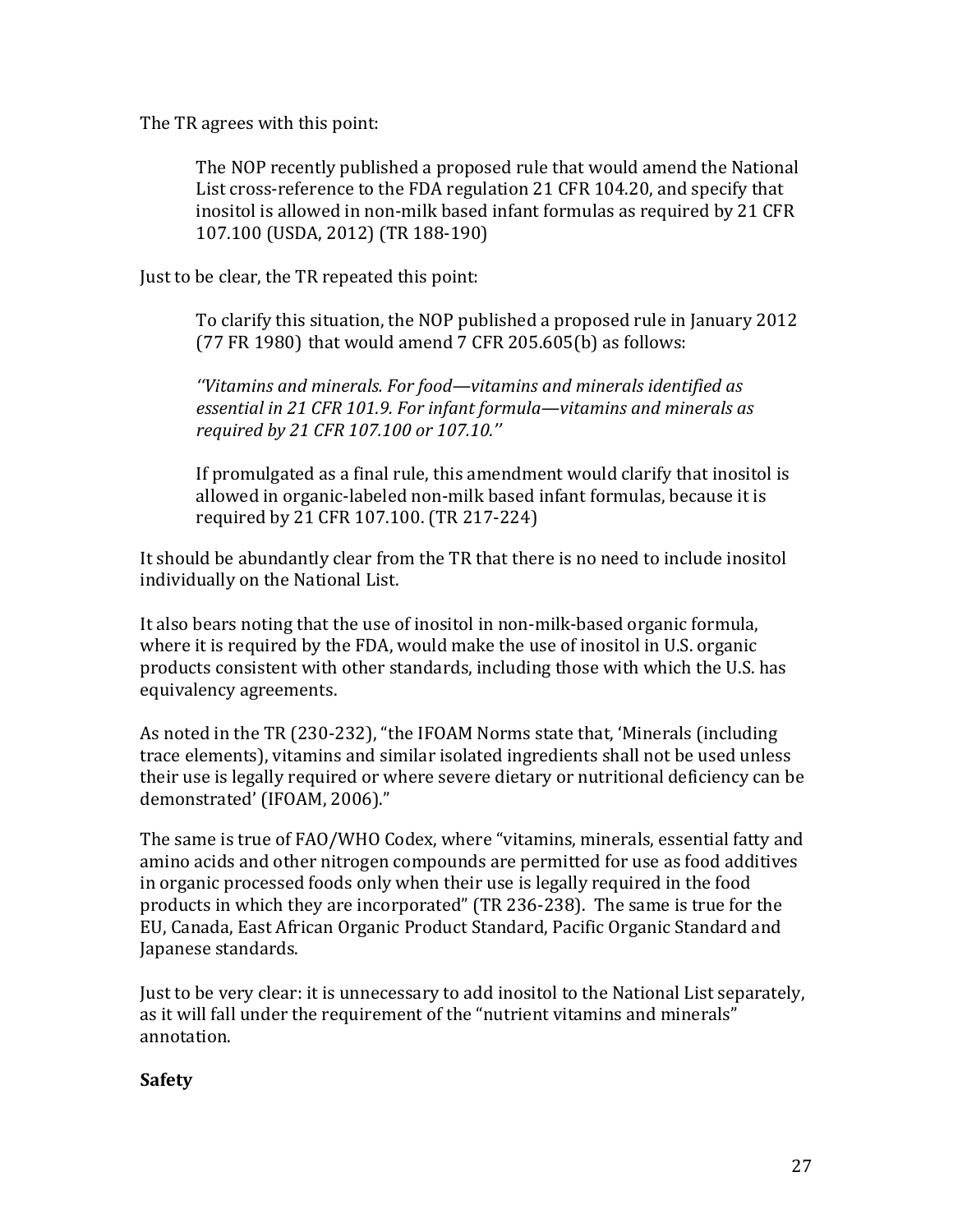The Scientific Committee on Food, referenced in the petition by the International Formula Council, notes that there are no safety studies on inositol in infant formula.

The petition does include a Material Data Safety Sheet with the following information:

Skin Contact: Wash off immediately with plenty of water for at least 15 minutes. Get medical attention immediately if symptoms occur." And "Ingestion: Do not induce vomiting. Obtain medical attention" (Petition, Appendix D)

While these are clearly instructions for occupational exposures, it does serve as a reminder that these are not benign or naturally occurring substances but synthetics.

### **No!Proven!Benefits**

We see no justification in the petition or TR for recommending inositol to be added to milk-based infant formula and adult foods. In fact, the following quotations are taken from the petition's Appendix E:

"To date, no studies have been conducted to evaluate the impact of dietary inositol on growth and development of healthy term infants. Similarly, no studies examining safety of inositol supplementation have been reported in humans."  $(A$ ppendix E, E3)

*and,*

"Because of its endogenous synthetic capabilities, **inositol has not been listed as an essential nutrient in the RDA for humans** (NRC, 1989)."

The following is from the TR:

"No definite dietary need of inositol as a dietary supplement has been established (Navarra, 2004)."

The only potential benefits of the synthetic form of inositol are clinical in nature. The TR notes "Positive health effects are expected to result from its use" and lists a series of potential, mostly hypothetical health benefits.

"Inositol may help lower cholesterol" (TR 435). "Inositol may also play a beneficial role in controlling kidney dysfunction..." (TR 437). "Inositol supplements may be beneficial for infants who born [sic] at low weights and with respiratory distress syndrome" (TR 441). These are all medical conditions. We suggest that individuals experiencing these medical conditions take supplements if they **believe that inositol will benefit them.** However, these conditions should not serve as justification for allowing synthetics in organic foods. It would be like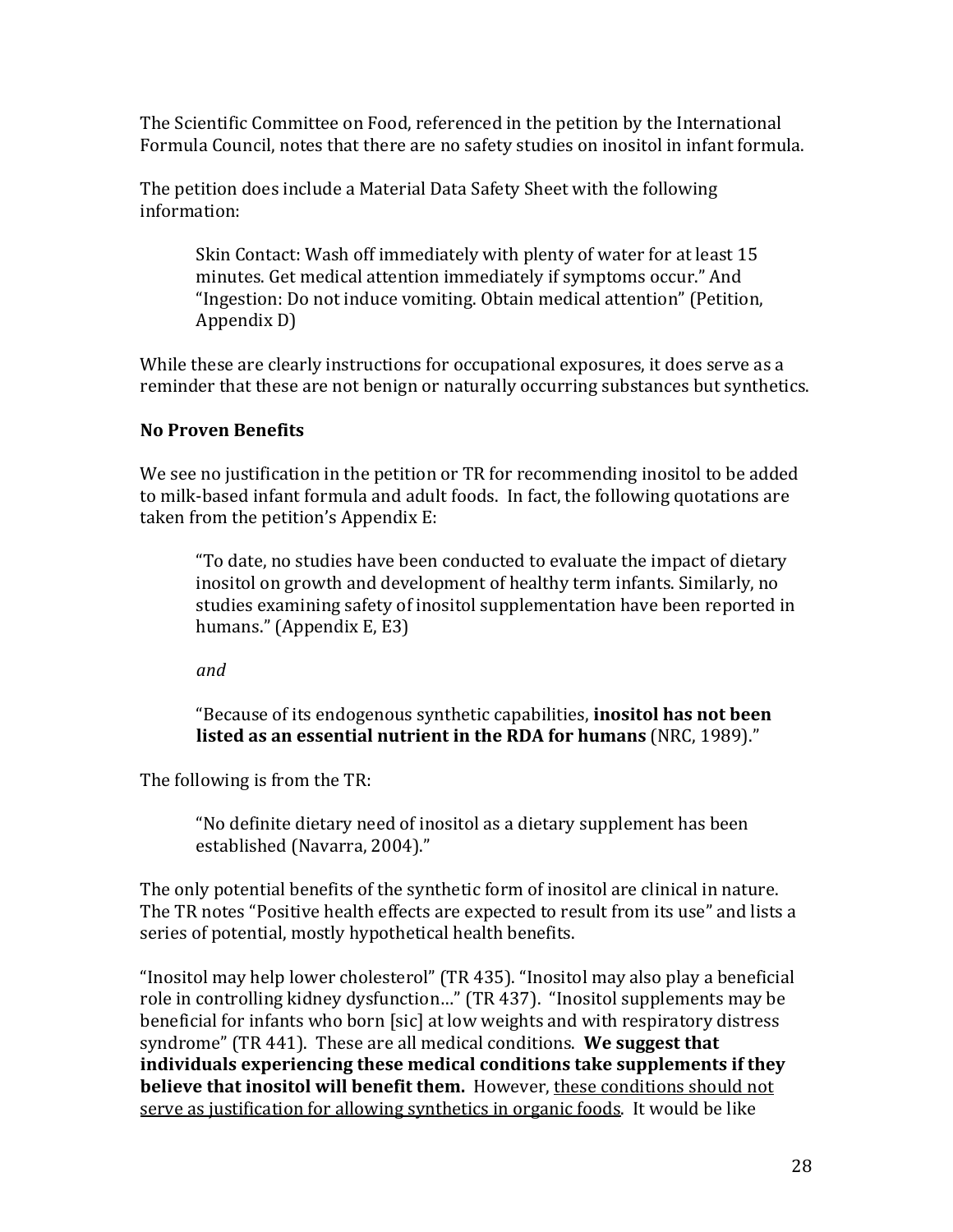arguing that Lipitor should be allowed in organic foods because it may help lower cholesterol.

#### **Summary**

Inositol is a synthetic ingredient, and its petition for inclusion on the National List should be rejected, both for infant formula and non-formula "made with organic" foods.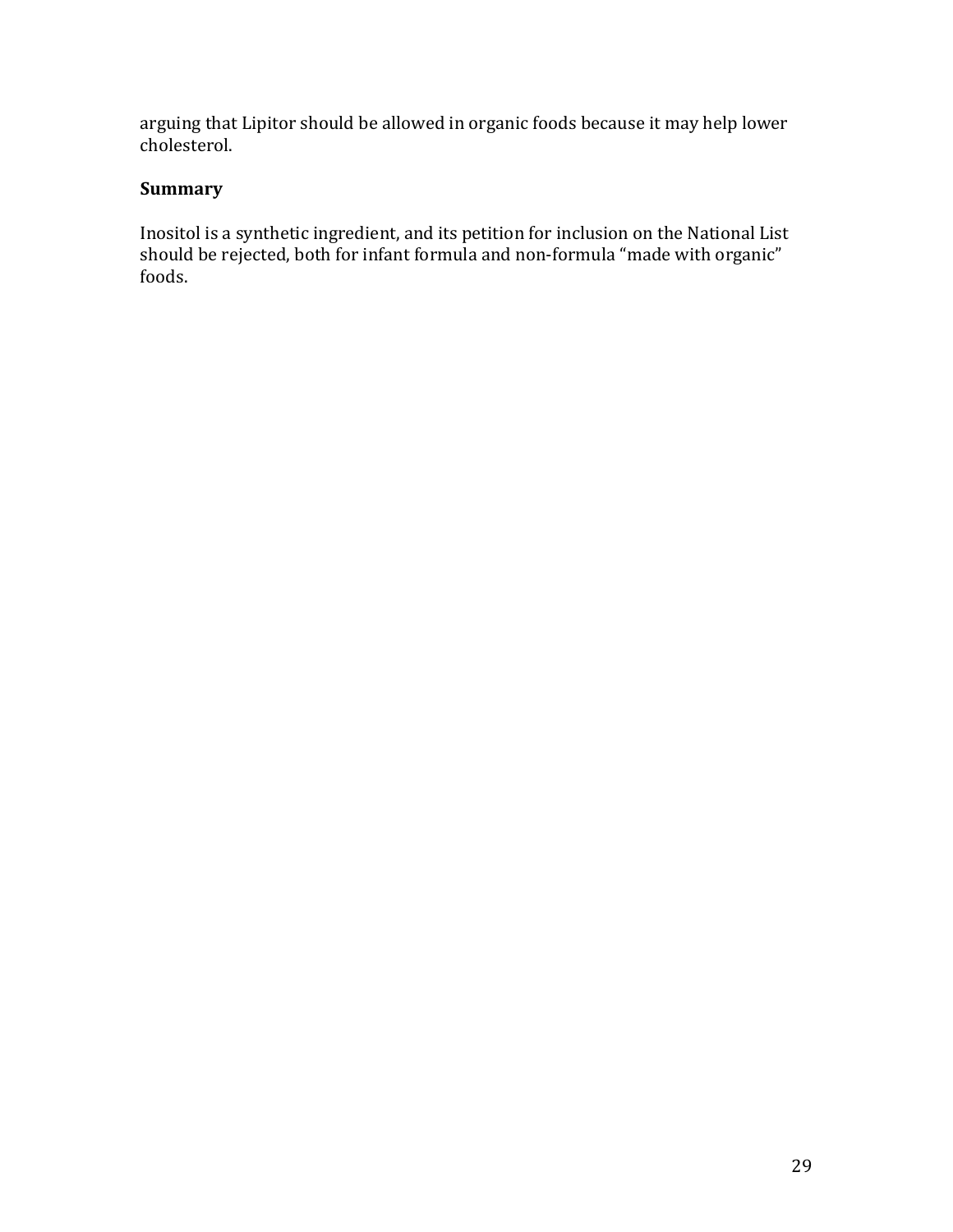# **LIVESTOCK!COMMITTEE**

## **General!Livestock!Welfare**

If the exercise of developing animal welfare standards and guidance is to satisfy concerns of consumers and the animal welfare community, and to create a viable marketplace alternative to inhumane conventional livestock production, then it is incumbent upon the NOSB to address these macro concerns to the satisfaction of the organic community.

This has not yet happened. For example, animal welfare advocates and consumers continue to call for higher space requirements for organic poultry.

## **Body!Scoring!Proposed!Discussion!Document**

## **EXECUTIVE SUMMARY**

### **Dairy Body Scoring - Picture Sheet**

- $\triangleright$  The scorecard and picture sheet is of poor quality and should be improved.
- $\triangleright$  We are concerned that, unlike hard benchmarks, body scoring will be subjective and subject to interpretation by poorly trained certification officials.

### **Dairy Body Scoring - Tally Sheet**

 $\triangleright$  We urge the Livestock Committee to consider adding other measures such as culled cow rates, levels of milk production, veterinary visits and veterinary interventions, and calf mortality rates.

### **BODY SCORING – PICTURE SHEET**

The primary circumstance in which the proposed scorecard and tally sheet would be useful is to assist an inexperienced inspector with no knowledge of and familiarity with livestock production.

The scorecard is quite rudimentary and tally sheets also do not take into account the variations in body scoring that will occur on any dairy farm, including those with excellent animal welfare. Organic producers might be poorly served by the scores given to them by inspectors who are inexperienced and rely on the scorecard and tally sheet.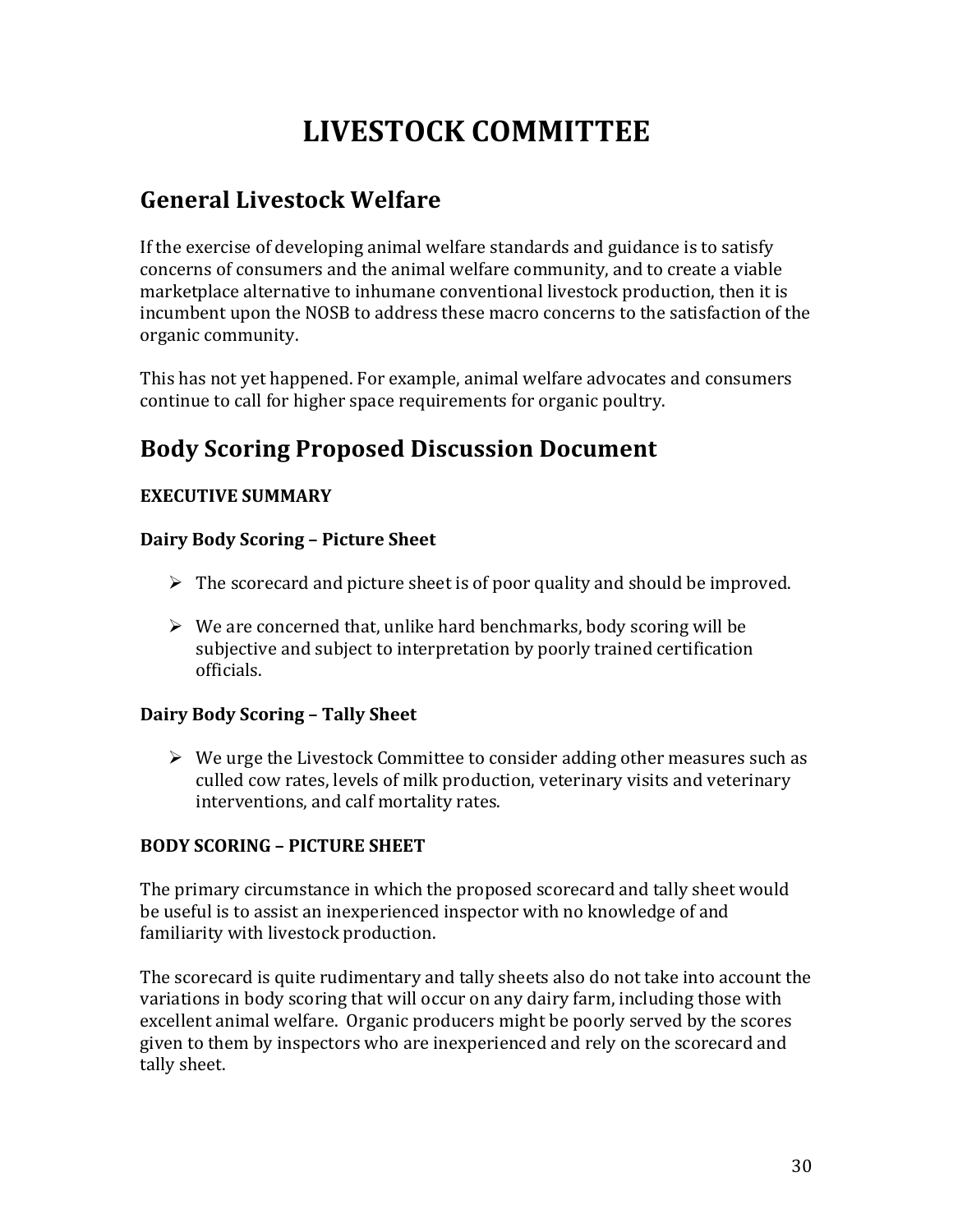For example, the body scoring of a cow 1-3 months after she freshened could very well be different from the body scoring 9-11 months after freshening. An inexperienced inspector without livestock welfare knowledge might not recognize the different body scores as a factor of the stage of lactation.

Another example is cow cleanliness. An inexperienced inspector visiting a dairy farm during a wet spring might find cows to be muddy and assume them to be unclean, and give a lower score than if the inspector had visited during a summer drought. Again, environmental conditions matter, and these scorecards and tally sheets are not foolproof ways of measuring welfare.

We bring this up not only to point out the weaknesses of this particular proposed system for measuring animal welfare, but to show that the same criticisms of prescriptive requirements apply also to outcome-based scoring systems. Opponents of strong prescriptive standards for animal welfare argue that such standards do not take into account differences in individual farms, geographic conditions, etc., and argue for outcome-based standards such as body scoring. However, body scoring runs into some of the same potential issues, as body scores will differ depending on stage of lactation, climactic conditions, etc.

More importantly, unlike hard benchmarks many of these will be subjective and subject to interpretation by untrained individuals.

The same criticism that leads some in the organic community to reject the notion of strong, prescriptive standards can be applied to any other method of determining animal welfare.

Many of the pictures are poor quality, for example, picture 3 in "Body Condition" Scoring." As a result, it is often difficult to distinguish between the different scores, and would certainly be a challenge for an inexperienced inspector relying on these photographs. For example, the animal's condition in pictures 3-5 in the Locomotion section looks similar. It is unclear to us how an inexperienced inspector would be expected to differentiate between these pictures. The pictures could be improved, for example, by using the same breed and circumstance for every score (in picture 3, the animal is standing, while picture 5 shows the animal attempting to walk).

If a scorecard is implemented, it might be advantageous to search for better graphic images and include more examples. Obviously, as in the implementation of the pasture provisions of the newer livestock regulations, training of accredited certifying agencies (ACAs) will be imperative.

Having all the cows be walking Holsteins, photographed from the same angle, would improve the tool (or possibly other alternative breeds). The tool could be further improved by photographing the animals from the multiple angles (providing more than one picture per score).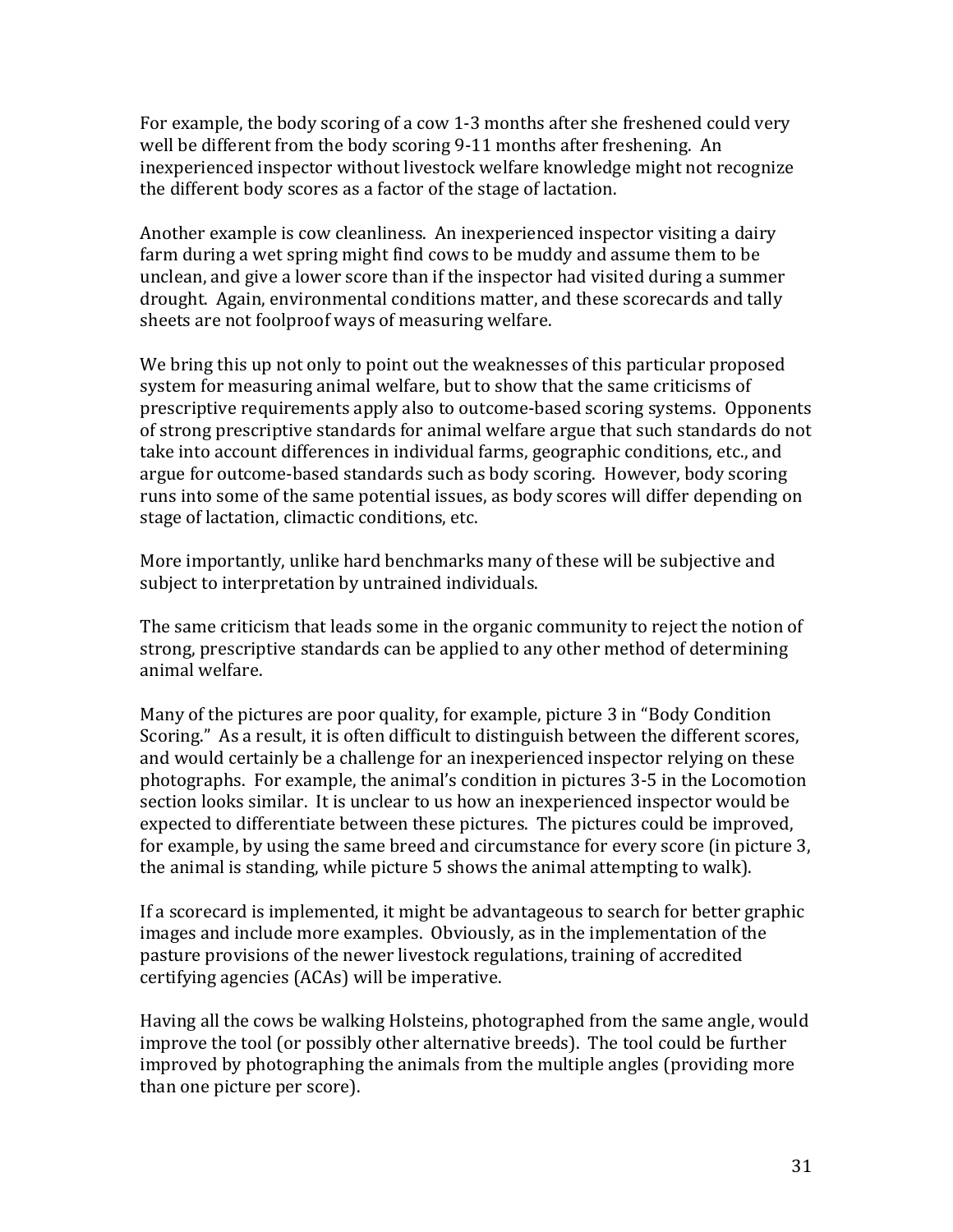#### **Dairy Body Scoring - Tally Sheet**

We would appreciate seeing additional criteria on the tally sheet, including cattle with mange and lice, broken tails and ammonia concentration in buildings. We urge the Livestock Committee to consider adding other measures such as culled cow rates, levels of milk production, veterinary visits and veterinary interventions, and calf mortality rates.

There are some industrial-scale dairies, and likely some smaller ones as well, that push their cows for very high production. Since it is incumbent upon organic dairy producers to create a healthy environment, reducing or eliminating the need for drugs or other treatment protocols, high production levels are inconsistent with organic management and create auditable problems as outlined in the paragraph above.

#### *Body+condition*

We take issue with the statement that "*Cows generally score less than 2 only if they are ill*". Our member producers have pointed out that other factors may impact body condition. One such factor is pregnancy with twins, especially in first calf heifers, who are still putting on body size when they become pregnant. They also tend to have a flatter production curve than older cows and tend not to drop off in milk production after conception as much, and pregnancy with twins will affect their body score, but not because they are ill. Older cows pregnant with twins will also tend to have a lower body condition score, because of the extra nutrition needed to support the development of two calves.

The scoring for Body Locomotion seems skewed, to favor confined animals. If the extremes (score 1 and 5) are considered objectionable, one would assume that score 3 would be the ideal. Yet this is not the case, as the cow pictured in Score 2 appears to be the ideal-looking, athletic, grazing dairy cow. Picture 3 is of terrible quality, and therefore a rather useless photograph. We would suggest that the cow in Picture 2, a healthy grazing cow, should be representative of the "ideal," and be pictured in Picture 3.

#### *Cleanliness*

The text under Score 2 states that manure stains are considered acceptable, but dried or wet manure on the legs or udder is not acceptable. This makes no sense, as the manure stain surely is the result of previous wet, and then dried, manure. The wet manure that is considered unacceptable will leave the stain, which is considered acceptable. However, we do not wish to suggest that a manure stain *should* be considered unacceptable, since even healthy cows with acres of pasture will sometimes deposit manure and then lay in it. It is unrealistic to assume that cows are never going to get fresh manure on their bodies.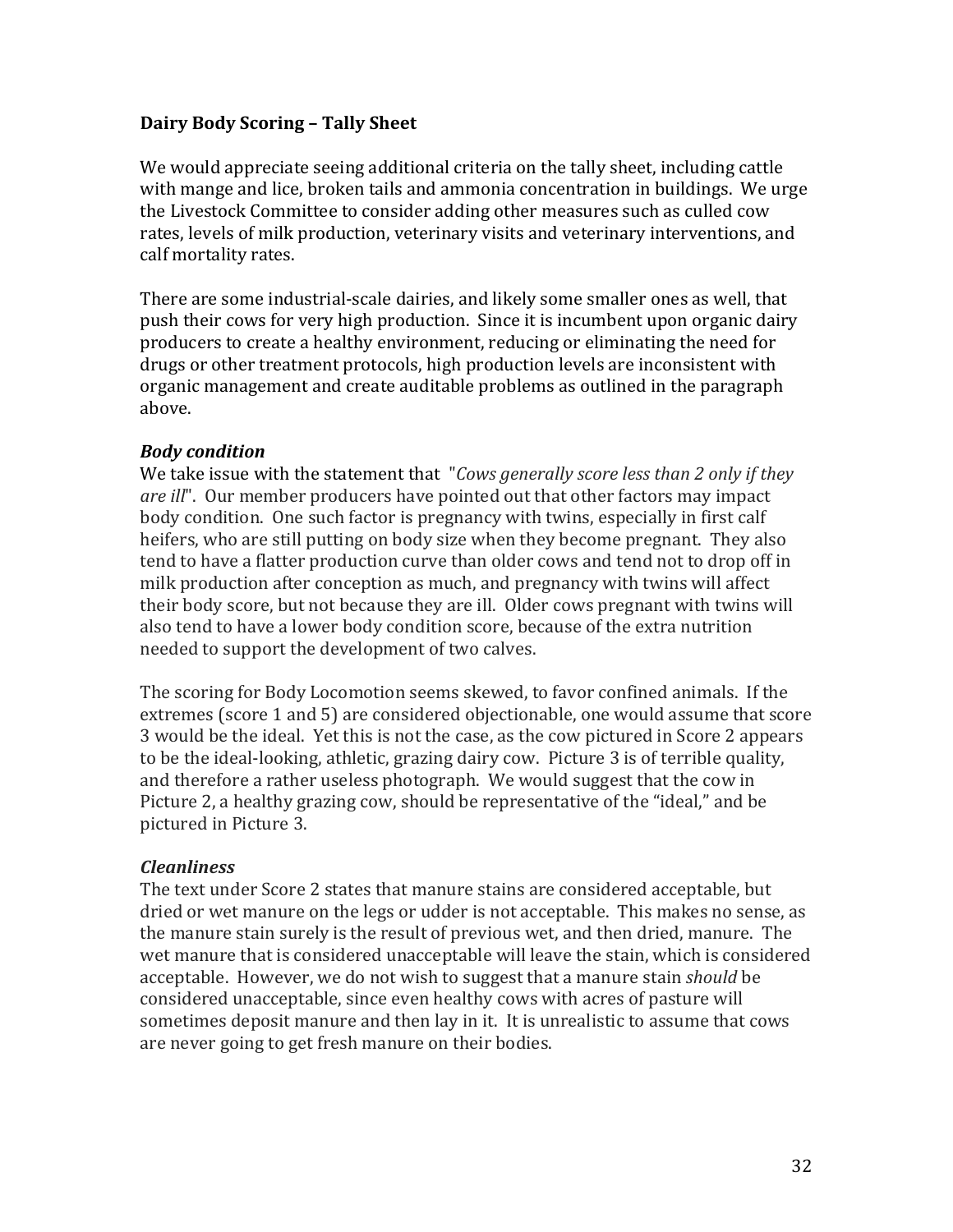## **Guidance Document - Poultry**

### **EXECUTIVE SUMMARY**

- $\triangleright$  The only way to ensure that animal welfare standards are met is to create such standards, and make them meaningful and enforceable. We urge the Board to focus on finishing the job of strengthening the standards for animal welfare, rather than spend any more of its own time and resources on unenforceable guidance documents.
- $\triangleright$  Standards must be strengthened for poultry genetics, catching and crating, transport, ammonia levels, artificial lighting, and other production practices.
- $\triangleright$  Cornucopia and its member poultry producers still strongly believe that 2 ft.<sup>2</sup> of outdoor space, for laying hens, and the amount specified for broilers, is woefully inadequate and will undermine the credibility of the organic label.

### **GUIDANCE DOCUMENT – POULTRY**

Guidance does not carry the weight of law, and there is no such thing as "violating" the guidance." One can be found to violate standards, but guidance is unenforceable. These proposed guidance documents may therefore serve as useful tools for producers and certifiers who are interested in promoting animal welfare, but can be summarily and wholly disregarded by any producer without an interest in animal welfare.

The purpose of a certification system is to provide assurance to consumers that certain standards were met and to ensure that farmers are similarly engaged in uniform practices. The only way to ensure that animal welfare standards are met is to create such standards, and make them meaningful and enforceable. We urge the Board to focus on finishing the job of strengthening the standards for animal welfare, rather than spend any more of its own time and resources on guidance documents.

Most of the information in the guidance documents is already available from other sources. For example, guidance on improving outdoor runs and pasture for chickens is available from ATTRA, as noted in the guidance document.

The guidance documents do identify certain welfare needs of animals that should be met on organic farms. If these are considered important enough to be included in the guidance document, they should be made into a rule so that they can be enforced.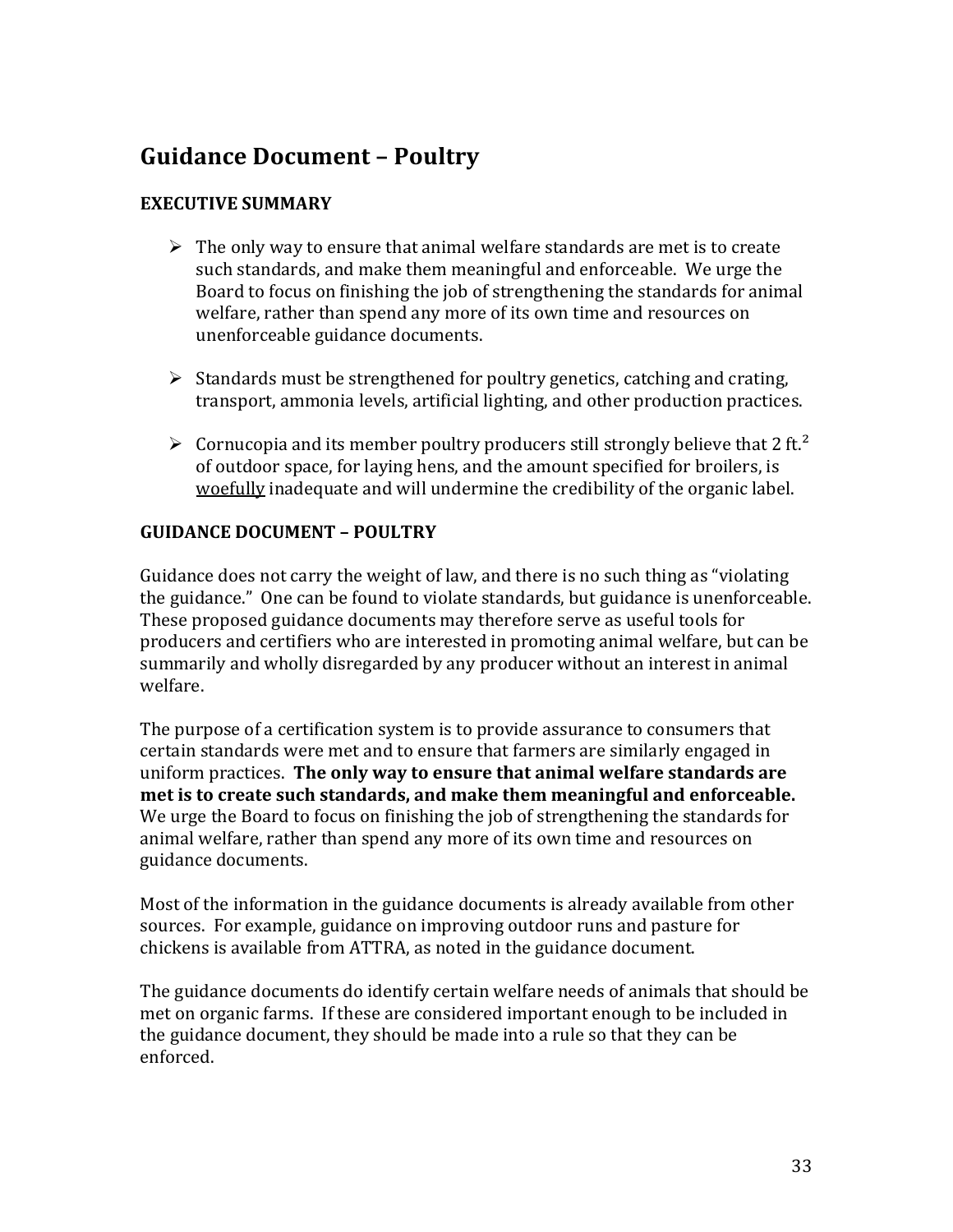For example, the guidance document correctly states that "lighting should provide" for an 8 hour rest period daily." However, in the rule, there is no restriction on lighting times, and therefore no assurance that birds are given adequate rest periods without artificial light.

A restriction on artificial light times was included in the 2011 Livestock Committee recommendation but was not adopted in the recommendation passed by the full Board on December 2, 2011. This is a serious deficiency. Therefore, if an organic broiler producer wishes to keep the lights on for 22 hours per day to speed growth, nothing would prevent the practice since no enforcement action could be taken.

Including the restriction in the guidance document is virtually meaningless in terms of enforcement, yet including it in the guidance document reinforces that this is recognized as an important welfare need. The only way to ensure that animal welfare standards are practiced on all organic farms is by making them part of the rule.

**Artificial lighting**: The restriction on artificial lighting to no more than 16 hours per day should be recommended to be included in the rule, not just in guidance.

**Space requirements**: The guidance document includes minimum space requirements for turkeys, ducks and geese. These space requirements were not part of the recommendation that came out of the Fall 2011 meeting. We suggest that minimum space requirements be recommended as part of the rule, as they are for broilers and layers. By putting these minimum space requirements in the guidance document, they are meaningless and unenforceable. More time is needed to poll producers for their input regarding these recommendations.

**Ammonia levels**: The restriction on ammonia levels should be clarified. Currently, the language in both the Fall 2011 recommendation and the current proposed guidance document is very confusing. Is the maximum level 10 ppm or 25 ppm? We urge the Livestock Committee to clarify that "ammonia levels **must be** less than 10 ppm" indoors, rather than "should be." Many animal welfare experts believe this level to be too high, but at least it would be an improvement of the unclear language that might lead to levels as high as 25 ppm in some houses.

**Genetics and minimum age of slaughter**: Broilers have been bred for fast growth and large breast muscles, which has led to serious health issues and animal welfare concerns with fast-growing breeds.

Specifically, fast-growing breeds can reach market weight in as little as 7 weeks, but side effects of rapid growth include leg deformities and lameness, ruptured tendons in the legs, problems with internal organs, and mortality. Conditions including ascites are common in fast-growing breeds, whose heart and lungs cannot distribute enough oxygen throughout the enlarged body's muscles.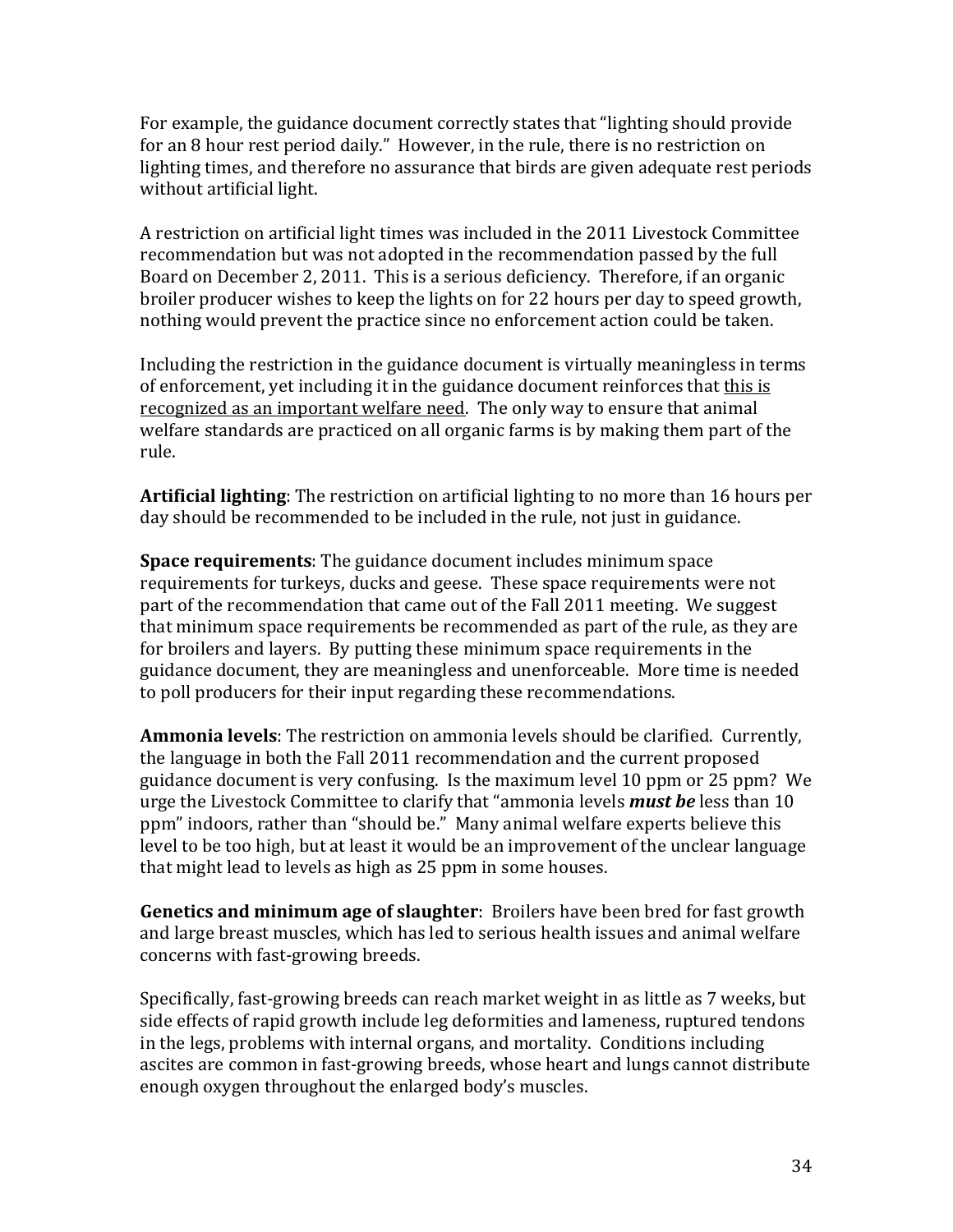The European Union's organic standards address this serious welfare concern by prohibiting producers from slaughtering broilers before they reach 81 days of age  $(11.5 \text{ weeks})$ . European organic producers therefore have little incentive to use fast-growing breeds, which reach market weight in as little as 6 or 7 weeks.

The guidance document currently states only the following vague, unenforceable. recommendation: "The use of slow growing breeds is therefore recommended." To ensure that producers choose slow growing breeds, a minimum age of slaughter should be proposed in the standards.

**Catching and Crating:** Workers that catch chickens ("catchers") to put them in crates and on the truck destined for the slaughterhouse routinely carry up to 5 chickens, held by one leg, in each hand. This practice, which can lead to leg injuries, and associated pain and suffering, in the chickens, should not only be addressed in guidance, which currently states that "Ideally, all poultry should be handled individually, upright, and carried gently using two hands." Though ideal, this is an unrealistic expectation. To ensure welfare during the catching process, there should be a limit in the rule on the number of birds carried per catcher, and a requirement that birds not be held by one leg.

**Transport**: The guidance document currently states that "delivery of poultry for" slaughter should be scheduled such that they are not deprived of water for longer than 12 hours." Twelve hours is longer than any other welfare standard, making organics the weakest standard rather than the gold standard.

The Certified Humane label requires that the time between loading and unloading be no more than 10 hours. Global Animal Partnership requires transport to be no longer than 8 hours for all "steps," and restricts transport time to 4 hours in steps 4-5. Animal Welfare Approved restricts transport time to 4 hours. Similar restrictions on transport time should be adopted in the organic standards

#### **Identifying!Outside!Consultants**

Once again, the Livestock Committee has produced lengthy documents that clearly required the assistance of outside experts and consultants. Any individuals who participated in the creation of these documents should be identified, as it is clear that these documents are not the work solely of the Livestock Committee members.

We strongly feel this level of transparency should be applied to any future committee work where outside expertise has been tapped.

### **Space!Requirements**

Cornucopia and its member poultry producers still strongly believe that 2 ft.<sup>2</sup> of outdoor space, for laying hens, and the amount specified for broilers, is woefully inadequate.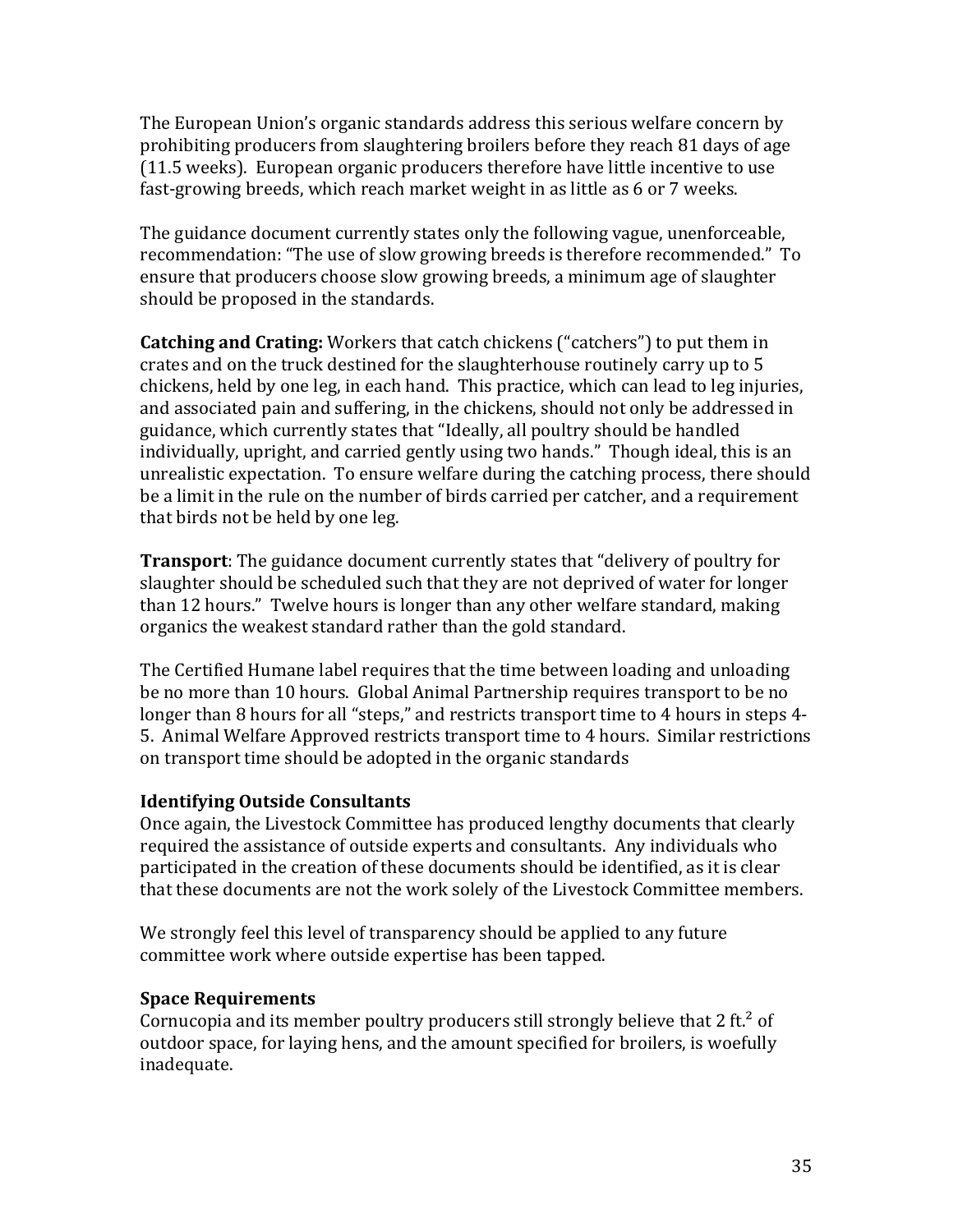Again, in Europe, where the size of the organic poultry industry is twice that of the U.S., illustrating its economic viability, laying hens are required to have 43 ft.<sup>2</sup> of outdoor area per bird. The organic brand with the largest number of farmersuppliers in the U.S., Organic Valley, has proved  $5$  ft.<sup>2</sup> outdoors/1.75 ft.<sup>2</sup> indoors is commercially viable for egg production.

2 ft.<sup>2</sup> outdoors will automatically not only deprive chickens of the ability to exhibit their natural behaviors in a rich outdoor environment, but it will seriously violate soil and water conservation standards inherent in organic management.

#### **Summary!**

In terms of enforceability, guidance documents are meaningless. Much of the information contained in the guidance documents put together by (or for?) the Livestock Committee is available elsewhere. We therefore urge the Livestock Committee to focus its energy and resources on strengthening the standards. In this comment, we identified areas where the organic standards should be strengthened to ensure basic welfare protections for organic poultry.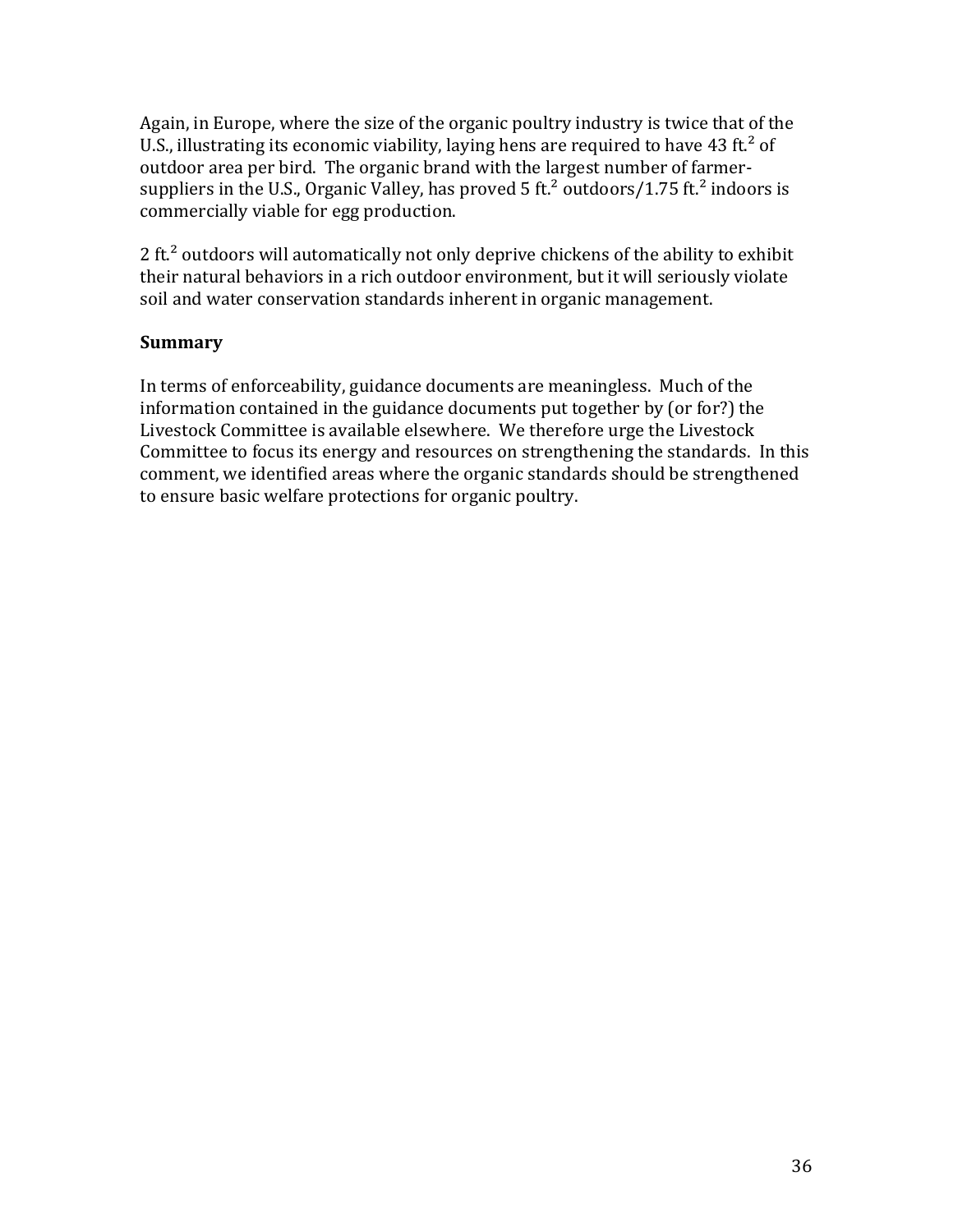## **GMO!Vaccines**

#### **EXECUTIVE SUMMARY**

- $\triangleright$  Vaccines for which no non-GMO version exists can be petitioned individually and added to the National List.
- $\triangleright$  The Livestock Committee's proposal states that "information in the TR and information received from other sources in the field did not indicate that GMO vaccines were essential to organic production at this time."
- $\triangleright$  GMO vaccines should be allowed only in *bona fide* emergencies, and only when no conventional alternative is available. Language in the proposed rule should be further strengthened to ensure strong safeguards are in place to prevent misuse.

#### **GMO!Vaccines**

According to the USDA General Counsel, GMO vaccines are not allowed in organic production unless they are specifically added to the **National List. Vaccines for** which no non-GMO version exists can be petitioned individually and added to **the National List.** 

We urge the NOSB to fine tune the Livestock Committee's proposal in a way that will prevent GMO vaccines from being used in all but the most critical and legitimate emergency situations, and with adequate restrictions to prevent abuse.

According to the Livestock Committee, as stated in the proposal, "The TR does not point to a single or narrow group of problem diseases in organic livestock that are creating hardship and urgently need to be addressed with GMO vaccines," and, "A review the USDA's APHIS list of Livestock Vaccines, regulated by the Center for Veterinary Biologics, suggest that there are non-GMO vaccines available for virtually all common potential livestock sicknesses."

The only two vaccines for which no non-GMO vaccines are available are avian and bovine salmonellosis. We would like to see a more thorough discussion and analysis of these particular vaccines and the conditions they prevent. If organic producers need these vaccinations and they are indeed only available in GMO form, they could be petitioned for addition to the National List (with a comprehensive annotation limiting their use). A thorough and unbiased Technical Review should be completed for each one, rather than relying on the current TR, which deals with the whole class of GMO vaccines rather than individual materials.

In terms of other GMO vaccines, we would like to see more discussion of possible impending emergencies for which GMO vaccines would be required. Has such a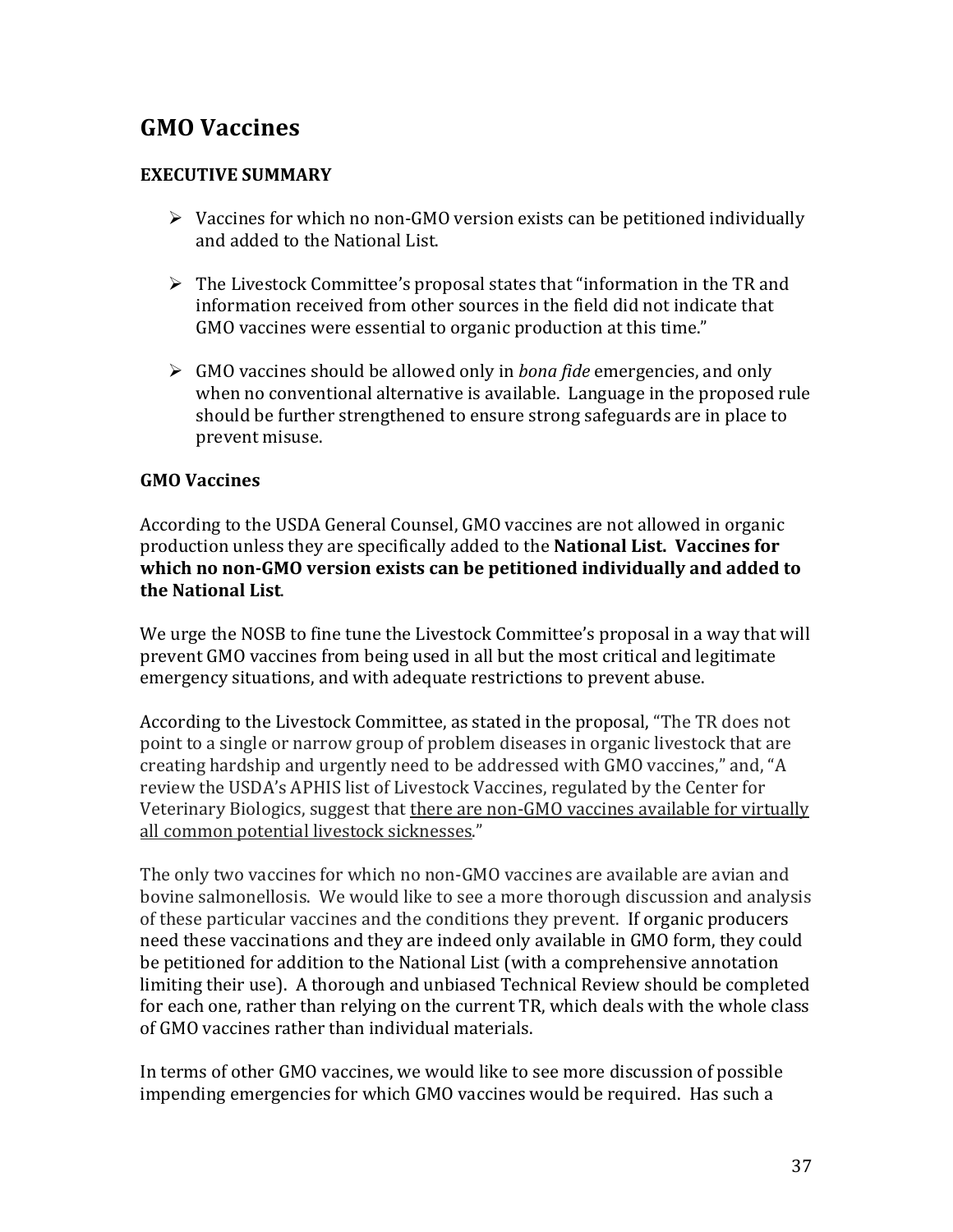scenario occurred in the past, where farmers were forced to use a GMO vaccine? How likely is it that a much-needed vaccine will be available only in GMO form?

The Livestock Committee's proposal states that "information in the TR and information received from other sources in the field **did not indicate that GMO** vaccines were essential to organic production at this time."

We support the comments submitted by former NOSB Chair Jim Riddle, who suggested that the NOSB should recommend that the NOP engage in an information campaign to empower producers, inspectors and certifiers with the knowledge and tools they need to prevent the use of GMO vaccines in organic livestock production. We believe this should be achieved primarily by creating environments and management techniques that discourage communicable disease.

Yet we also understand that GMO vaccines may be necessary in the future, for legitimate reasons, and believe organic farmers should be able to use them without losing their organic certification – but strong safeguards must be put in place to prevent misuse.

GMO vaccines should be allowed only in *bona fide* emergencies, and only when no conventional alternative is available. Safeguards must be set up to ensure that emergency declarations are legitimate and will protect family-scale farmers. We could imagine a situation where family-scale farmers would not need a certain GMO vaccine, but industrial-scale livestock facilities may need it to solve problems caused by the model of livestock production.

As an example, an industrial-scale dairy may need a certain vaccine because they are continually purchasing animals, rather than operating with a closed herd. "Closed herds," in dairy production, are virtually synonymous with the word "organic," and certain diseases may impact only those who do not manage closed herds. In such a case, we would not want to see a loose definition of an emergency, opening up the use of GMO vaccines, when it would benefit only industrial-scale producers and allow them to keep their organic certification while turning to common industrial practices that are not compatible with organics.

However, legitimate emergencies that would negatively impact livestock operations of all sizes, including family-scale farms, may arise in the future, for which the only option could be a GMO vaccine. We share the concerns that there may not be a big enough market for the development of non-GMO vaccines, as organic alternatives, in such emergencies, which would put organic producers at a severe disadvantage.

Livestock Committee should fine tune the language related to the emergency, to answer questions such as who can declare the emergency, and how long can the emergency last.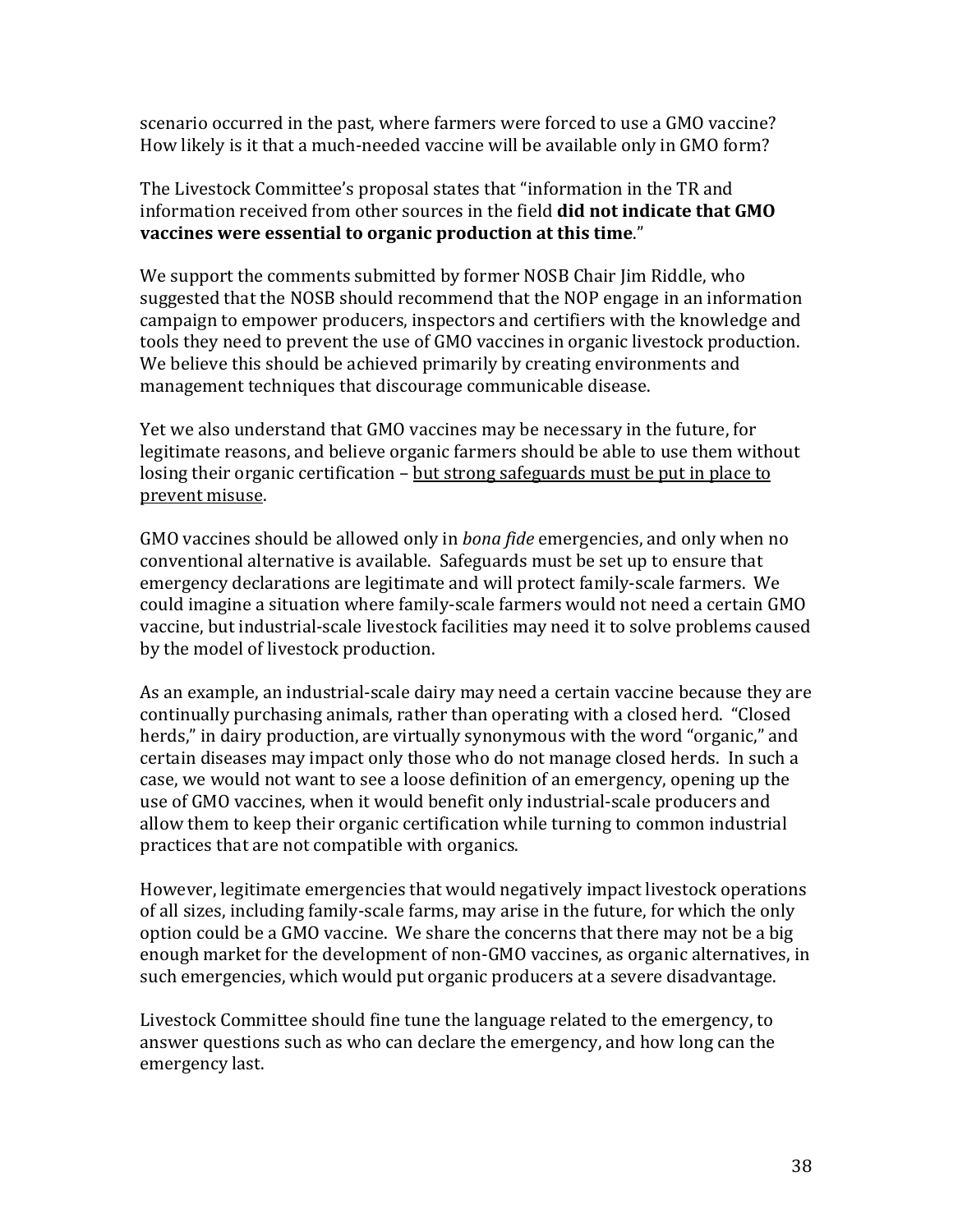The NOSB should remember that unintended consequences may exist from the use of GMO vaccines. Their use should be very restricted, and rule language should ensure this.

In conclusion, we would recommend that the NOSB table the approval of GMO vaccines as a class encouraging petitions to approve the two vaccines that are currently on the market and said not to have non-GMO alternatives. And in the meantime, the Livestock Committee should clarify and strengthen the language restricting the use of GMO vaccines.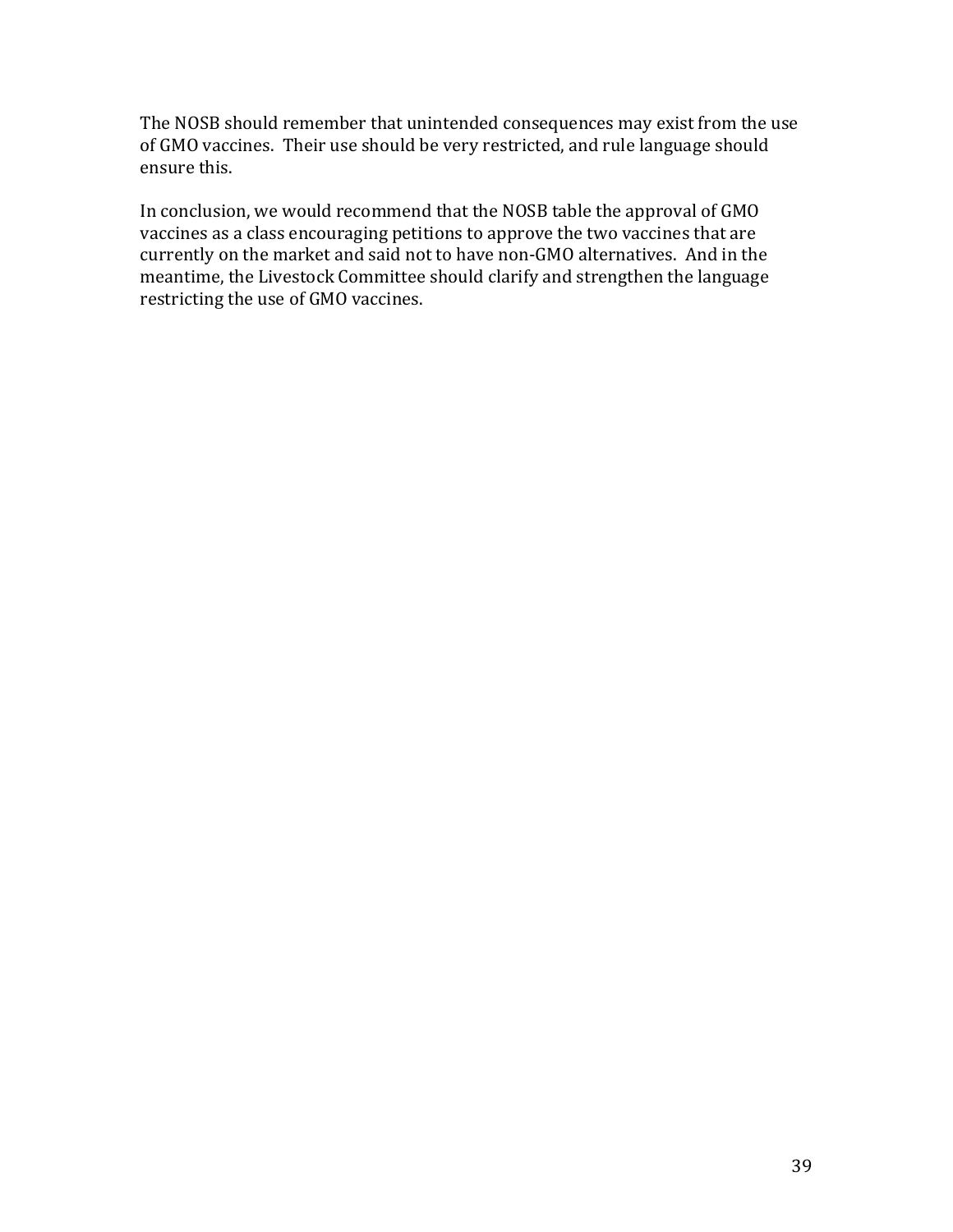# **MATERIALS!COMMITTEE**

## **SOLVENTS AND EXTRACTANTS**

#### **EXECUTIVE SUMMARY**

Cornucopia believes that the use of volatile synthetic solvents should be prohibited for all ingredients in certified organic foods, including those on the National List.

 $\geq 205.270(c)$  should be rewritten as follows (addition emphasized):

 $(c)$  The handler of an organic handling operation must not use in or on agricultural Products sold, labeled, or represented as "100 percent" organic," "organic," or "made with organic (specified ingredients or food  $group(s)$ ," or in or on any ingredients labeled as organic **must not be made using:** 

(1) Practices prohibited under paragraphs (e) and (f) of  $\S 205.105$ . (2) A volatile synthetic solvent or other synthetic processing aid not allowed under §205.605: Except, That, nonorganic ingredients in products labeled "made with organic (specified ingredients or food  $group(s)]$ " are not subject to this requirement.

#### **SOLVENTS AND EXTRACTANTS**

Thank you for the discussion document on extractants and solvents. We believe that the current rule, which prohibits the use of synthetic volatile solvents only by certified organic handlers, is extremely misleading to consumers who should rightfully expect all ingredients in a certified organic product to be produced without the use of volatile synthetic solvents.

The use of annotations to prohibit volatile synthetic solvents for some materials on the National List, but not for others, adds to the confusion and inconsistency.

Moreover, the recent decision by the NOSB, at the Fall 2011 meeting, to prohibit certain volatile synthetic solvents in annotations, has made it clear that the prohibition against volatile synthetic solvents in organic foods must be clarified immediately.

Specifically, the NOSB's recommendation to allow DHA algal oil extracted with the volatile synthetic solvent isopropyl alcohol, but to prohibit the volatile synthetic solvent hexane, makes no sense and illustrates the need for clarification and consistency.

Just as the use of genetic engineering, sewage sludge and ionizing radiation is prohibited for all ingredients in organic foods, regardless of whether they are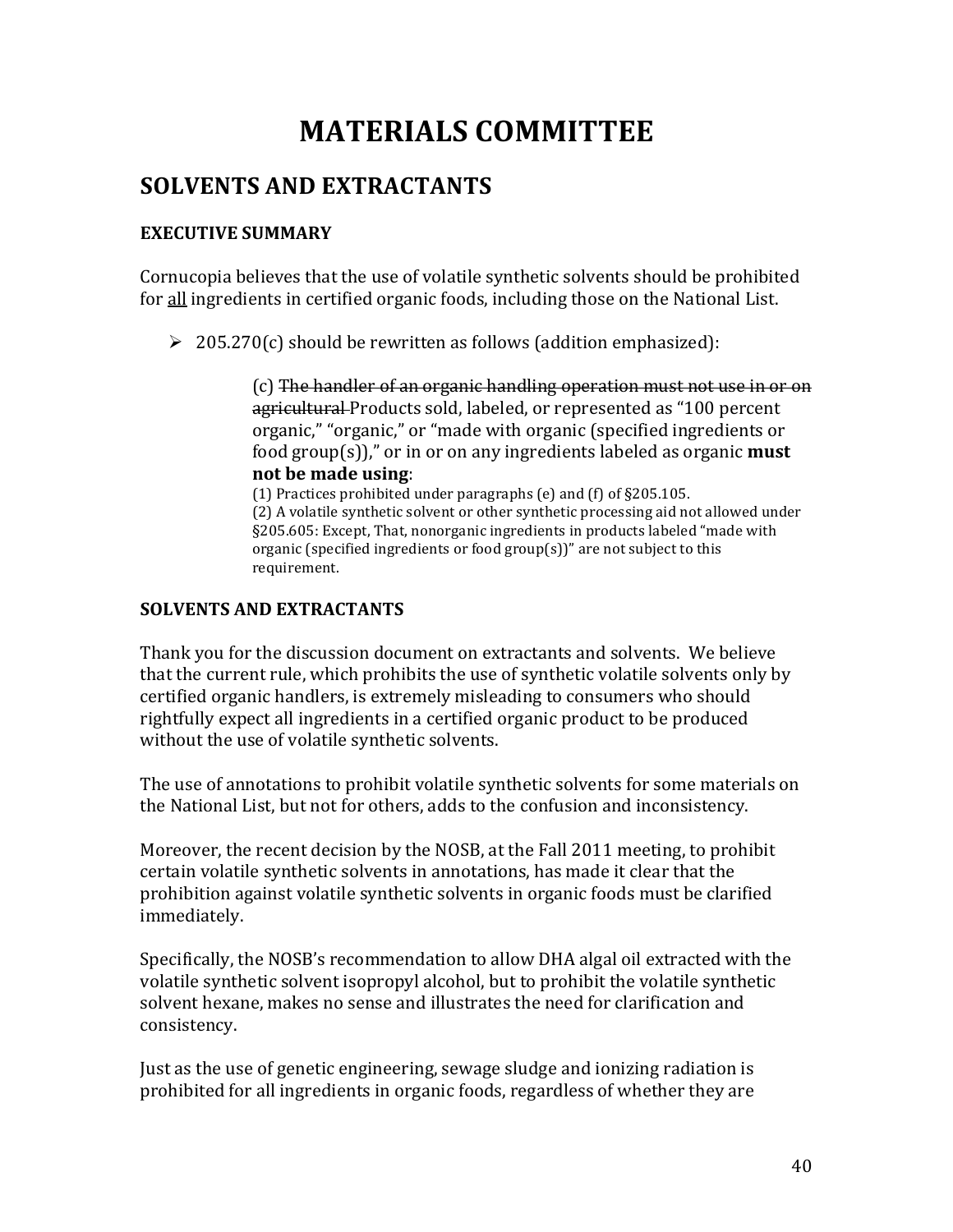agricultural or nonagricultural, synthetic or non-synthetic, we believe the use of volatile synthetic solvents should be prohibited for all ingredients.

Our answers to the questions requested by the Materials Committee:

**Question 1: How should "volatile synthetic solvent" be defined, especially in** relationship to the rule  $205.270(c)2$ ? Should we make a distinction between different types of solvents? If possible, reference to a standard scientific or regulatory definition is preferred. Should the toxicity of a volatile synthetic solvent affect how it is treated in classification and materials evaluation? Does supercritical carbon dioxide meet the definition?

We support the definition of "volatile synthetic solvent" given in the discussion document: "a volatile synthetic solvent is a synthetic chemical with boiling point less than 287 degrees Celsius that can dissolve another substance."

We agree that using the boiling point of a chemical to determine whether it classifies as "volatile" or "very volatile" is useful, especially since it provides a specific reference point that leaves no room for interpretation. Using this definition will ensure that commonly used volatile synthetic solvents, such as hexane and isopropyl alcohol, will fall under this definition.

Supercritical carbon dioxide cannot be evaluated using this criteria, since it is a gas, and should therefore be evaluated separately by the NOSB.

**Question 2: Is there a distinction between volatile solvents used for extraction** vs. volatile solvents used for other purposes? Solvents are also used for **purposes other than extraction, such as purification of a substance via** crystallization. Solvents are also common inert ingredients in formulated **pesticide!products.**

The rule does not specify that volatile synthetic solvents are prohibited only for the purpose of extraction. Therefore, the prohibition in the rule is against volatile synthetic solvents, regardless of how they are used.

**Question 3. Should the process of extraction change the classification of an** agricultural product to a non-agricultural material? Does it matter whether the extractant is synthetic or non-synthetic? When this happens to an agricultural material that is currently organically grown, does this changed material then need to be petitioned?

The process of extraction should not necessarily change the classification from agricultural to non-agricultural, since this classification depends on the original material. However, the process of extraction may result in a change of classification from non-synthetic to synthetic.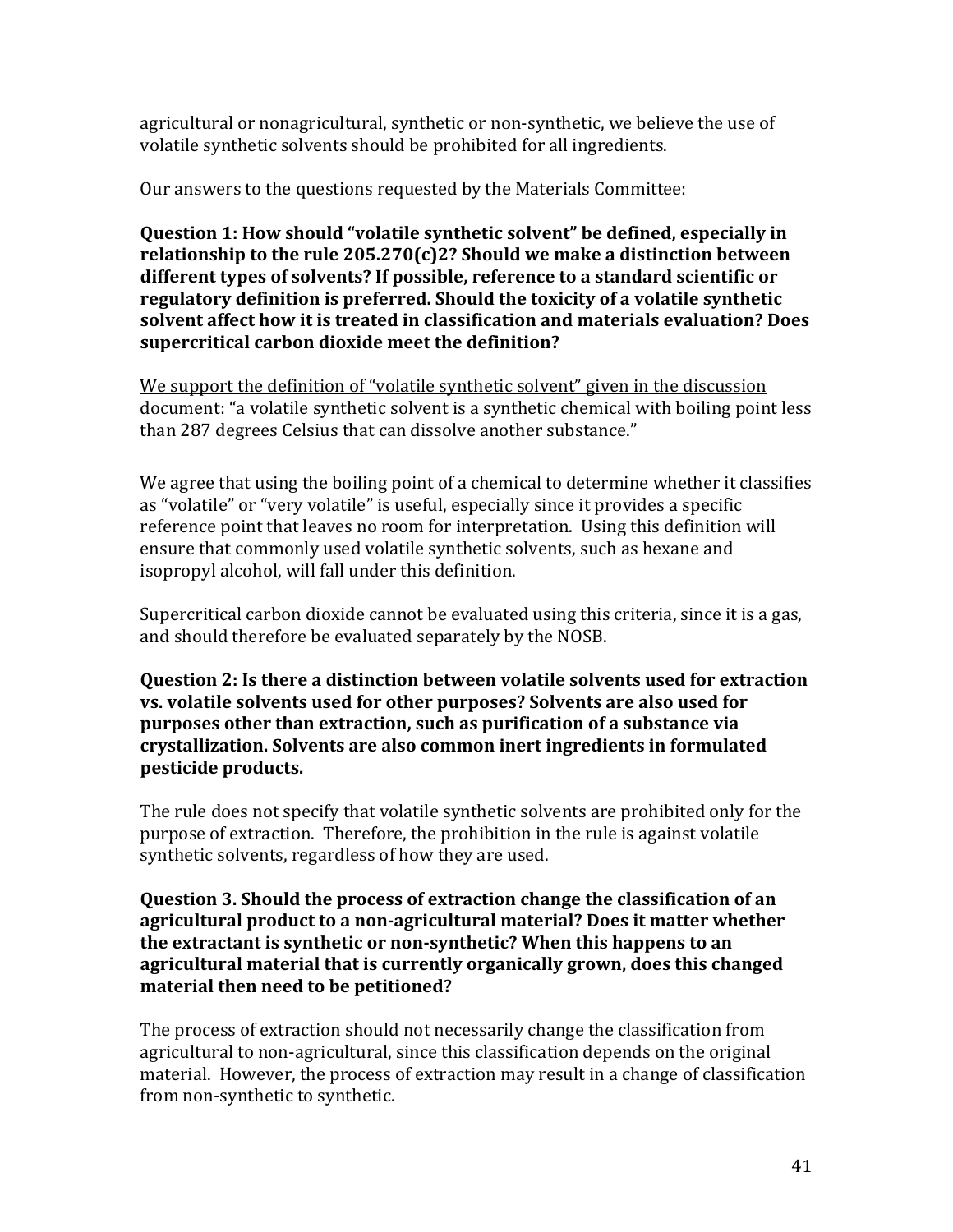If an agricultural material is extracted with a volatile synthetic solvent, it should be classified as synthetic and be petitioned.

**Question 4. Since §205.270 Organic Handling Requirements explicitly prohibits volatile organic solvents, ["(c) The handler of an organic handling operation must not use in or on agricultural products intended to be sold,** labeled, or represented as "100 percent organic," "organic," or "made with **organic (specified ingredients or food group(s))," or in or on any ingredients** labeled as organic: (2) A volatile synthetic solvent or other synthetic processing aid not allowed under §205.605: Except, **That, nonorganic ingredients in products labeled "made with organic" (specified ingredients or food group(s))" are not subject to this requirement"**, should consumers expect that non-agricultural ingredients identified as "organic" be produced or extracted with the same restriction? Please explain the rationale for a different standard for agricultural and non-agricultural if **that is the position.** 

Yes, we believe the prohibition against volatile synthetic solvents should apply to all ingredients in an organic formulated product, regardless of whether the ingredient is agricultural or non-agricultural.

In the Preamble, the USDA intended the prohibition against volatile synthetic solvents to apply to the  $5\%$  nonorganic ingredients, just as genetic engineering and ionizing radiation is prohibited for **all** ingredients.

The current language in the rule, prohibiting certified organic handlers from using volatile synthetic solvents, but allowing certified organic handlers to purchase ingredients from non-certified handlers who **do use** volatile synthetic solvents, is a loophole with serious implications for the integrity of organic products.

One way to ensure that organic products be produced without volatile synthetic solvents is to apply the restriction against volatile synthetic solvents to the organic products, rather than the organic handler.

 $205.270(c)$  should be rewritten as follows (addition emphasized):

 $(c)$  The handler of an organic handling operation must not use in or on agricultural Products sold, labeled, or represented as "100 percent organic," "organic," or "made with organic (specified ingredients or food group(s))," or in or on any ingredients labeled as organic **must not be made using**: (1) Practices prohibited under paragraphs (e) and (f) of  $\S205.105$ . (2) A volatile synthetic solvent or other synthetic processing aid not allowed under §205.605: Except, That, nonorganic ingredients in products labeled "made with organic (specified ingredients or food group(s))" are not subject to this requirement.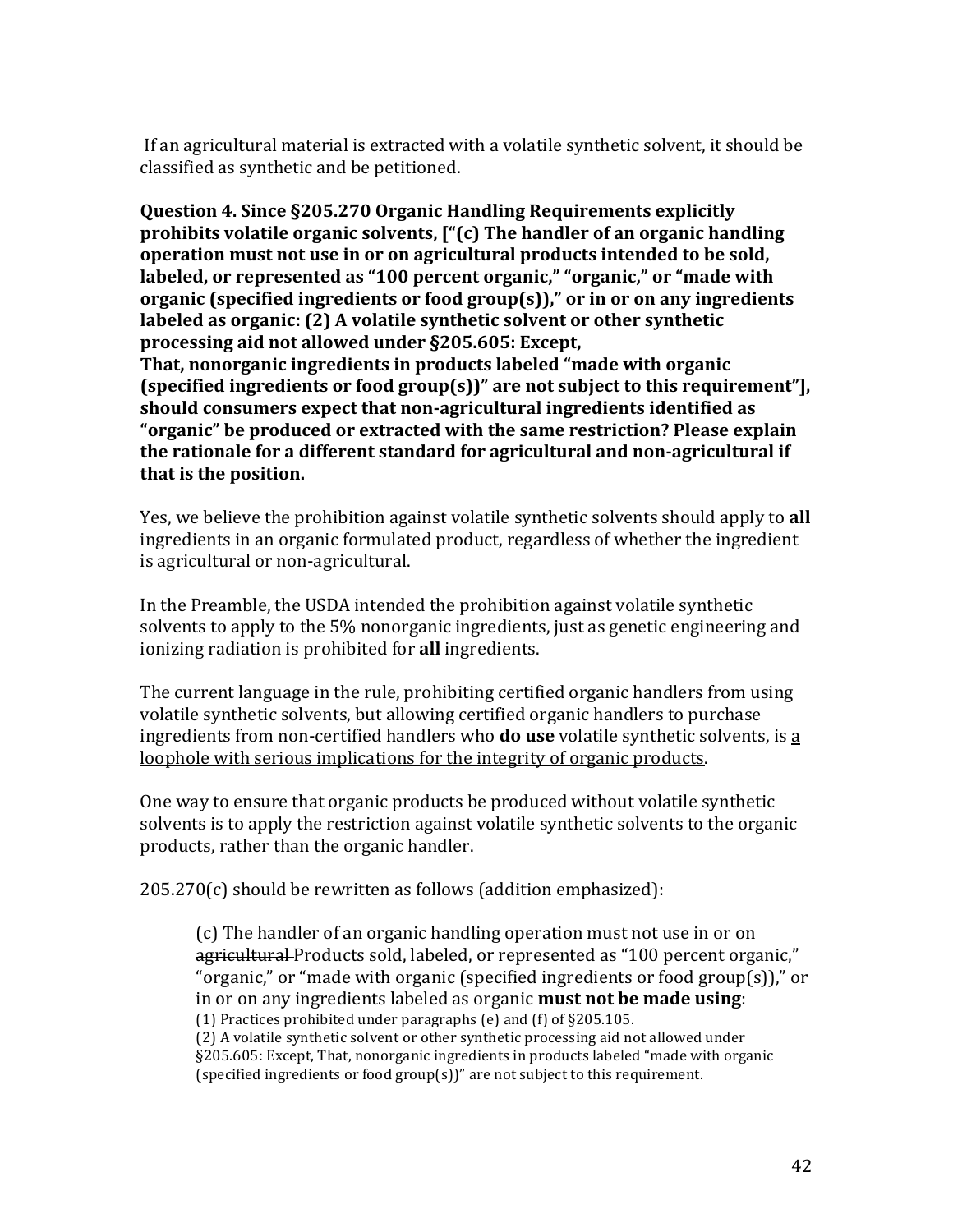**Question 5. Similarly, should synthetic substances allowed for use in organic** crop production under §205.601 be allowed or prohibited from using volatile synthetic solvents in their production or extraction? Should non-synthetic substances used in organic crop production be allowed or prohibited from using volatile synthetic solvents in their production or extraction, regardless **of chemical change or significant residues?** 

Any input that is produced with the use of a volatile synthetic solvent should be classified as a synthetic, and be reviewed by the Board. Classification as a synthetic and subsequent review by the Board is the only way to ensure that possible residues, environmental pollution, and other impacts of the solvent will be examined.

#### **Question 6. Is guidance needed concerning whether or under what circumstances the use of an extractant/solvent causes chemical change in the extraction!process?**

Chemical change as a result of extraction would classify a material as synthetic, but a material should be classified as a synthetic when a volatile synthetic solvent is used at all.

## **Question 7. What is a significant residue of a synthetic solvent?**

Any residue is significant. Volatile synthetic solvents should not be used in any ingredients destined for certified organic foods.

### **Question 8. Should the prohibition on the use of volatile synthetic solvents** include the use in any ingredient in the history of the product?

Yes. Certified organic products should be produced without the use of synthetic volatile solvents, and this prohibition should apply to **all** ingredients. As we mentioned earlier, it makes no sense to apply the prohibition against volatile synthetic solvents only to organic handlers, therefore allowing an organic handler to purchase ingredients from non-certified handlers that do use volatile synthetic solvents.

#### **Question 9. For substances already on the National List, should it be assumed** that any extractant is allowed, or should the NOSB attempt to specify allowed extractants moving forward or for previously listed substances?

Volatile synthetic solvents should not be allowed in any ingredients in certified organic foods, including ingredients on 605 and 606. The language in the rule should be changed to ensure that consumers' expectations are met, and volatile synthetic solvents are not used in the production of organic foods. The prohibition against volatile synthetic solvents in  $205.270(c)$  should apply to all products, rather than applying only to organic handlers.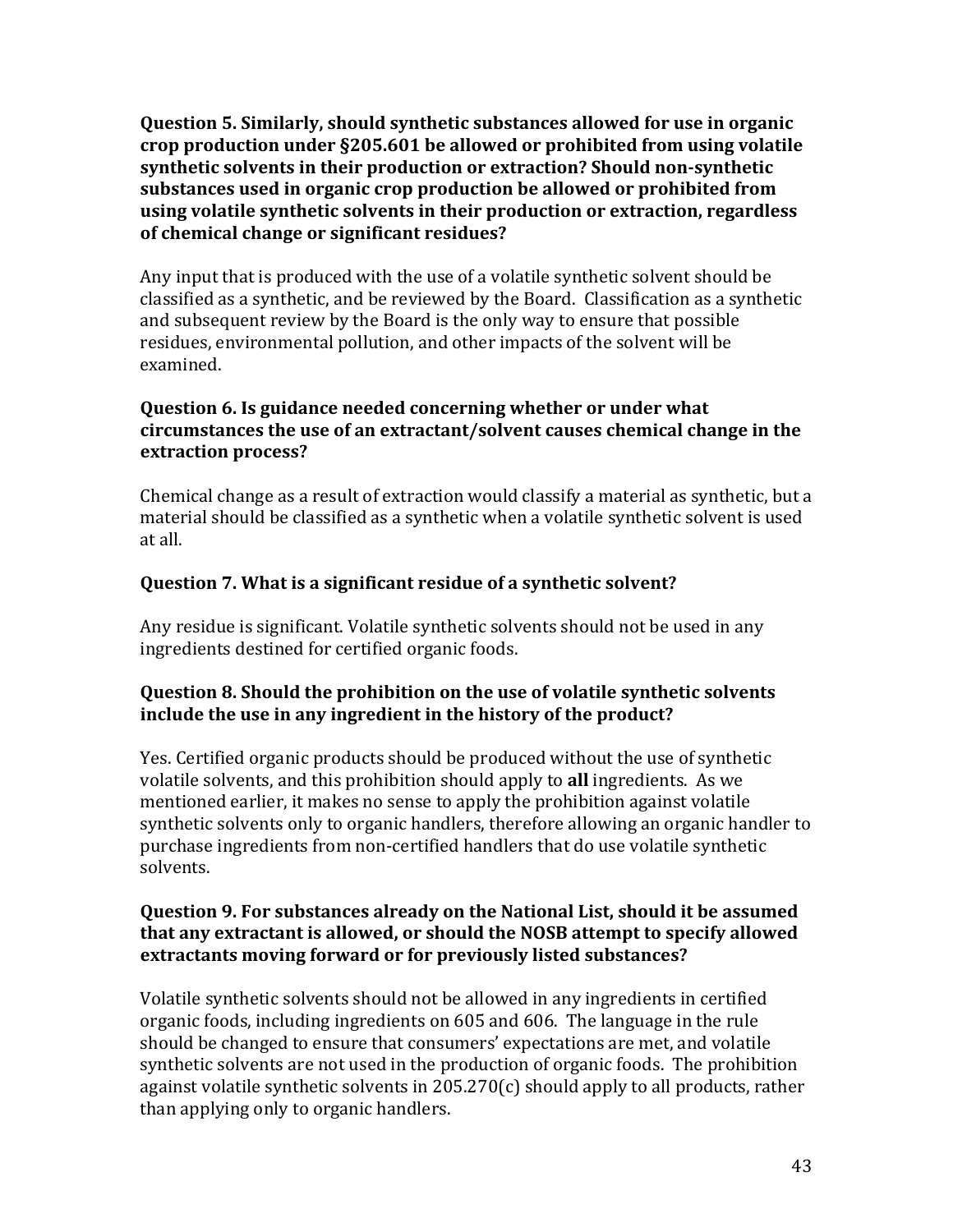Any substances already allowed should be scrutinized under the more restricted criterion as they come up for sunset review.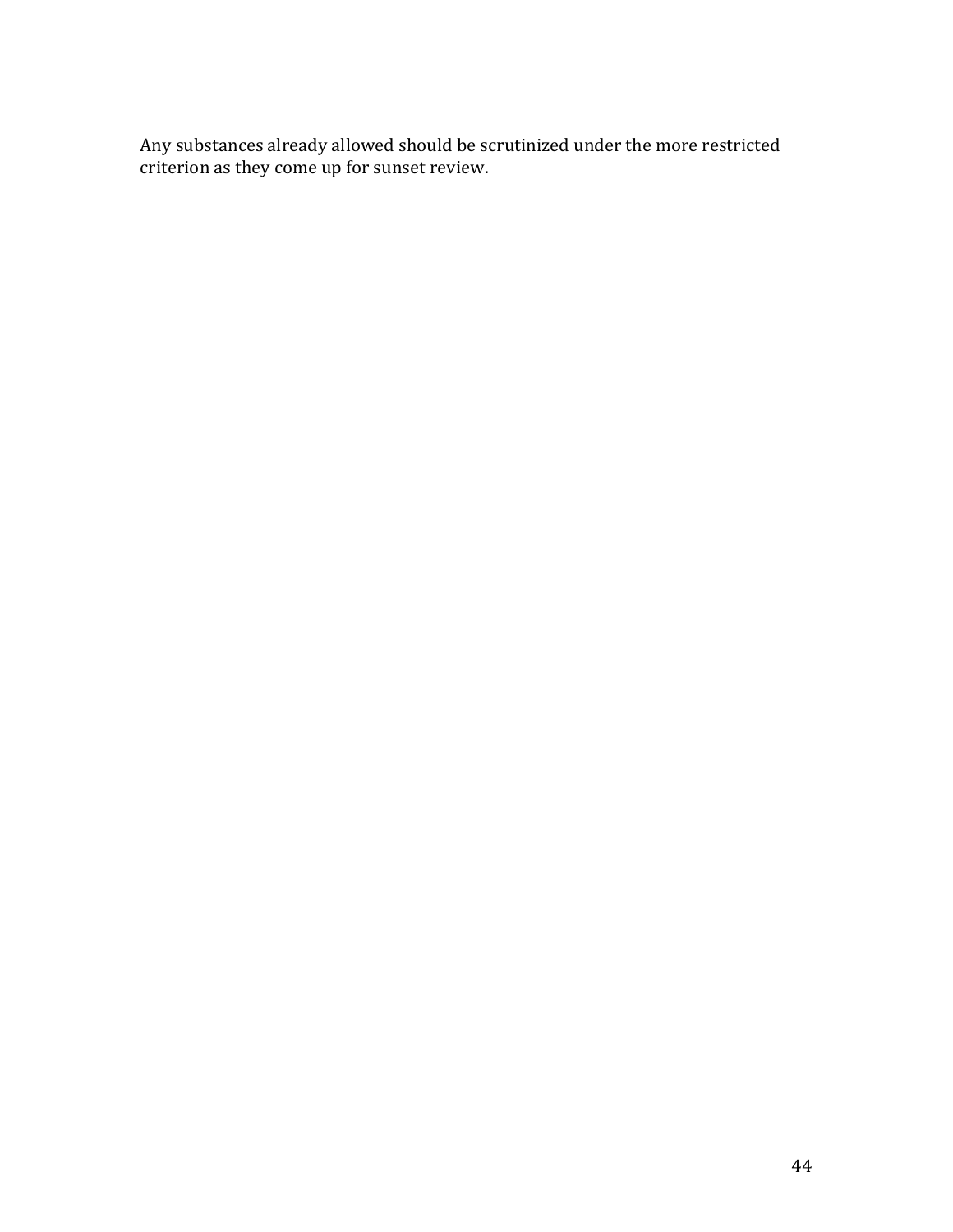## **RESEARCH!NEEDS**

We support the Materials Committee's proposal for Research Priorities Framework.

We agree that there is a need to make the research priorities of the NOSB known to researchers, funders and the public. Good research on organic systems management and alternatives to synthetic inputs is needed to support organic farmers, and to ensure the continued success and growth of the organic industry.

The identification and prioritization of research needs is important, and we would like to stress that the NOSB should do as much as it can to ensure that the list of research priorities results in actual research being funded and performed.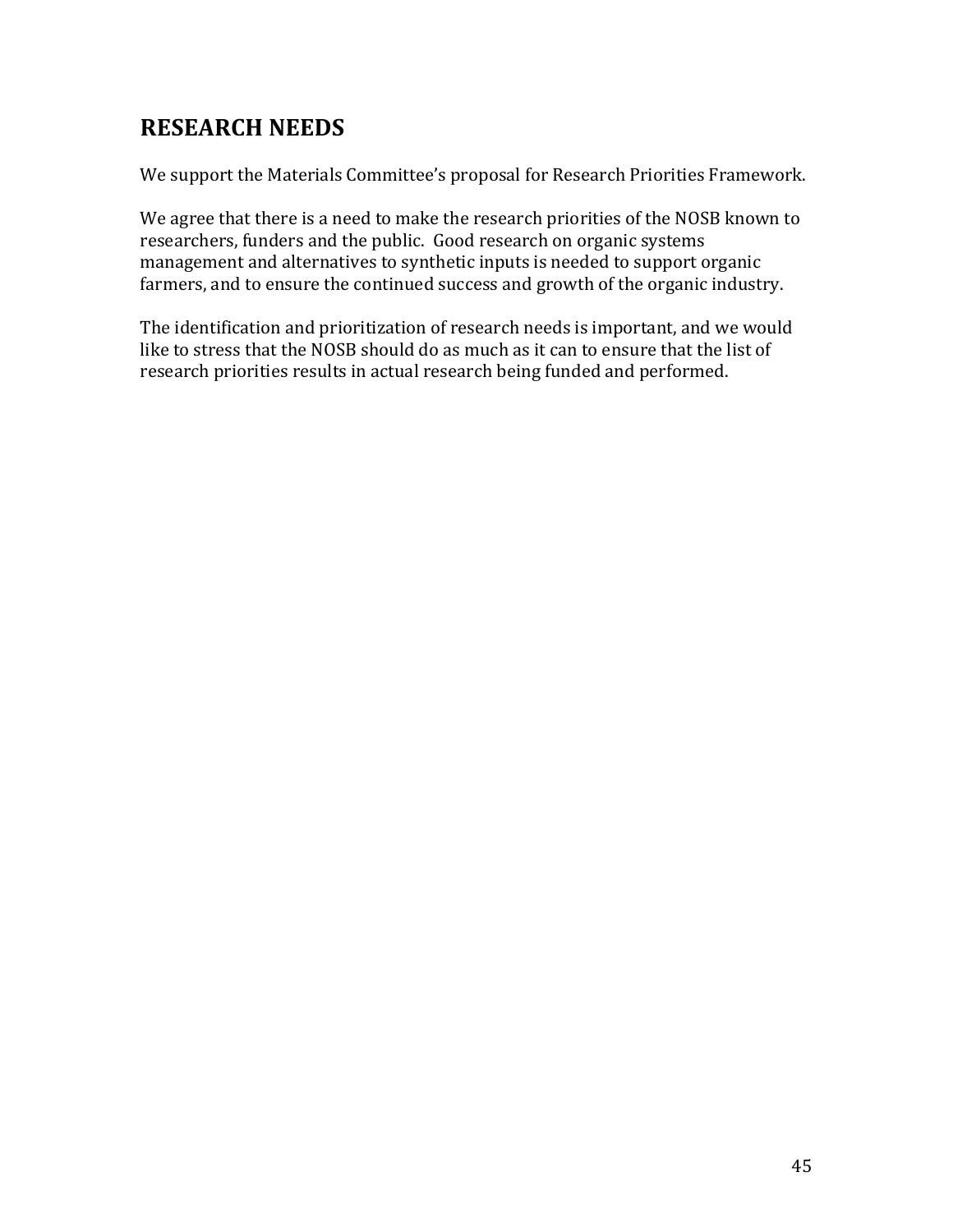## SIGNIFICANT RESIDUES AND CLASSIFICATION OF **MATERIALS**

#### **EXECUTIVE SUMMARY**

Any residue of a synthetic is "significant" and should trigger review.

- $\triangleright$  Under OFPA, synthetics are prohibited unless reviewed and approved, and non-synthetics are approved unless reviewed and prohibited. This is why it is so important to ensure that **any materials that are produced with the use of synthetics be classified as synthetics**, since this is the only way to trigger the required review by the NOSB.
- $\triangleright$  We support the following definition of "significant":

"*any,known,level,of,a,synthetic,substance,in,the,final,material,or,in,the,* environment, as a result of the substance's manufacture, use and *disposal.*"

#### SIGNIFICANT RESIDUES AND CLASSIFICATION OF MATERIALS

Any residue of a synthetic is "significant" and should trigger review. Under OFPA, synthetics are prohibited unless reviewed and approved, and non-synthetics are approved unless reviewed and prohibited. This is why it is so important to ensure that any materials that are produced with the use of synthetics be classified as synthetics, since this is the only way to trigger the required review by the NOSB.

We support the following definition of "significant":

"*any,known,level,of,a,synthetic,substance,in,the,final,material,or,in,the, environment, as a result of the substance's manufacture, use and disposal."* 

This ensures that OFPA is respected, since OFPA requires the examination of all synthetics used in organic production and handling, including their impacts from their manufacture, use, and disposal. The only way to ensure that the proper review be made of materials that are produced with the use of synthetics is by classifying them as synthetic.

Since OFPA requires review of synthetics' environmental impacts, using the benchmark of "significant residues" would not be adequate, since a material could theoretically be produced using an environmentally hazardous synthetic but contain no residues.

Also, how do we define "significant" if our understanding of the impacts of residues is constantly changing? Residues that were once believed to be insignificant have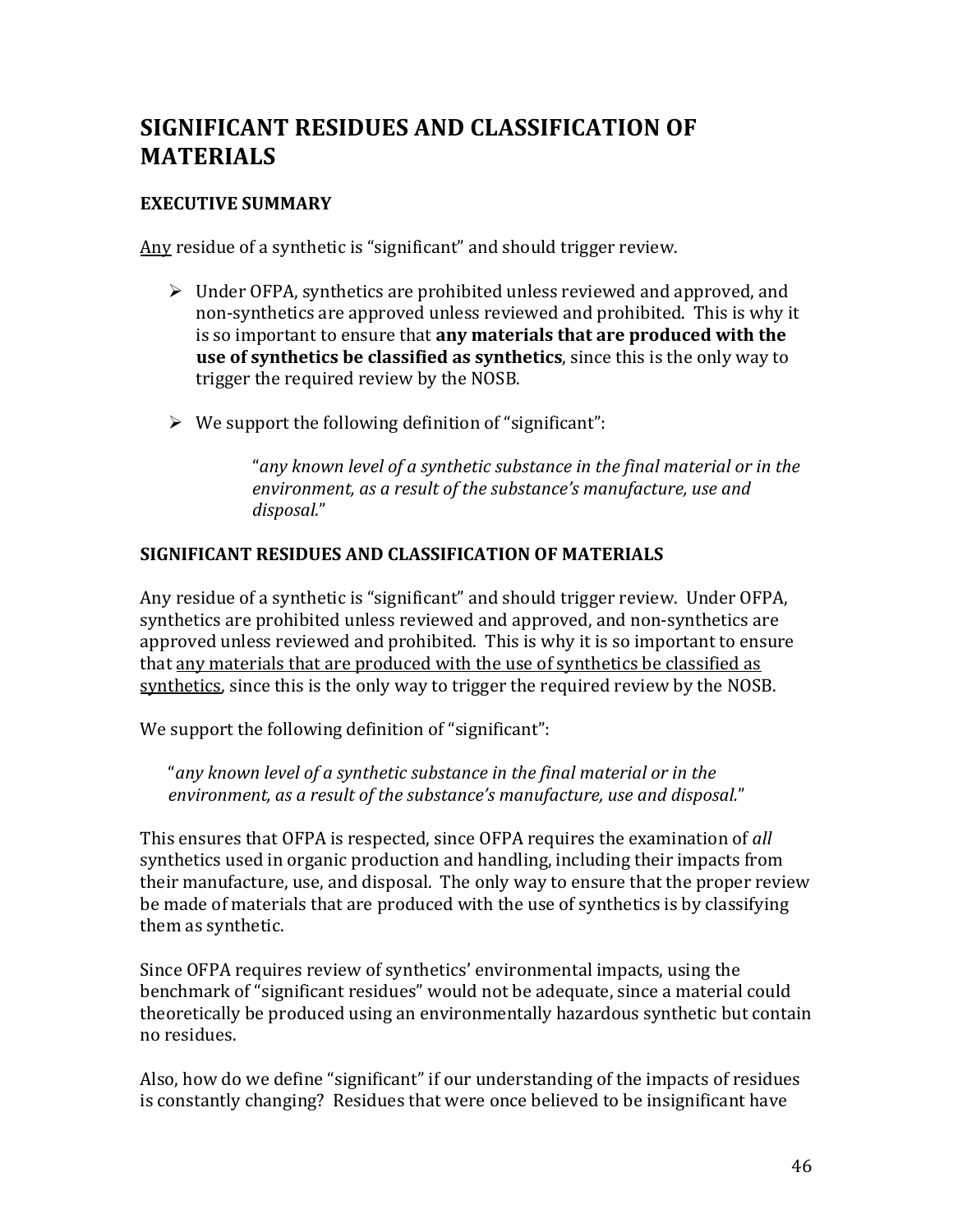been discovered to be deleterious to human health at much lower levels than previously thought worthy of note.

For other chemicals, very low levels have been found to actually be more harmful, and therefore more "significant," than higher levels (as in the case of endocrine disruptors). We cannot depend on the limits set by other federal agencies, nor should the organic community be subordinate to these limits. Our responsibility is to be more careful than other agencies, and make human and environmental health our priority. For these reasons, any levels at all should be considered "significant."

It is important for the Board to remember that the issue is not approving or prohibiting materials produced with synthetics, but simply whether they should be reviewed.

For this purpose, any level at all is significant and should trigger review.

Answers to questions:

#### **Question 1. Under what circumstances, should the presence of a synthetic impurity trigger an examination of the impacts of the synthetic in relation to OFPA** criteria?

Any level of a synthetic impurity should be considered "significant" and trigger a review of the material.

### **Question 2. Do any of the three approaches described make sense? If so, why?**

Yes, Cornucopia supports the second approach.

This approach would characterize any known or detectable level of a synthetic substance in the final material or in the environment, as a result of the substance's manufacture, use, and disposal as a significant level triggering NOSB review.

**Question 3: Is it reasonable to tie the definition of "significance" in materials** classification to the need for review under OFPA? If not, is there another way to ensure that the presence of a synthetic impurity in levels of consequence under OFPA trigger a review? And how would "significance" be defined in the context of materials classification if not in relation to the need for review **under!OFPA?**

The use of the term "significance" is confusing. The only way to ensure proper review is by requiring review of any substance with any known level of a synthetic substance in the final material or in the environment as a result of the substance's manufacture, use and disposal.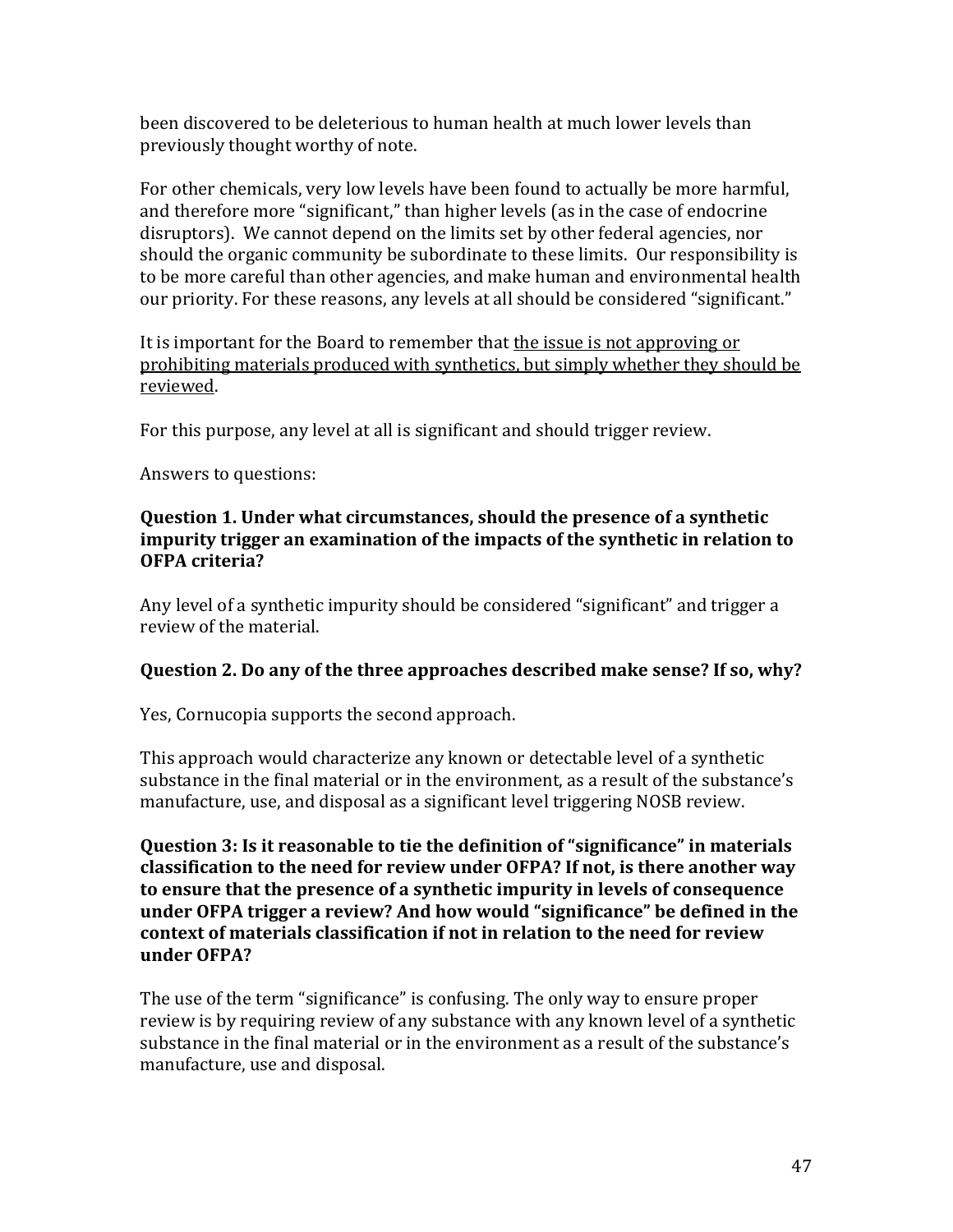**Question 4: The need for defining a significant residue arises from the Classification of Materials Policy adopted earlier that says that the use of a** synthetic extractant or reactant does not affect the classification of a material, thereby allowing the use of synthetic extractants, reactants, or processing aids<sup>1</sup> that may end up as impurities in the material. Should that policy be changed **instead?**

Yes, that policy should be changed. Any material processed with a synthetic extractant or reactant must be classified as a synthetic.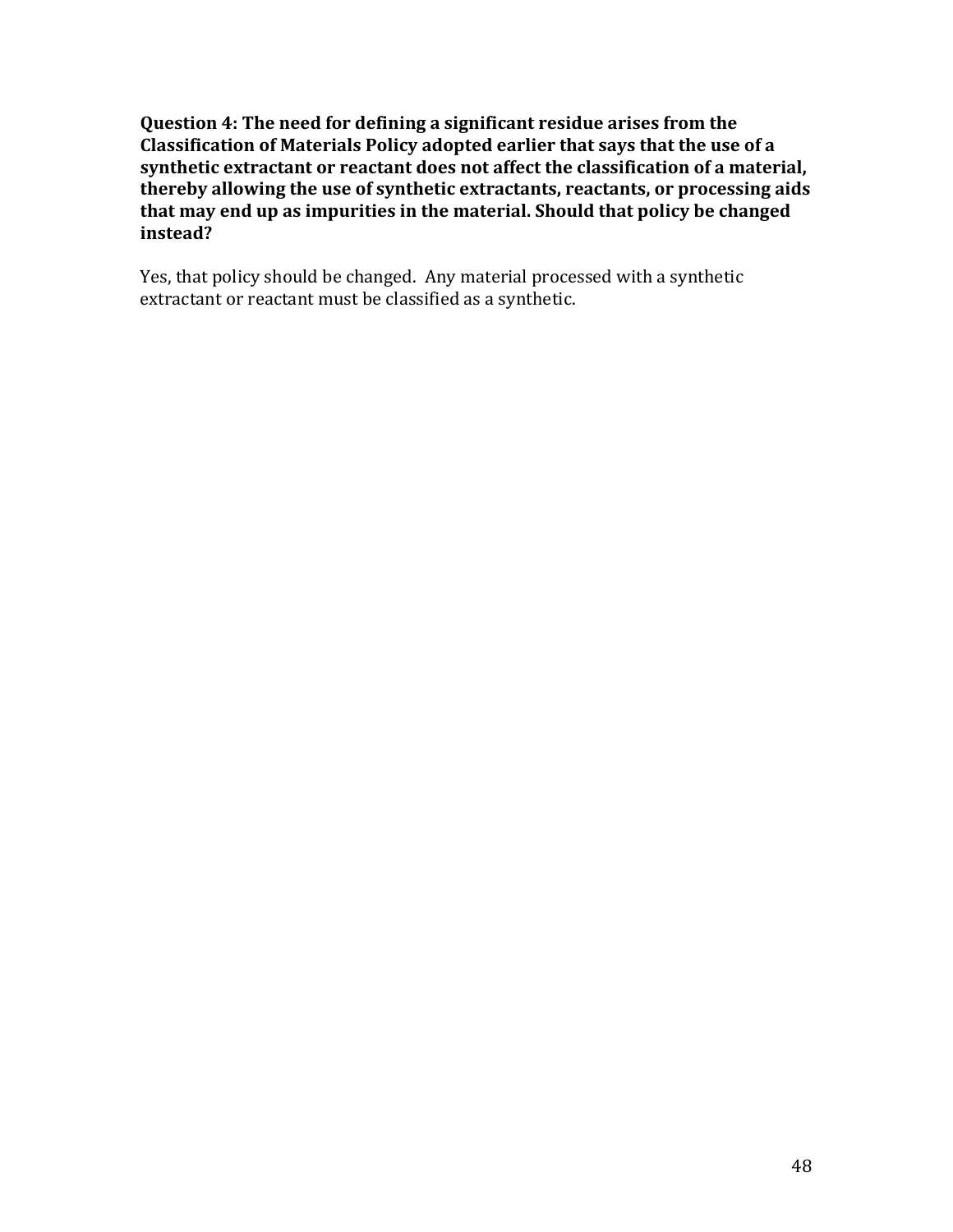# **CROPS!COMMITTEE**

## **LIST!3!INERTS**

The Cornucopia Institute supports the Crops Committee's proposal to review List 3 inerts. These chemicals should never have been listed without the proper review that is required by OFPA, and the NOSB should move forward with their review.

As outlined in the proposal, List 3 inerts should have been reviewed by January 1, 2002. Previous Boards have repeatedly stated that List 3 inerts need to be individually reviewed. Given that there are only four List 3 inerts that require review, and that the Crops Committee had no other work on its agenda for this meeting, it is inexplicable that the Crops Committee again delayed the required review of these materials.

Consumers expect organic food to be produced without the use of potentially dangerous chemicals, and they especially expect any chemicals used in organics to have been thoroughly reviewed and approved. This expectation is legally grounded in OFPA. These chemicals should not be given a free pass from the legally required review process simply because they have been referred to as "inerts."

The term "inerts" is inappropriate and misleading, and even the EPA encourages manufacturers to use the term "other ingredients" instead of "inerts." "Inerts" cannot be considered benign or harmless, especially since they often act to increase the effectiveness of the active ingredients. "Inert" ingredients can have toxicological effects, on human health or the environment, including acute and chronic effects.

We believe that all "inert" ingredients, including those formerly categorized as List 4A and List 4B by the EPA, should be reviewed. While it may seem a daunting task given the number of chemicals on this list, it is absolutely necessary for the integrity of organics that all chemicals used in organic production be reviewed. Organic consumers expect nothing less.

If strategies exist to facilitate and expedite the review of these chemicals, such as grouping certain chemicals in classes and reviewing classes rather than individual chemicals, we would support any strategy recommended by Beyond Pesticides, which is a leader in the field of protecting human health and the environment from the toxic effects of agrichemicals.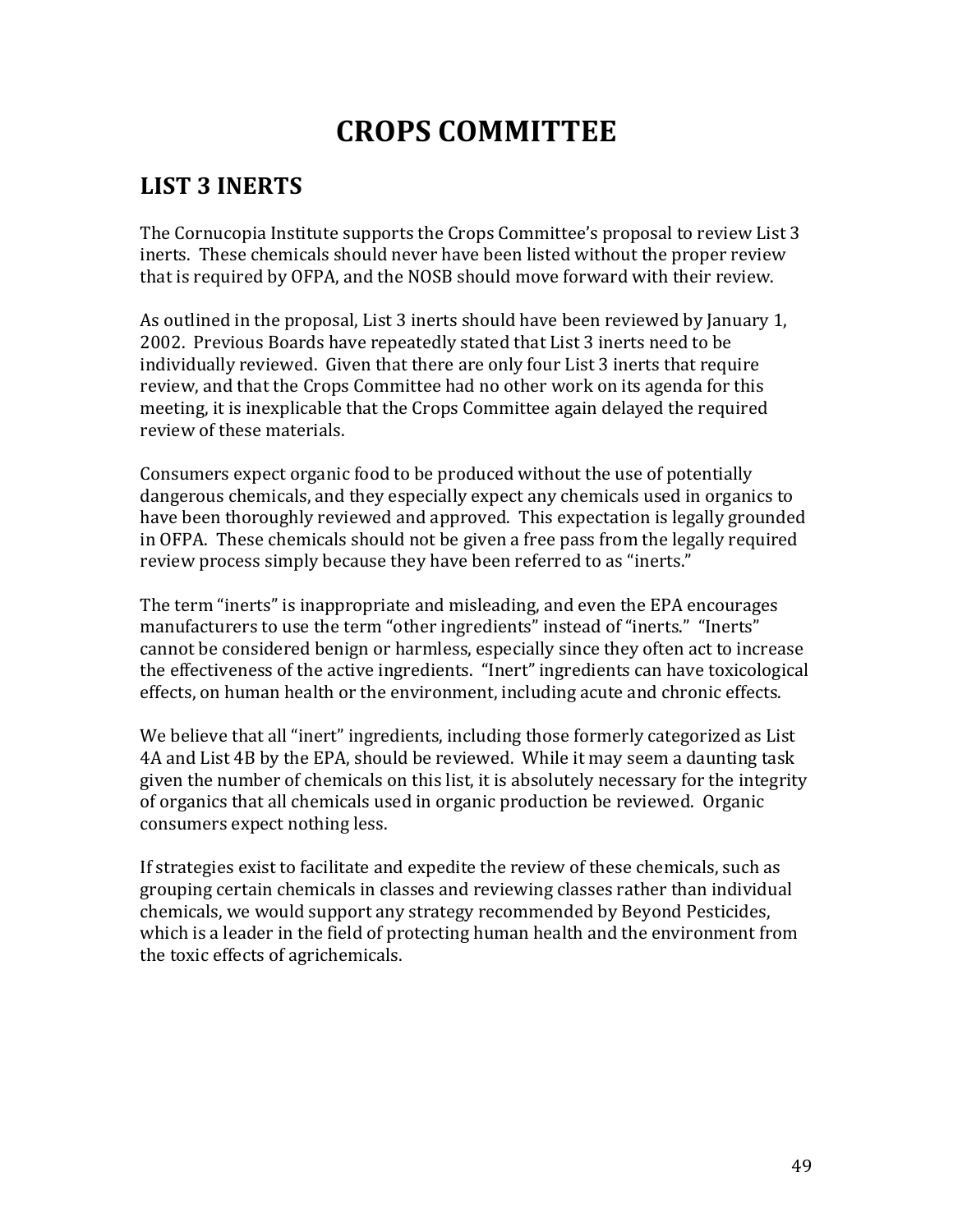# **AD!HOC!GMO!COMMITTEE**

## **Letter to Secretary Vilsack**

## **EXECUTIVE!SUMMARY**

Cornucopia applauds the members of the Ad Hoc GMO Committee for taking the initiative to communicate to Secretary Vilsack the organic community's concerns with GMO contamination of organic crops and foods. We urge the Board to approve the letter and summarily send it to Secretary Vilsack.

We support the Board's unfettered right, backed by the will of Congress, to communicate with the Secretary at any time on any issue they deem of importance to the organic community.

### **LETTER TO SECRETARY VILSACK**

Cornucopia applauds the members of the Ad Hoc GMO Committee for taking the initiative to communicate to Secretary Vilsack the organic community's concerns with GMO contamination of organic crops and foods.

We agree with the Ad Hoc GMO Committee that the "USDA's actions to date on genetically engineered crops have been insufficient to protect the organic industry," and that "organic farmers must no longer be held solely responsible to prevent contamination from practices outside their control."

We have been very concerned with the Obama/Vilsack administration's support of GMOs and the biotechnology industry, and the threat of contamination that this poses to organic crops and foods.

We agree with the Ad Hoc GMO Committee's letter that "the GMO technology should share the burden that organic farmers now assume in mitigating the gene flow between farms and should compensate organic farmers for genetic drift." We imagine that most, if not all, organic farmers and organizations concerned with organic agriculture share this concern. We therefore appreciate the Ad Hoc GMO Committee for taking the initiative to represent the organic community in communicating these concerns to Secretary Vilsack.

We urge the Board to approve the letter and summarily send it to Secretary Vilsack.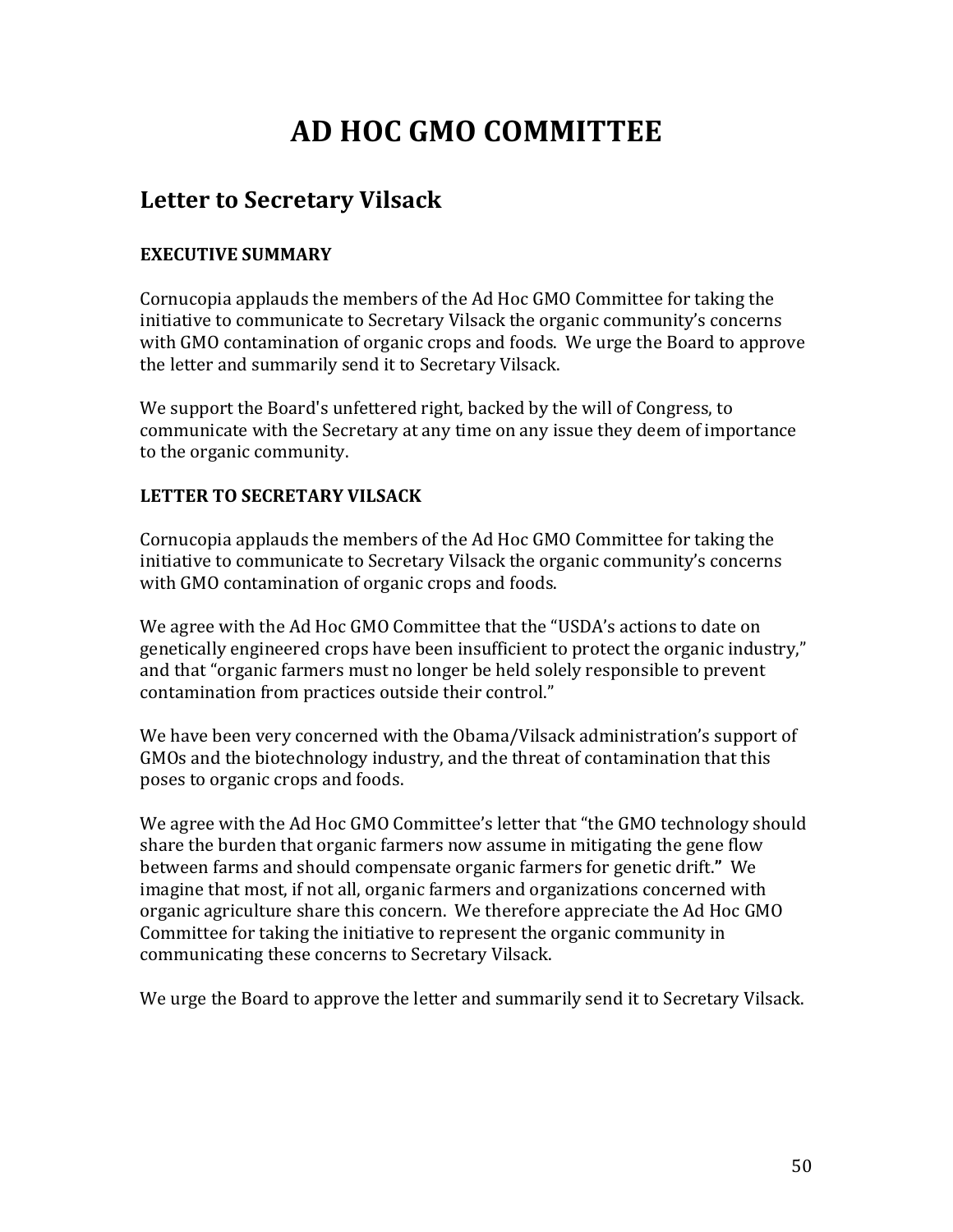# POLICY DEVELOPMENT COMMITTEE

## **CONFLICT!OF!INTEREST**

### **EXECUTIVE SUMMARY**

Cornucopia supports the proposal, and respectfully asks that the following additions be considered:

- $\triangleright$  There should be an opportunity for Board members, or members of the public, to point out potential conflicts of interest to the Board at large, and for the full Board to vote on the conflict regardless of whether the Board member in question voluntarily mentions the conflict.
- $\triangleright$  Contractors who perform Technical Reviews for the National Organic Program and NOSB should be required to disclose to the public the identity of scientists performing the work, and sign a statement that no conflicts of interest exist (either on the part of the contractor or any staff or subcontractor working on the project).
- $\triangleright$  During public comment (written and oral), those testifying should disclose their past and current clients, or other involvement with any company or organization that has a financial interest related to the issue.

### **CONFLICT!OF!INTEREST**

Cornucopia supports the Conflict of Interest (COI) proposal, which aims to enhance the current COI policy. In order to strengthen the COI policy even further, we respectfully propose the following additions for consideration.

### Addition to Recommendation #3

Recommendation #3 suggests that the Board will vote on a Board member's ability to engage in discussion and vote on a particular matter, but only after said Board member voluntarily declares his/her potential conflict of interest. There should be an opportunity for Board members, or members of the public, to point out potential conflicts of interest to the Board at large, and for the full Board to vote on the conflict regardless of whether the Board member in question voluntarily mentions the conflict.

There have been instances where Board members have voluntarily mentioned inconsequential conflicts while refraining from mentioning serious ones. For example, Dr. Katrina Heinze, at the Fall 2011 meeting, failed to mention General Mills' licensing agreement with Martek Biosciences Corporation while participating in the debate and voting on Martek's petition on DHA/ARA oils.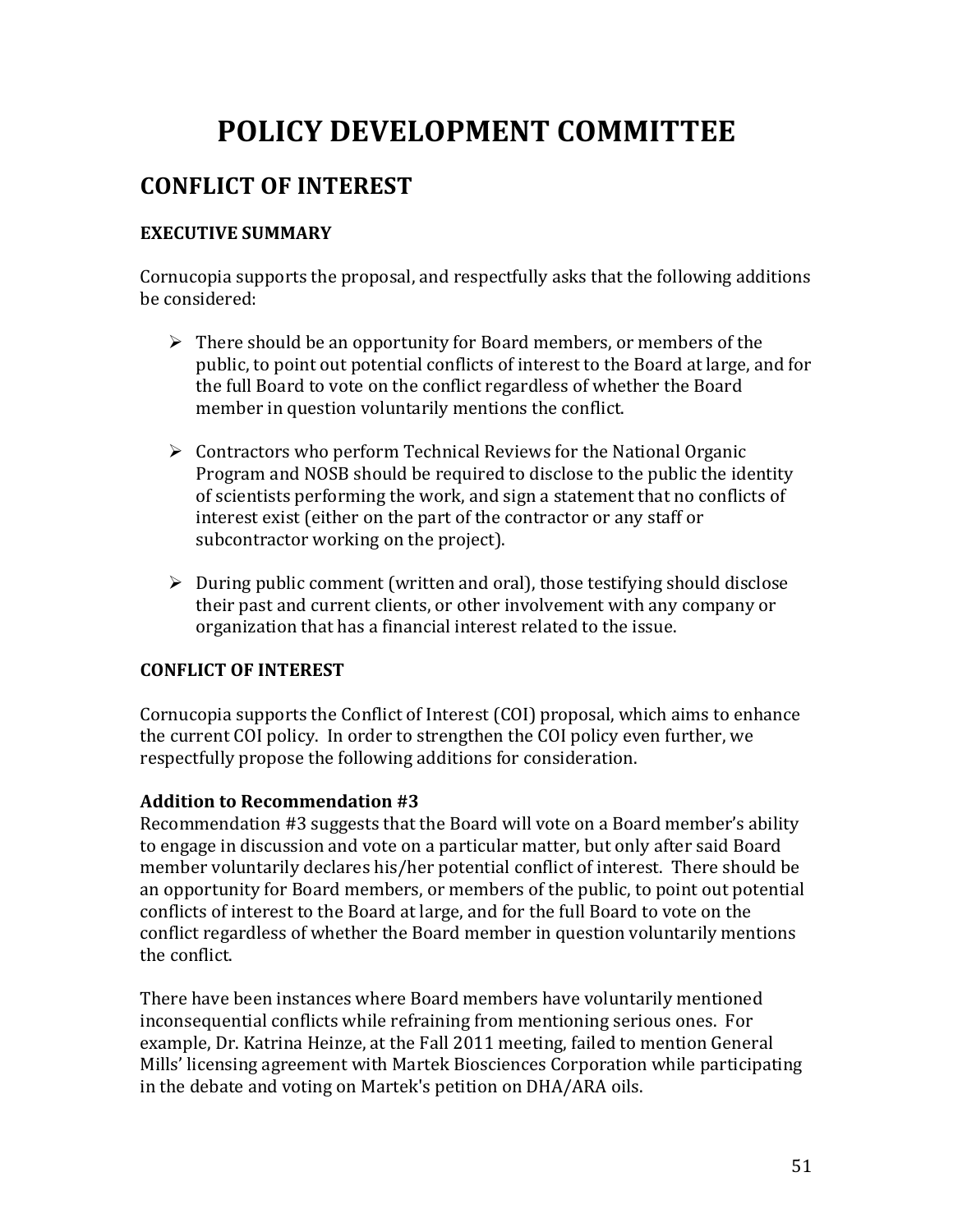In committee meetings, similar failures to mention conflicts have recently occurred, as when Mr. Joe Dickson, in the Handling Committee, failed to declare that his employer (Whole Foods) widely uses, in its 365 private-label products, a material up for sunset review (carrageenan). Given that Mr. Dickson failed to mention the conflict during the committee meetings, it would not be unreasonable to suspect that he might also fail to mention the conflict at the biannual meeting and final vote.

As the recommendation is currently written, the full Board would be unable to vote on a Board member's conflict of interest unless he or she voluntarily declares the conflict. As a result, only Board members with integrity will declare their conflicts, while the possibility exists that other Board members will, intentionally or unintentionally, hide their conflicts. If members of the public have convincing evidence that a Board member has a conflict, they should be able to bring this to the attention of the Chair, and be subject to a vote.

#### **Contractors!and!Technical!Reviewers**

Currently, the identity of technical reviewers is not publicly available, much less the potential conflicts of interest held by the reviewers.

Contractors who perform Technical Reviews for the National Organic Program and NOSB should be required to disclose their identity to the public. This will give the public an opportunity to determine whether conflicts of interest exist.

The contractors should also sign a statement stating that no conflicts of interest exist, prior to commencing work on the Technical Review. If the reviewers are unable or unwilling to sign this statement, the USDA should find a different agency or organization to conduct the Technical Review.

Moreover, when the Technical Review is finished, the reviewers should disclose for the public record any individuals, within and outside their organization, that provided assistance. Currently, it is possible that outside consultants with conflicts of interest assist technical reviewers. Just as written documentation must be referenced in the TR, so should telephone conversations and other types of assistance. This will help the public understand who was involved in the TR, and whether conflicts of interest exist.

As an example, for the Technical Reviews on Martek DHA Algal Oil and ARA Fungal Oil, much of the information was taken from the Linus Pauling Institute website, which is not a primary source of scientific information (a serious deficiency in terms of what is required according to the NOSB procedure manual). The DHA Algal Oil Technical Review was severely deficient in pointing out the lack of health benefits from DHA algal oil, and failed to include the most important meta-analysis studies done on the subject.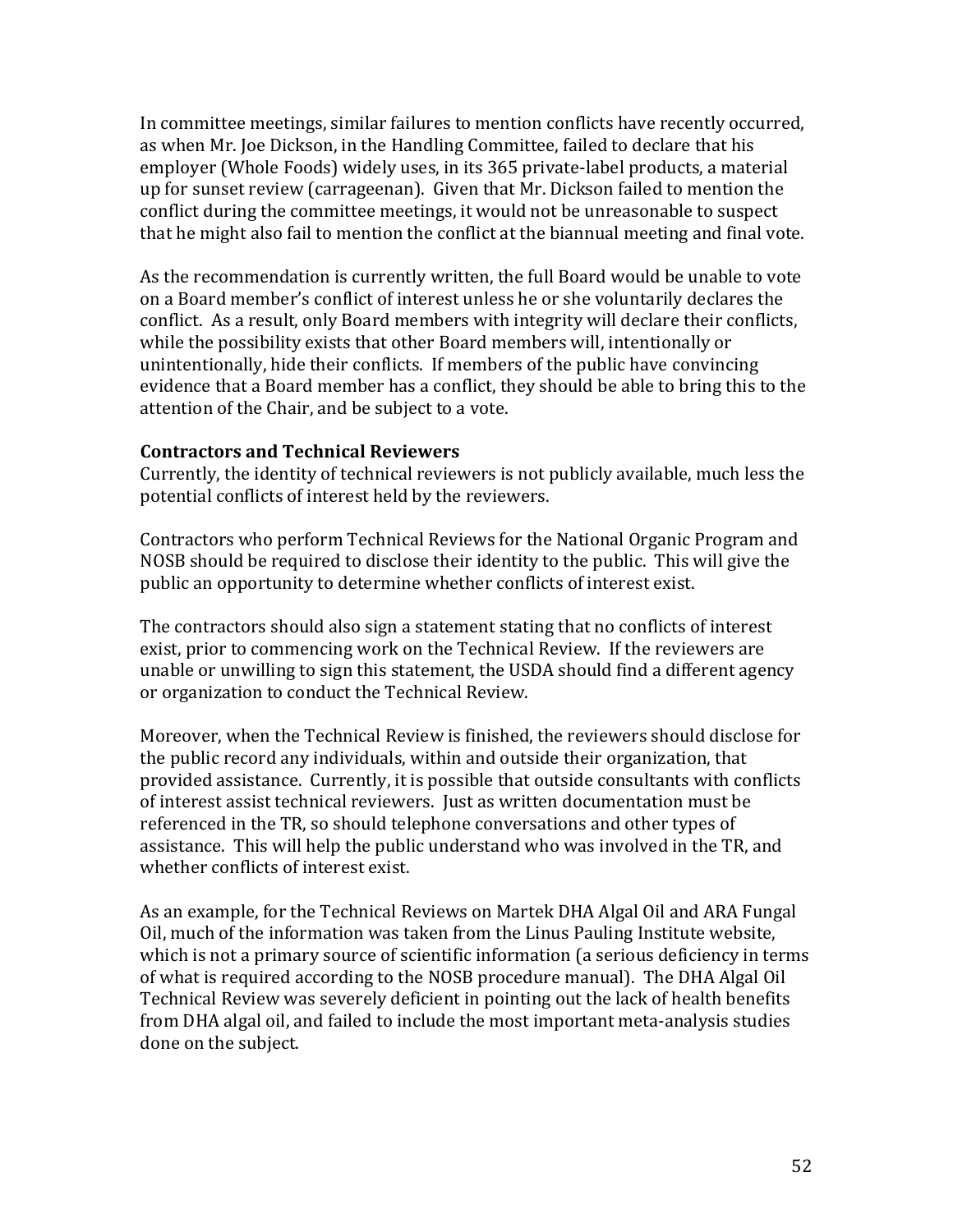A consultant to the food industry, and former TAP author, Bob Durst, is employed at the Linus Pauling Institute, which raises questions about Mr. Durst's involvement with the TR.

We are not making allegations of any specific improprieties, but rather pointing out why it is important for any individuals and contractors involved with TRs to identify themselves.

**This is especially important since individuals involved with the TRs could act as consultants for the petitioner**. For example, Mr. Durst presented oral testimony at the NOSB meeting in Savannah in favor of DHA Algal Oil, without disclosing his client.

Again, we are not making allegations against Mr. Durst, but rather pointing out the importance of greater transparency of the TRs. And we want to reinforce our comments, in the area of conflict of interest, that all individuals testifying, written and oral, to the NOSB need to declare their current client and any past financial relationships which could be construed as conflicts in relationship to their testimony.

### **Public!Commenters**

During public comment, presenters should disclose their past and current clients, or other involvement with any company or organization that stands to gain financially from the vote on the issue.

During public testimony, consultants and other individuals often speak on an issue without disclosing who their client is, or who financially supported their presence at the meeting. This makes it difficult for NOSB members to gauge the level of general support or opposition for a petition or issue, versus the level of financial support. After all, consultants, scientists, physicians, farmers and other individuals who are paid to attend the meeting, or whose expenses are covered, are a reflection of the financial clout of a corporation, not necessarily a reflection of general support.

### **Committee!Proposals**

Discussion documents and committee proposals by the NOSB that are not the result of a petition should be accompanied by a declaration of which Board member initiated the document and whether this Board member has a financial relationship with any company that stands to gain from the proposal. If the proposal came from a member of the community or the public, the Board member who spearheads the proposal should identify the source. Without this information, it would be too easy for Board members to initiate and recommend rules that would directly benefit their employers.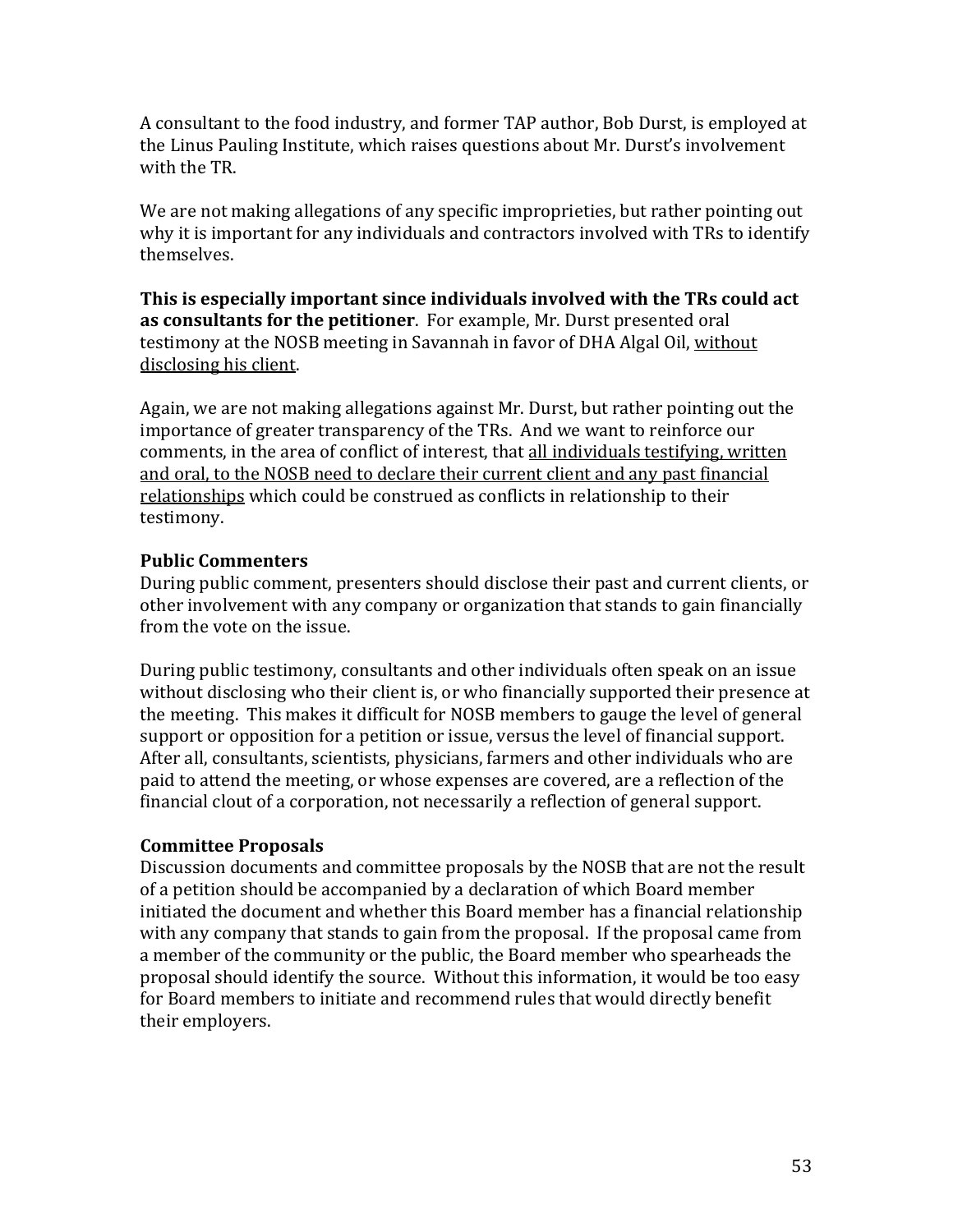## **PUBLIC!COMMENT!PROCEDURES**

#### **EXECUTIVE SUMMARY**

- $\triangleright$  We recognize that some restrictions might be necessary, but a formula should be devised to maximize public participation. We do not support the three minute restriction without other modifications that would enhance public participation. reluctantly accept the proposal to limit public comment to 3 minutes, as long as the Board reinstates the ability to comment by proxy. Another viable alternative would be the meritorious suggestion by the National Organic Coalition providing for 5 minutes, with gradual reductions in time based on pre-registrations (again with preserving proxies).
- Another option includes extending the public comment from 3 minutes to 5 minutes at the Chair's discretion, especially when experts travel great distances to share their expertise with the Board.
- $\triangleright$  We agree that the Q&A during public comment should be unlimited.

#### **PUBLIC!COMMENT!PROCEDURES**

Some of the issues before the Board are very complex, and cannot easily be explained in just 3 minutes. While the Board can receive comments in writing before the meeting, there are numerous reasons why relying on extensive written comments alone is not sufficient.

First, Board members understandably become overwhelmed with the volume of written comments, and benefit from listening to oral comments during the meeting. Second, written comments are an opportunity for the public to convey background information and their position, but do not provide the opportunity to respond to positions or claims made by other commenters, either in their written comment or during previous public comment.

Furthermore, the opportunity for board members to ask questions, after a comprehensive presentation, is invaluable to the decision-making process.

It should be noted that during the over 20-year history of the NOSB, the current three-minute limitation on oral testimony, and the elimination of proxies, is unprecedented.

NOSB members universally viewed the opportunity for public input at the meetings to be a vital element of the community coming together twice a year. Past Boards practically bent over backwards to accommodate everyone who wanted to speak. Sometimes that meant ending meetings at 6 or 7 PM rather than 5 PM, and sometimes Board members were willing to work over lunch, sending out for food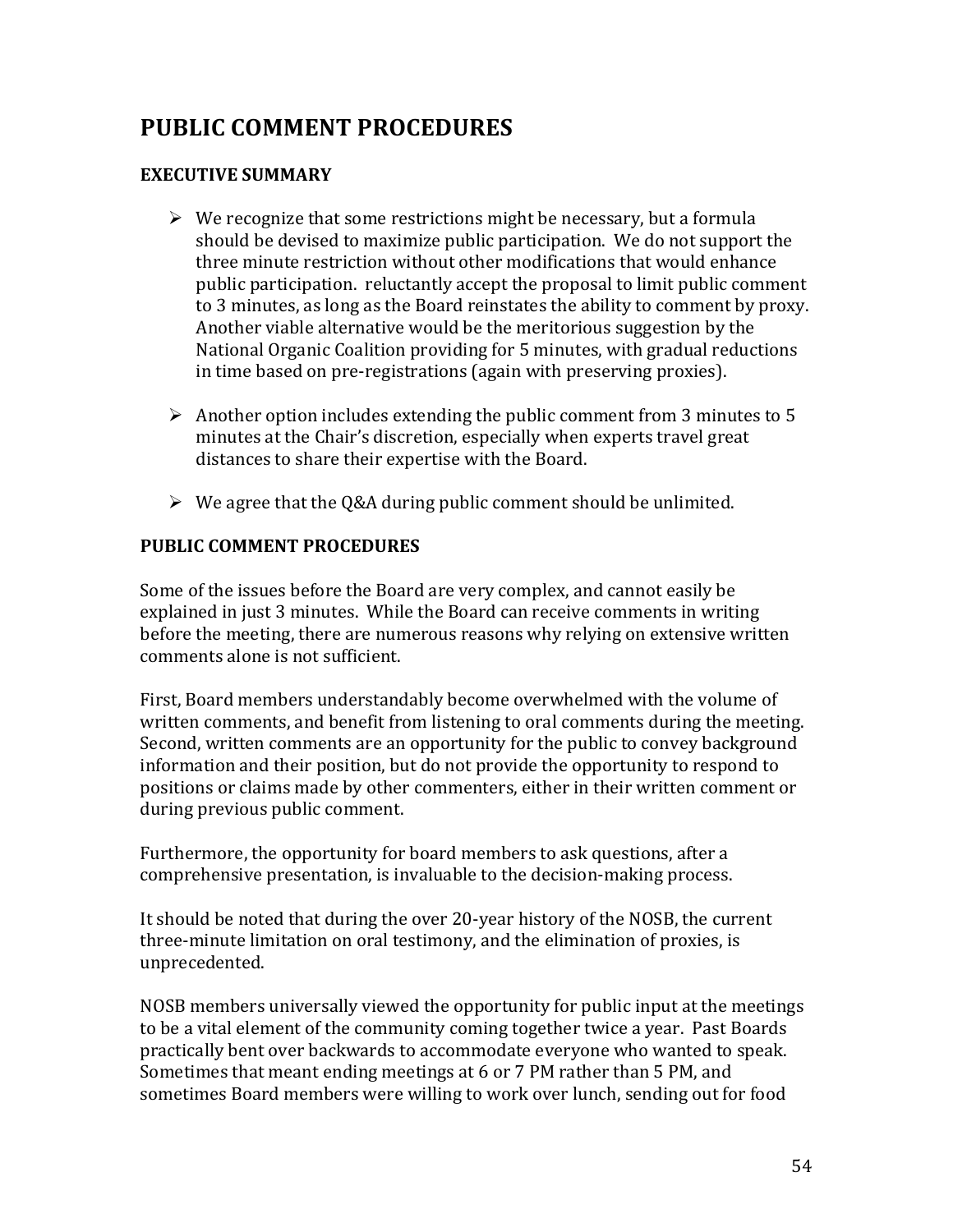while continuing to meet (although we hope that would only be necessary under rare circumstances). Their extra efforts were respected and universally appreciated by other meeting participants.

Furthermore, we do not support the NOP's decision to shorten the length of the meeting (in the case of the Albuquerque meeting, by one half day). Any incremental economic savings are disproportionate to the value of full input from the public.

**3 minutes**: We reluctantly accept the proposal to limit public comment to 3 minutes and we urge the Board to reinstate the ability to comment by proxy. We also believe the possibility of extending the public comment from 3 minutes to 5 minutes at the Chair's discretion is important, especially when experts travel great distances to share their expertise with the Board.

**Proxy:** The ability to comment by proxy is especially helpful for public interest organizations, who do not have the resources to match the physical presence of lobbyists and corporate representatives present at the meetings. Simply put, public interest groups cannot afford to fly in multiple staff members and pay for farmermembers or suppliers to attend the meeting and testify on their behalf. This jeopardizes true balance in the information presented to the Board.

The total time of public comment is an indication of an organization's financial resources, not an indication of public support. A multibillion-dollar corporation can essentially buy several slots at the podium (by paying and/or underwriting travel expenses for its staff members, lobbyists, lawyers, suppliers or farmers to attend) while many public interest groups – with the support of thousands of farmers and consumers – can usually afford just one slot at the podium. This dynamic has played itself out in past meetings during controversial debates on livestock standards and materials.

Since public interest groups are handicapped in this system of public comment, compared with high resource corporate participants, we believe proxy statements are important because they allow public interest groups to speak on behalf of one additional individual (typically farmer or consumer organic stakeholders).

**Unlimited O&A:** We agree that the Board needs to have unlimited time for questions. The Q&A allows speakers with expertise to have more time at the podium, at the discretion of Board members. It is also a way to make the public comment more of a conversation with the Board members, which means presenters will spend more time directly addressing questions of interest to the Board.

**Consideration of public comment**: We also agree with the PDC that "there is a perception that the Board does not take the time to adequately review and apply public input prior to making their decision." We support whatever scheduling model is needed to ensure full consideration of public comment by the Board.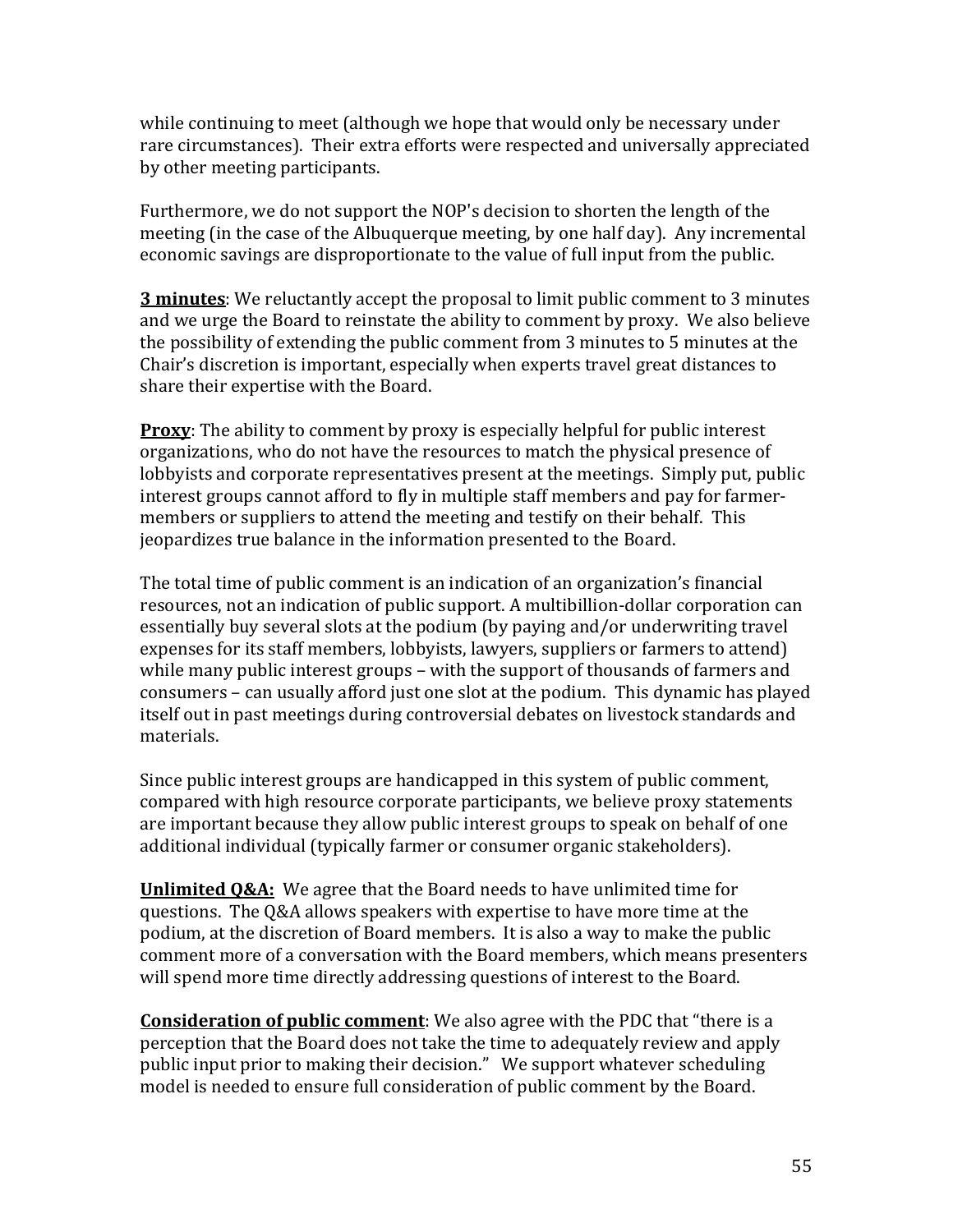**Electronic media**: Finally, we agree the use of electronic media is not currently recommended.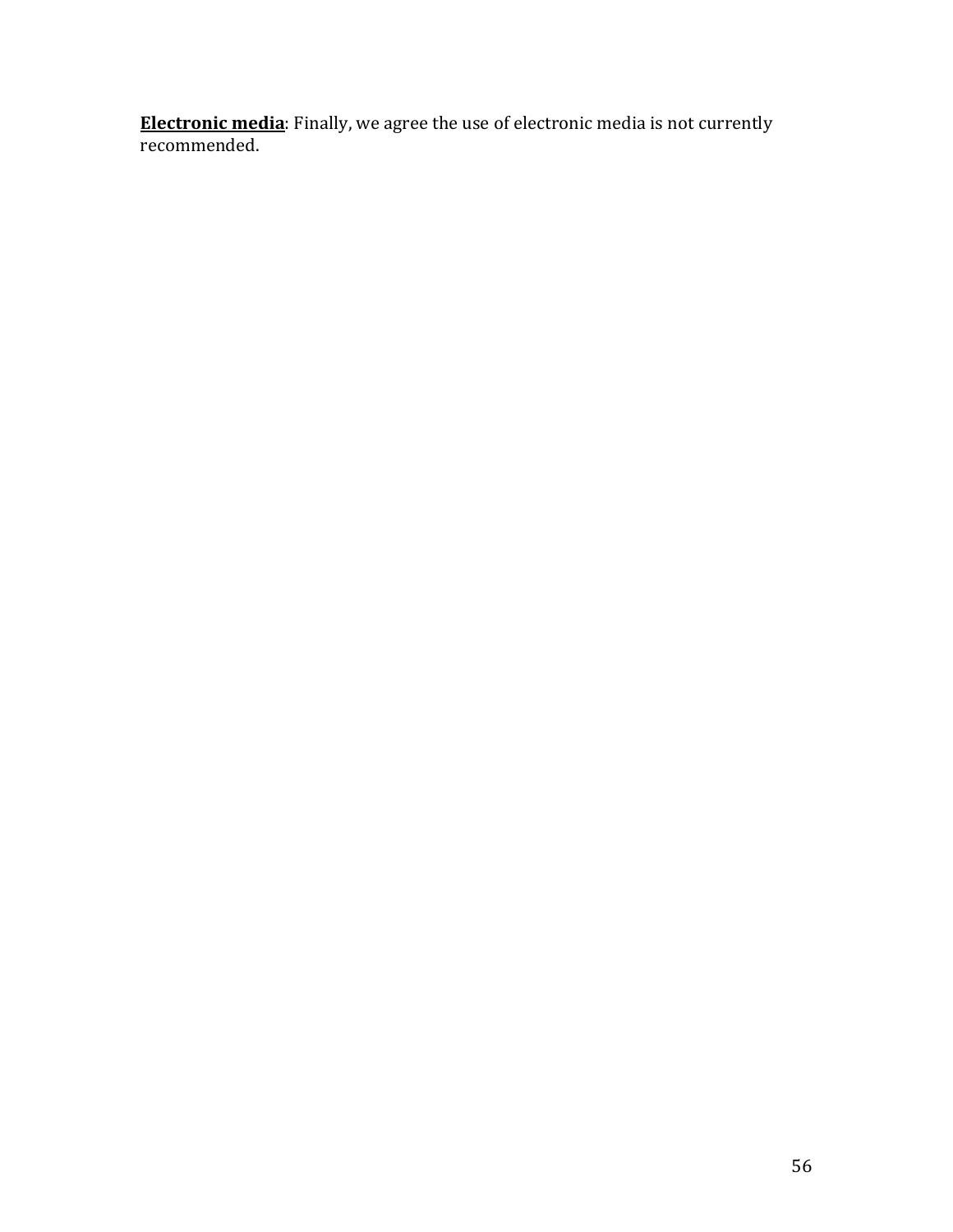## **PUBLIC!COMMUNICATION**

We fully support the following addition to the Policy Manual, as proposed by the PDC:

*"NOSB,Policy,on,Its,Advisory,Role,and,Communication,with,the,Secretary,of, Agriculture.,*

*Based on the communications and input it receives from the public the National Organic,Standards,Board,may,provide,effective,and,constructive,advice,, clarification, and written information, as it deems necessary, directly to the Secretary of Agriculture after each of its Board meetings. This information is intended to facilitate public communication with the Secretary on critical issues that may emerge that it believes are important to the implementation and,integrity,of,the,organic,standards,and,practices,under,the,Organic,Foods, Production,Act.",*

This seems to be a no-brainer, since the role and responsibility of the Board is to advise the Secretary of Agriculture (7 USC 6518). We understand that the USDA Secretary may not always like to hear the concerns of the organic community, as with GMOs. However, this should be no justification for USDA officials to discourage the NOSB from communicating the organic community's concerns.

The NOSB, and the scope of its responsibilities, were set up and mandated by Congress, not the Secretary.

We also fully support the following addition to the Policy Manual, as proposed by the PDC:

*"NOSB,Policy,for,Public,Communication,Between,NOSB,Meetings.*

*The,NOSB,accepts,public,communications,to,NOSB,members,outside,of,Board, meetings and public comment periods to inform the ongoing deliberations of committee,work.,The,Board,requests,that,communications,on,specific,subject, matters be sent to the entire Board membership of the relevant committee or, on,matters,relating,to,the,full,Board,,be,sent,to,all,Board,members."*

We agree that the Board must receive and review information from the public during its deliberations, and that the opportunity for public comment should not be limited to the official public comment period, which occurs biannually.

The opportunity to formally communicate with the NOSB is especially important regarding materials petitions. Without the opportunity to formally receive comments from the public, the committees are likely to hear only from the petitioner and the TR when developing the committee proposal. It is absolutely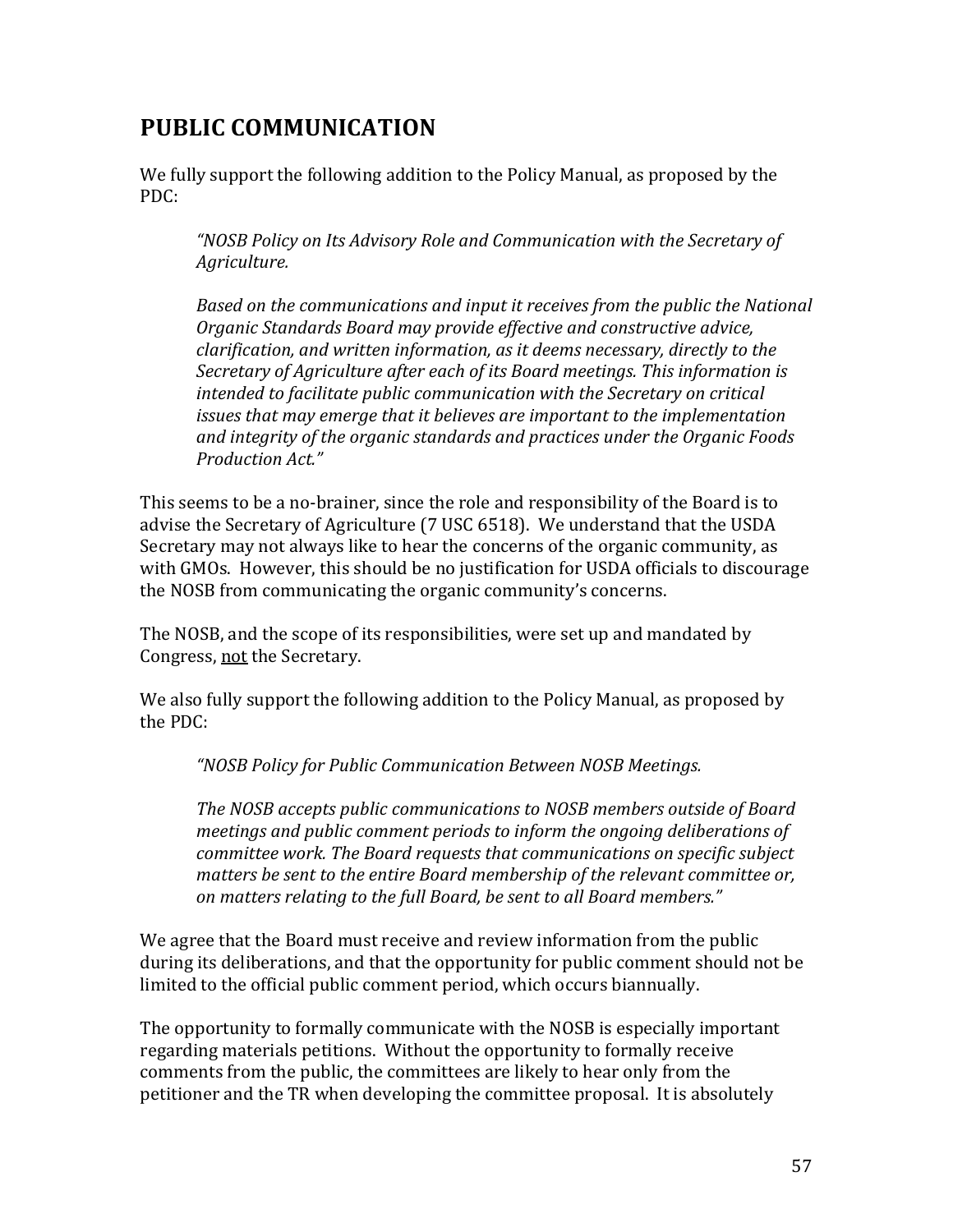crucial that committee members receive comments from the public during their deliberations, which provide balancing information and positions, especially when the TR is inadequate, as has been the case in the past.

Preserving two-way communications between NOSB members and the balance of the organic community is consistent with the historically collaborative relationship that this unique regulatory framework was founded upon.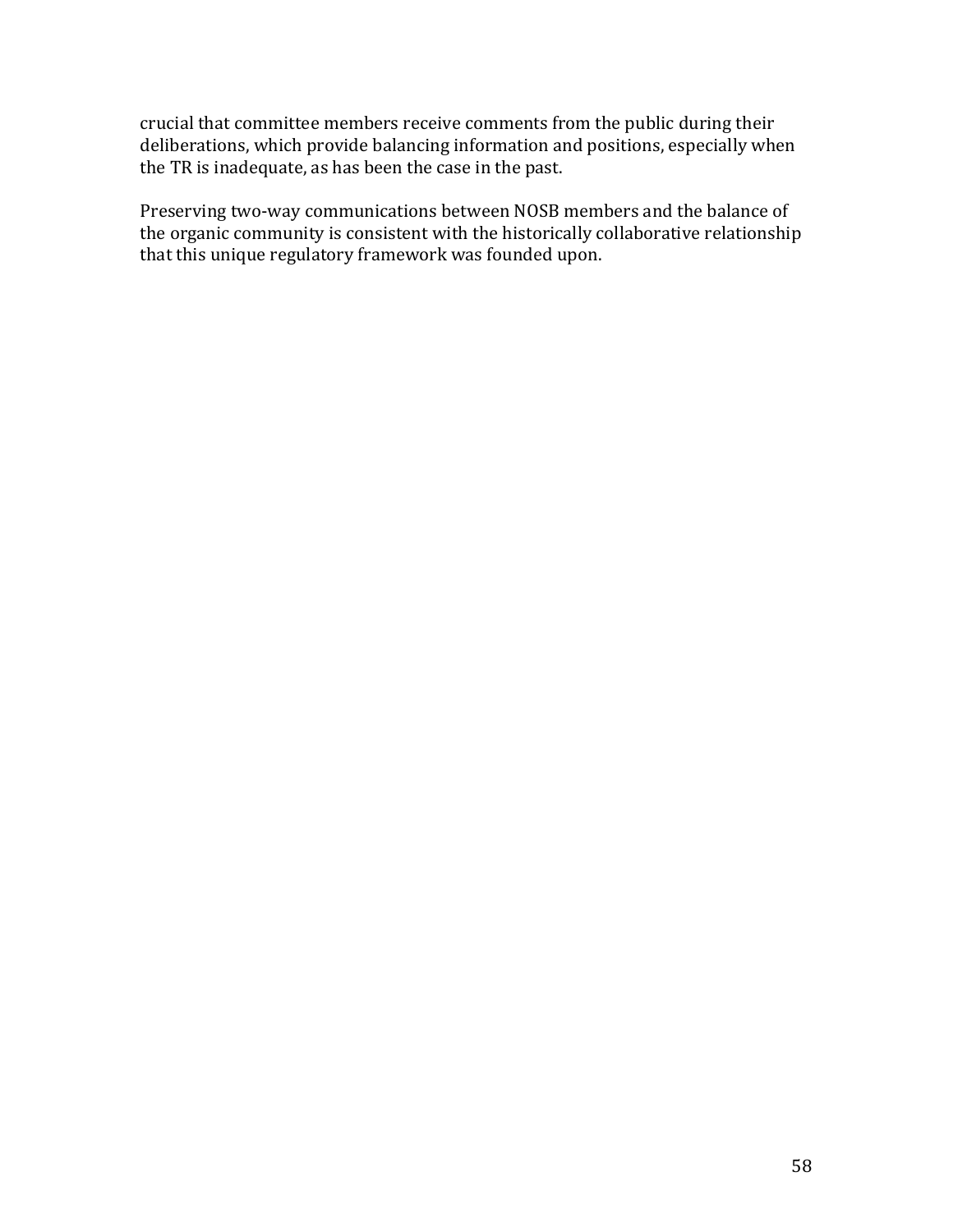# **CERTIFICATION, ACCREDITATION AND COMPLIANCE!COMMITTEE**

# **100%!Organic!labeling!and!sanitizers**

## **EXECUTIVE SUMMARY**

Meticulous sanitation should be the hallmark of all production systems (conventional and organic). Within the restrictions of OFPA and the federal organic regulations, the use of sanitizers should not disqualify food products from 100% organic labeling.

### **Value of the 100% Organic Label**

We are not aware of any consumer survey research on the importance of the  $100\%$ organic label. It seems to us that consumers are especially interested in the organic label, and that many would not know the difference between "certified organic" and " $100\%$  organic." As far as we know, consumer education about the organic label generally focuses on the importance of the organic label and the USDA Organic seal, and not on the differences between the top two labeling tiers.

### **Processing aids and sanitizers and 100% organic label**

Contact with a non-organic input in a farm field does not disqualify a commodity from being 100% organic. Addition of a non-organic input in the handling facility (as an ingredient) does disqualify an item from being 100% organic. Processing aids such as sanitizers fall in a gray area in between. While some may say that no residues appear in the final food, this assertion should be studied more thoroughly because it does appear that residues of sanitizers may appear in the final product. As an example, certain patients being treated for thyroid cancer, and having to avoid iodine in their diets, are required to forgo dairy products as iodine is a typically used sanitation product on dairy farms.

Another complicating factor is that there appear to be no organic alternatives for sanitizers. The only alternative would therefore to be to use no sanitizers at all, and just wash with spring or well water containing no chlorine or other sanitizers (with some associated risk). Even so, that means that a farmer using municipal water with chlorine would be disqualified, while a farmer using similar practices on and off the field but using non-chlorinated well water, would qualify.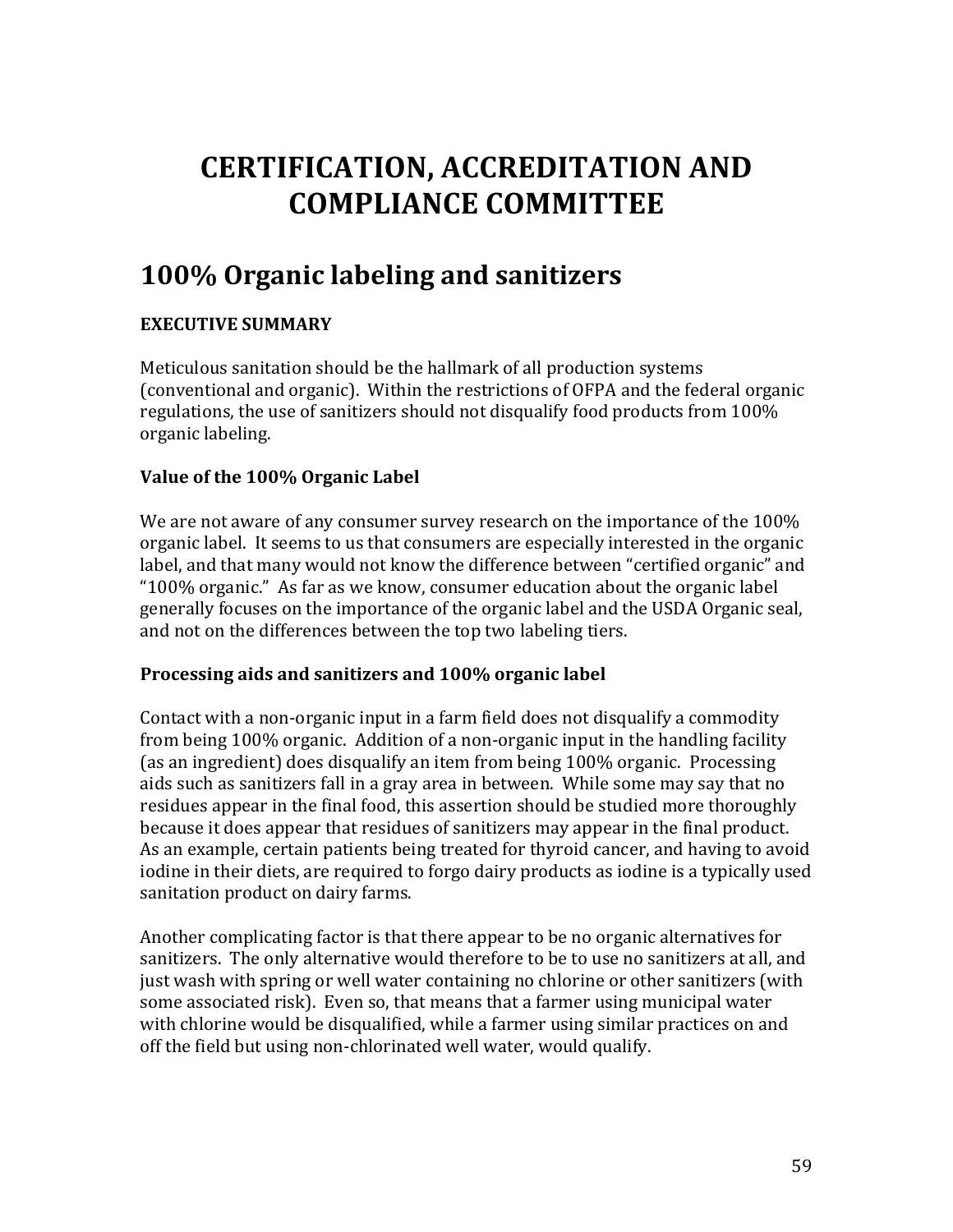It seems to us that the use of processing aids and sanitizers, when used lawfully and within the constraints of the National List, should not disqualify a product from the 100% organic claim.

However, it is important that the use of some of these products be "restricted" and that any such restrictions be enforced by ACAs and the USDA.

It has come to our attention that some produce companies are skirting the restrictions that chlorine levels in wash water not exceed safe water drinking act maximums. By treating fruits and vegetables at much higher levels, and adding additional water prior to discharge, they are practicing "solution by dilution." This is deleterious to the environment and there very well might be other examples in addition to chlorine where abuses are taking place. We don't know if research has been done on residues or any negative human health impacts.

### **Food!Safety**

The CACC asked a question about food safety and the use of sanitizers, and we believe that some sanitizers, when carefully reviewed for use in organics, play an important role in ensuring the safety of organic foods.

### **Conclusion!**

The proper food safety environment, and meticulous sanitation, should be the hallmarks of all production systems (conventional and organic). Within the restrictions of OFPA and the federal organic regulations, their use should not disqualify food products from 100% organic labeling.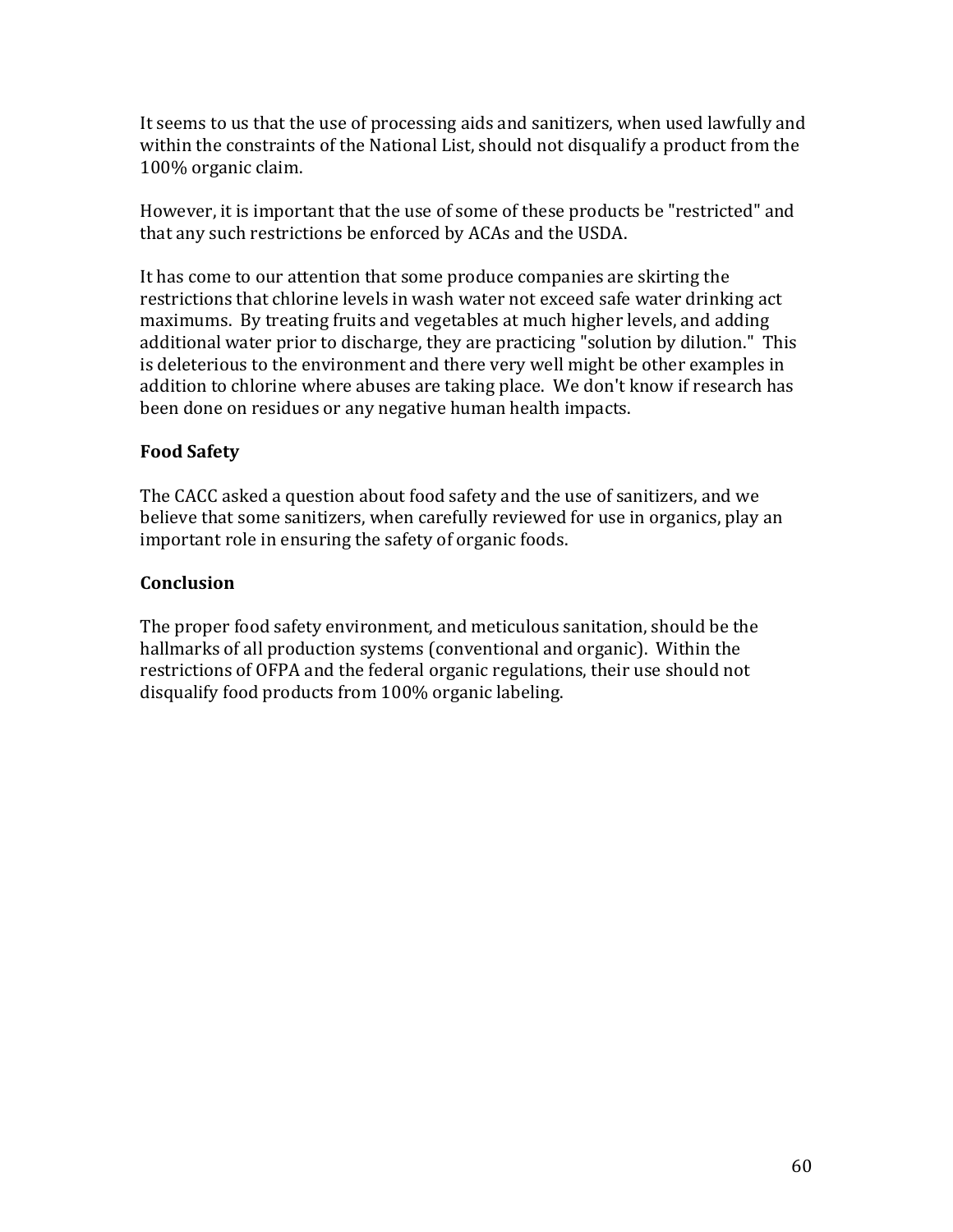# **ADDITIONAL!ISSUES**

## **Request for New TRs**

#### **EXECUTIVE SUMMARY**

Cornucopia respectfully requests a new TR be performed for every material that is up for sunset review, and that the Handling Committee's proposal be based on information in the current TR.

#### **REQUEST FOR NEW TRS**

We respectfully request that a new Technical Review be sought and performed for every material that is scheduled for sunset review.

First, we apparently cannot always rely on the work of past TRs/TAP reviews. While some TRs have been objective and competently produced, others have appeared patently biased, failing to identify serious human health and environmental impacts of the petitioned material.

Carrageenan, for example, was reviewed in 1995 by three scientists with professional relationships to corporate agribusiness, and none pointed out the potential human health impacts of food-grade carrageenan. This is especially outrageous since the scientific community had known for decades, based on an abundance of peer-reviewed published literature, that degraded carrageenan is an inflammatory agent and carcinogen in lab animals. **Degraded carrageenan was** listed as a "possible human carcinogen" by the World Health Organization's International Agency for Research on Cancer in 1983 – more than a decade before the 1995 TAP review.

At a very minimum, the TAP reviewers should have suggested an annotation, prohibiting degraded carrageenan, when adding the material to the List. Today, an annotation would be meaningless since industry data from 2005 clearly shows that all food-grade carrageenan contains some levels of degraded carrageenan.

Debate about the harmful human health effects of food-grade carrageenan dates back to the late 1970s. In 1980, British scientists R. Marcus and James Watt published a letter in *The Lancet* titled "Potential Hazards of Carrageenan," which sparked an open debate in that renowned scientific journal.

#### It was inexcusable for the three TAP reviewers in 1995 to fail to mention the concerns with carrageenan that were so openly and publicly debated in the